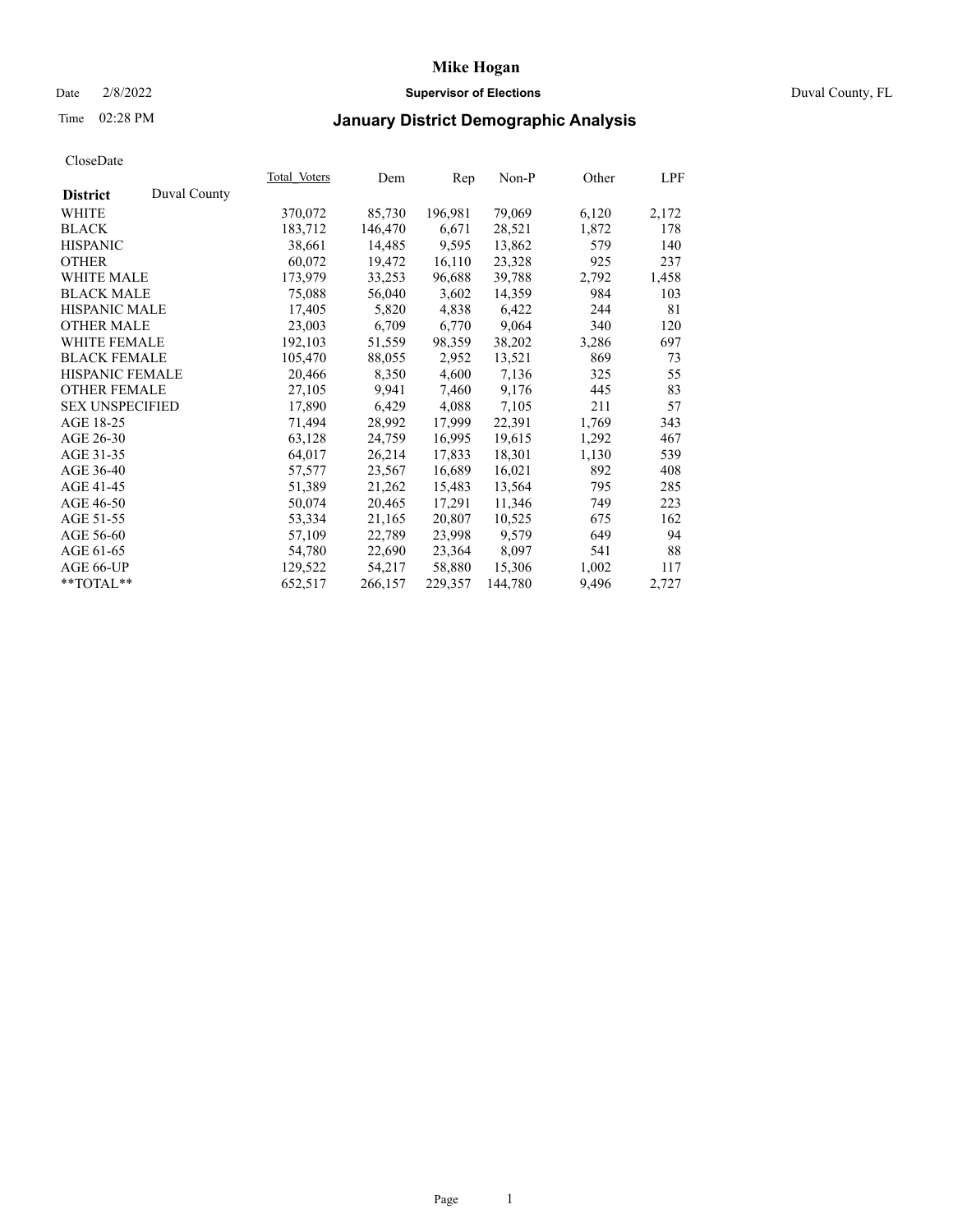### Date 2/8/2022 **Supervisor of Elections** Duval County, FL

## Time 02:28 PM **January District Demographic Analysis**

|                                            | <b>Total Voters</b> | Dem    | Rep    | Non-P  | Other | LPF |
|--------------------------------------------|---------------------|--------|--------|--------|-------|-----|
| City Council District 1<br><b>District</b> |                     |        |        |        |       |     |
| WHITE                                      | 20,647              | 4,969  | 10,671 | 4,565  | 332   | 110 |
| <b>BLACK</b>                               | 14,343              | 11,031 | 584    | 2,546  | 165   | 17  |
| <b>HISPANIC</b>                            | 3,644               | 1,453  | 816    | 1,314  | 50    | 11  |
| <b>OTHER</b>                               | 4,043               | 1,413  | 972    | 1,586  | 56    | 16  |
| WHITE MALE                                 | 9,656               | 1,918  | 5,209  | 2,311  | 147   | 71  |
| <b>BLACK MALE</b>                          | 5,741               | 4,143  | 297    | 1,209  | 84    | 8   |
| <b>HISPANIC MALE</b>                       | 1,594               | 601    | 397    | 564    | 24    | 8   |
| <b>OTHER MALE</b>                          | 1,443               | 454    | 409    | 553    | 16    | 11  |
| WHITE FEMALE                               | 10,716              | 2,980  | 5,330  | 2,188  | 181   | 37  |
| <b>BLACK FEMALE</b>                        | 8,286               | 6,662  | 269    | 1,267  | 79    | 9   |
| HISPANIC FEMALE                            | 1,961               | 811    | 404    | 718    | 25    | 3   |
| <b>OTHER FEMALE</b>                        | 1,815               | 728    | 433    | 618    | 32    | 4   |
| <b>SEX UNSPECIFIED</b>                     | 1,463               | 568    | 295    | 582    | 15    | 3   |
| AGE 18-25                                  | 5,139               | 2,293  | 1,027  | 1,677  | 118   | 24  |
| AGE 26-30                                  | 4,371               | 1,905  | 916    | 1,455  | 76    | 19  |
| AGE 31-35                                  | 4,334               | 2,009  | 964    | 1,260  | 70    | 31  |
| AGE 36-40                                  | 3,813               | 1,691  | 907    | 1,132  | 64    | 19  |
| AGE 41-45                                  | 3,256               | 1,480  | 793    | 909    | 60    | 14  |
| AGE 46-50                                  | 3,172               | 1,447  | 945    | 718    | 45    | 17  |
| AGE 51-55                                  | 3,426               | 1,533  | 1,151  | 681    | 49    | 12  |
| AGE 56-60                                  | 3,682               | 1,600  | 1,383  | 657    | 39    | 3   |
| AGE 61-65                                  | 3,503               | 1,544  | 1,380  | 538    | 35    | 6   |
| AGE 66-UP                                  | 7,976               | 3,360  | 3,576  | 984    | 47    | 9   |
| **TOTAL**                                  | 42,677              | 18,866 | 13,043 | 10,011 | 603   | 154 |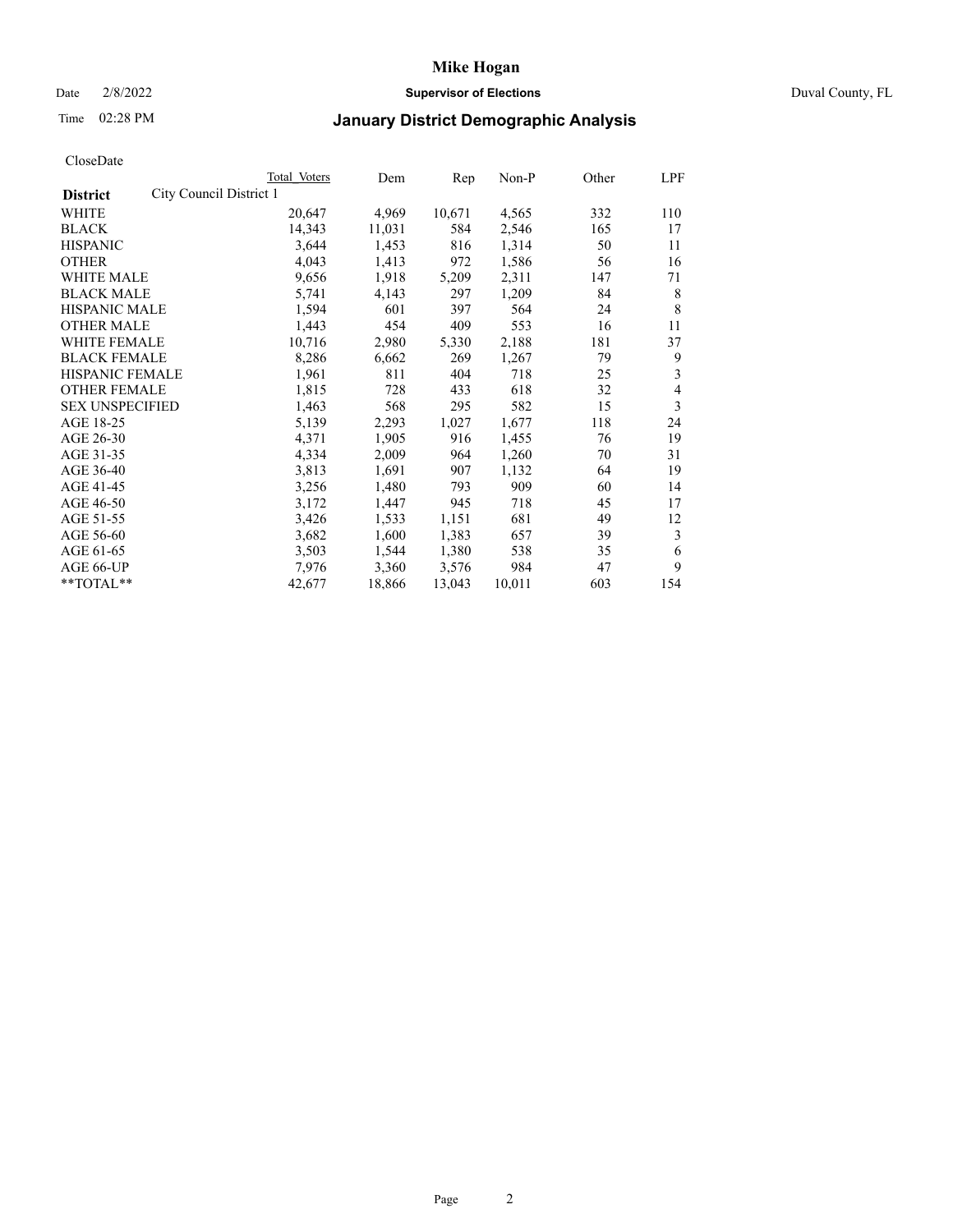### Date 2/8/2022 **Supervisor of Elections** Duval County, FL

## Time 02:28 PM **January District Demographic Analysis**

|                                            | Total Voters | Dem    | Rep    | Non-P  | Other | LPF          |
|--------------------------------------------|--------------|--------|--------|--------|-------|--------------|
| City Council District 2<br><b>District</b> |              |        |        |        |       |              |
| WHITE                                      | 33,446       | 6,029  | 20,168 | 6,544  | 521   | 184          |
| <b>BLACK</b>                               | 9,889        | 7,432  | 463    | 1,830  | 151   | 13           |
| <b>HISPANIC</b>                            | 3,158        | 1,092  | 908    | 1,113  | 40    | 5            |
| <b>OTHER</b>                               | 4,773        | 1,286  | 1,607  | 1,799  | 60    | 21           |
| WHITE MALE                                 | 16,066       | 2,397  | 9,919  | 3,390  | 243   | 117          |
| <b>BLACK MALE</b>                          | 4,416        | 3,038  | 270    | 1,017  | 78    | 13           |
| <b>HISPANIC MALE</b>                       | 1,459        | 446    | 475    | 516    | 19    | 3            |
| <b>OTHER MALE</b>                          | 1,903        | 463    | 688    | 723    | 19    | 10           |
| WHITE FEMALE                               | 17,032       | 3,573  | 10,048 | 3,071  | 274   | 66           |
| <b>BLACK FEMALE</b>                        | 5,333        | 4,294  | 191    | 776    | 72    | $\mathbf{0}$ |
| HISPANIC FEMALE                            | 1,639        | 625    | 421    | 571    | 20    | 2            |
| <b>OTHER FEMALE</b>                        | 2,178        | 685    | 735    | 718    | 32    | 8            |
| <b>SEX UNSPECIFIED</b>                     | 1,240        | 318    | 399    | 504    | 15    | 4            |
| AGE 18-25                                  | 5,316        | 1,694  | 1,807  | 1,653  | 138   | 24           |
| AGE 26-30                                  | 4,392        | 1,356  | 1,520  | 1,364  | 116   | 36           |
| AGE 31-35                                  | 5,064        | 1,505  | 1,948  | 1,491  | 77    | 43           |
| AGE 36-40                                  | 4,738        | 1,516  | 1,752  | 1,356  | 64    | 50           |
| AGE 41-45                                  | 4,432        | 1,407  | 1,743  | 1,182  | 73    | 27           |
| AGE 46-50                                  | 4,260        | 1,420  | 1,844  | 916    | 61    | 19           |
| AGE 51-55                                  | 4,492        | 1,380  | 2,174  | 873    | 59    | 6            |
| AGE 56-60                                  | 4,834        | 1,430  | 2,587  | 751    | 61    | 5            |
| AGE 61-65                                  | 4,257        | 1,280  | 2,331  | 597    | 44    | 5            |
| AGE 66-UP                                  | 9,474        | 2,849  | 5,439  | 1,100  | 78    | 8            |
| **TOTAL**                                  | 51,266       | 15,839 | 23,146 | 11,286 | 772   | 223          |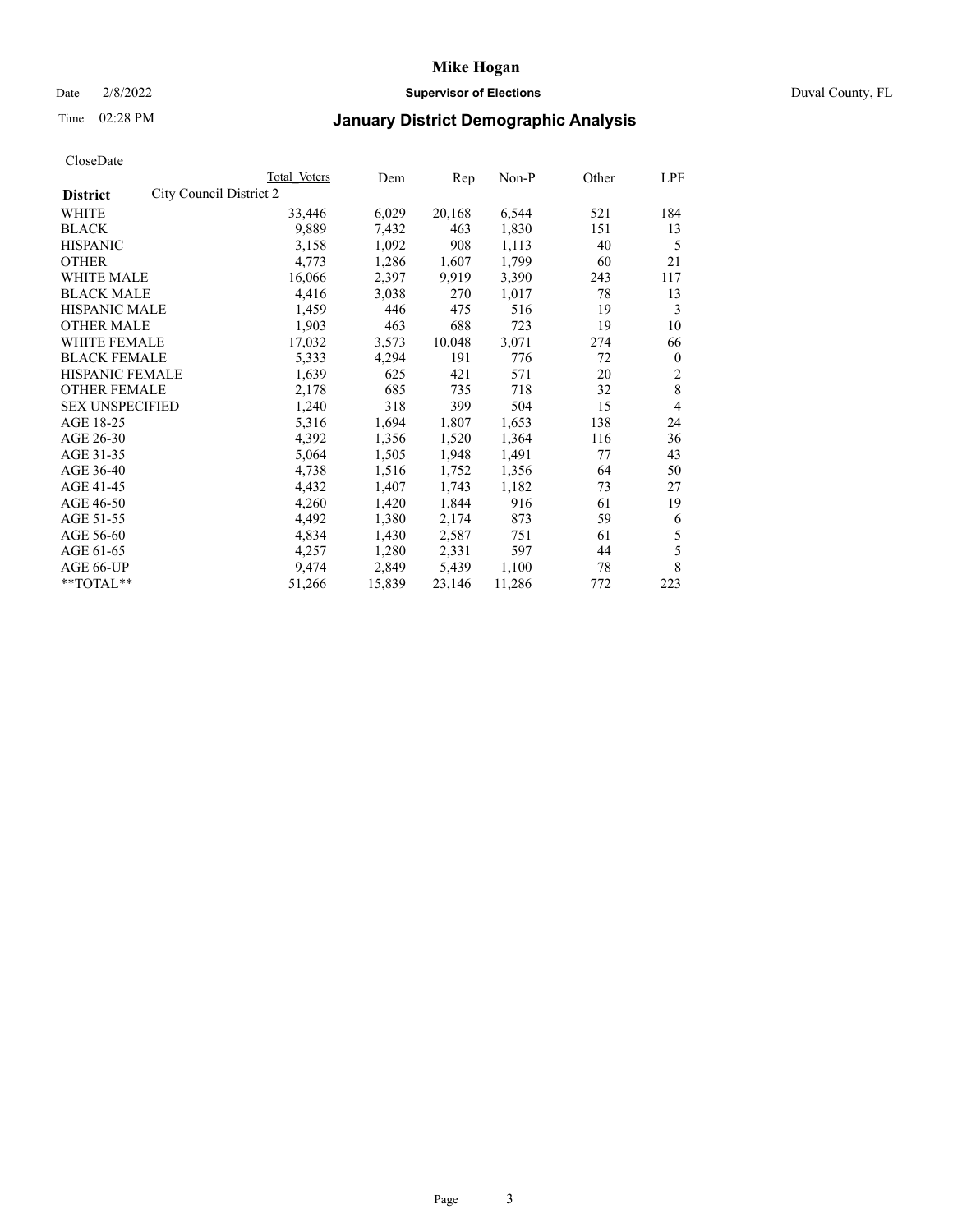### Date 2/8/2022 **Supervisor of Elections** Duval County, FL

## Time 02:28 PM **January District Demographic Analysis**

|                                            | Total Voters | Dem    | Rep    | $Non-P$ | Other | LPF |
|--------------------------------------------|--------------|--------|--------|---------|-------|-----|
| City Council District 3<br><b>District</b> |              |        |        |         |       |     |
| WHITE                                      | 35,812       | 7,456  | 19,373 | 8,219   | 565   | 199 |
| <b>BLACK</b>                               | 4,688        | 3,415  | 253    | 960     | 57    | 3   |
| <b>HISPANIC</b>                            | 3,218        | 1,078  | 971    | 1,100   | 61    | 8   |
| <b>OTHER</b>                               | 6,545        | 1,759  | 2,131  | 2,560   | 77    | 18  |
| WHITE MALE                                 | 16,896       | 2,737  | 9,660  | 4,082   | 276   | 141 |
| <b>BLACK MALE</b>                          | 2,217        | 1,485  | 155    | 541     | 34    | 2   |
| <b>HISPANIC MALE</b>                       | 1,410        | 411    | 445    | 522     | 27    | 5   |
| <b>OTHER MALE</b>                          | 2,643        | 661    | 889    | 1,051   | 33    | 9   |
| WHITE FEMALE                               | 18,536       | 4,635  | 9,542  | 4,022   | 282   | 55  |
| <b>BLACK FEMALE</b>                        | 2,408        | 1,890  | 93     | 401     | 23    | 1   |
| HISPANIC FEMALE                            | 1,740        | 646    | 512    | 548     | 33    | 1   |
| <b>OTHER FEMALE</b>                        | 3,096        | 914    | 1,044  | 1,095   | 37    | 6   |
| <b>SEX UNSPECIFIED</b>                     | 1,316        | 329    | 388    | 576     | 15    | 8   |
| AGE 18-25                                  | 5,229        | 1,581  | 1,777  | 1,696   | 143   | 32  |
| AGE 26-30                                  | 4,601        | 1,290  | 1,692  | 1,501   | 83    | 35  |
| AGE 31-35                                  | 4,661        | 1,290  | 1,783  | 1,469   | 79    | 40  |
| AGE 36-40                                  | 4,443        | 1,173  | 1,703  | 1,466   | 64    | 37  |
| AGE 41-45                                  | 4,116        | 1,095  | 1,645  | 1,293   | 67    | 16  |
| AGE 46-50                                  | 4,024        | 1,100  | 1,786  | 1,055   | 60    | 23  |
| AGE 51-55                                  | 4,152        | 1,050  | 2,113  | 925     | 48    | 16  |
| AGE 56-60                                  | 4,470        | 1,117  | 2,374  | 909     | 59    | 11  |
| AGE 61-65                                  | 4,237        | 1,163  | 2,180  | 823     | 60    | 11  |
| AGE 66-UP                                  | 10,317       | 2,845  | 5,672  | 1,696   | 97    | 7   |
| **TOTAL**                                  | 50,263       | 13,708 | 22,728 | 12,839  | 760   | 228 |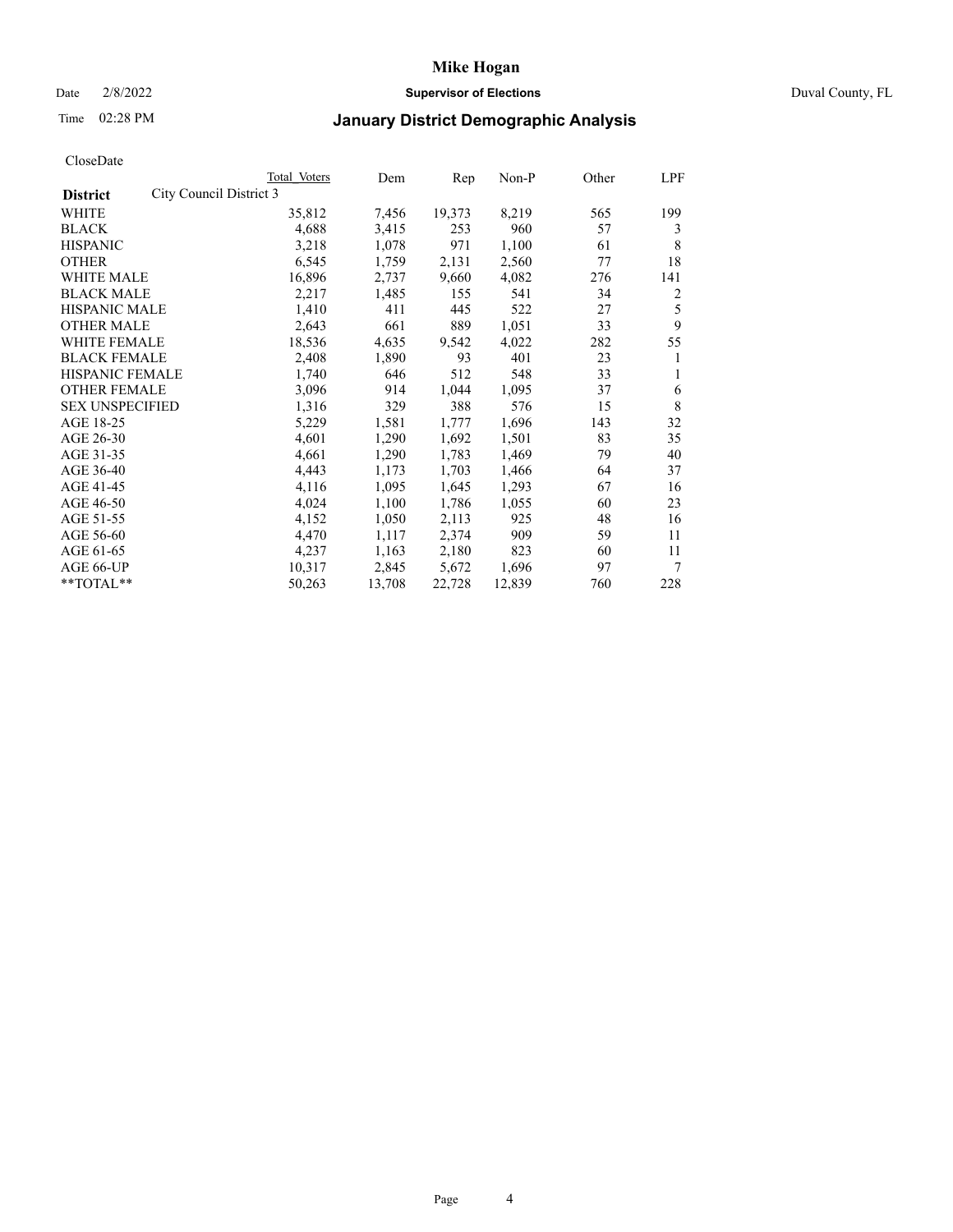### Date 2/8/2022 **Supervisor of Elections** Duval County, FL

## Time 02:28 PM **January District Demographic Analysis**

|                                            | Total Voters | Dem    | Rep    | Non-P  | Other | LPF |
|--------------------------------------------|--------------|--------|--------|--------|-------|-----|
| City Council District 4<br><b>District</b> |              |        |        |        |       |     |
| WHITE                                      | 26,172       | 6,247  | 13,191 | 6,103  | 462   | 169 |
| <b>BLACK</b>                               | 7,978        | 5,987  | 342    | 1,524  | 111   | 14  |
| <b>HISPANIC</b>                            | 4,214        | 1,593  | 948    | 1,595  | 60    | 18  |
| <b>OTHER</b>                               | 5,543        | 1,739  | 1,412  | 2,298  | 76    | 18  |
| WHITE MALE                                 | 12,294       | 2,433  | 6,457  | 3,073  | 221   | 110 |
| <b>BLACK MALE</b>                          | 3,187        | 2,183  | 185    | 754    | 54    | 11  |
| <b>HISPANIC MALE</b>                       | 1,867        | 620    | 484    | 731    | 23    | 9   |
| <b>OTHER MALE</b>                          | 2,187        | 620    | 595    | 922    | 40    | 10  |
| WHITE FEMALE                               | 13,554       | 3,741  | 6,590  | 2,926  | 240   | 57  |
| <b>BLACK FEMALE</b>                        | 4,651        | 3,702  | 151    | 740    | 55    | 3   |
| <b>HISPANIC FEMALE</b>                     | 2,255        | 941    | 444    | 824    | 37    | 9   |
| <b>OTHER FEMALE</b>                        | 2,516        | 897    | 663    | 920    | 31    | 5   |
| <b>SEX UNSPECIFIED</b>                     | 1,396        | 429    | 324    | 630    | 8     | 5   |
| AGE 18-25                                  | 5,150        | 1,941  | 1,288  | 1,751  | 134   | 36  |
| AGE 26-30                                  | 5,103        | 1,806  | 1,383  | 1,743  | 133   | 38  |
| AGE 31-35                                  | 4,556        | 1,633  | 1,297  | 1,498  | 90    | 38  |
| AGE 36-40                                  | 3,783        | 1,304  | 1,156  | 1,224  | 71    | 28  |
| AGE 41-45                                  | 3,332        | 1,214  | 1,009  | 1,030  | 56    | 23  |
| AGE 46-50                                  | 3,186        | 1,128  | 1,135  | 851    | 52    | 20  |
| AGE 51-55                                  | 3,399        | 1,173  | 1,359  | 816    | 40    | 11  |
| AGE 56-60                                  | 3,711        | 1,247  | 1,659  | 756    | 40    | 9   |
| AGE 61-65                                  | 3,559        | 1,174  | 1,656  | 686    | 33    | 10  |
| AGE 66-UP                                  | 8,124        | 2,945  | 3,949  | 1,164  | 60    | 6   |
| **TOTAL**                                  | 43,907       | 15,566 | 15,893 | 11,520 | 709   | 219 |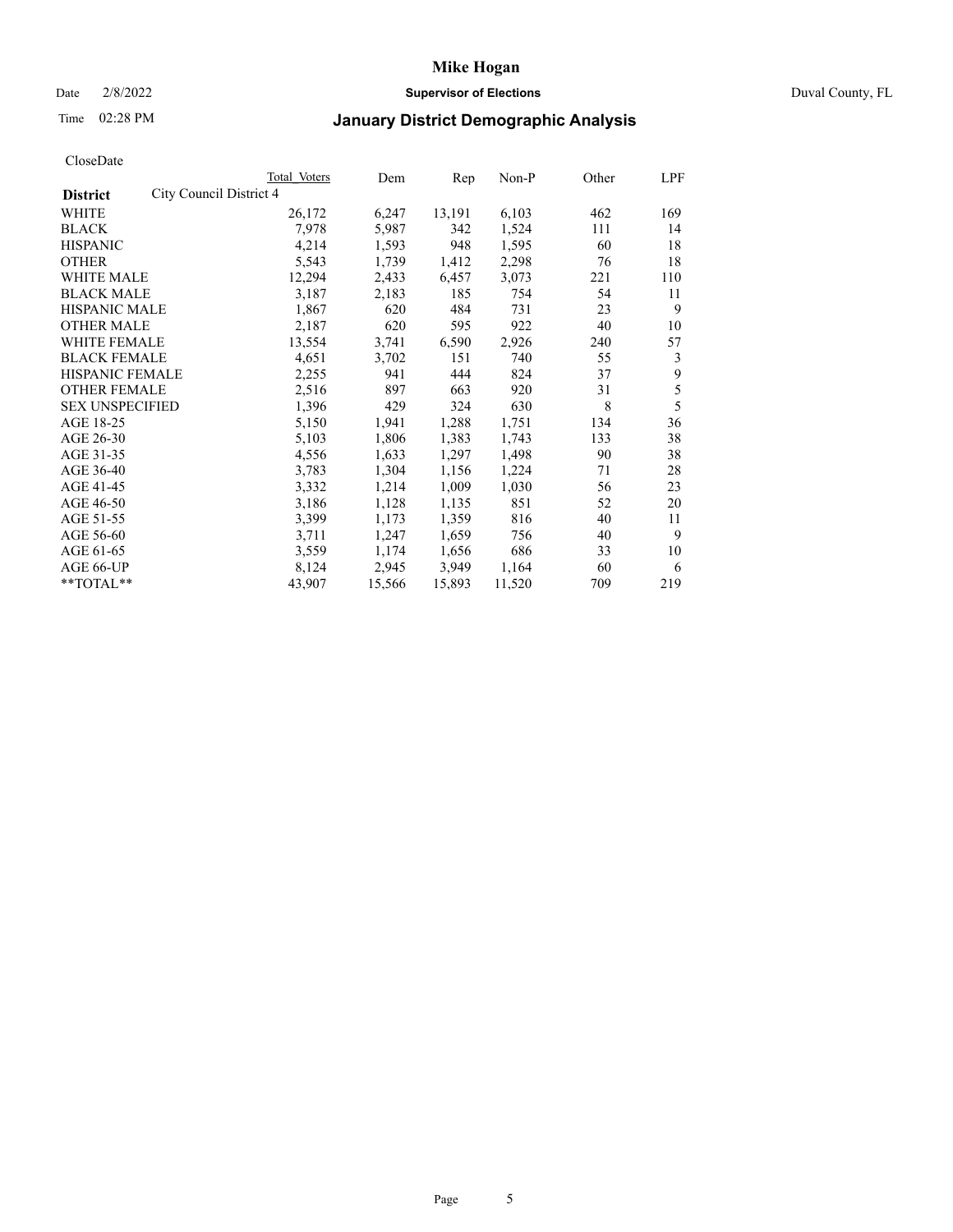### Date 2/8/2022 **Supervisor of Elections** Duval County, FL

## Time 02:28 PM **January District Demographic Analysis**

|                                            | Total Voters | Dem    | Rep    | Non-P | Other | LPF            |
|--------------------------------------------|--------------|--------|--------|-------|-------|----------------|
| City Council District 5<br><b>District</b> |              |        |        |       |       |                |
| WHITE                                      | 27,945       | 7,953  | 13,830 | 5,574 | 407   | 181            |
| <b>BLACK</b>                               | 6,892        | 5,202  | 288    | 1,324 | 68    | 10             |
| <b>HISPANIC</b>                            | 2,726        | 1,085  | 653    | 951   | 32    | 5              |
| <b>OTHER</b>                               | 3,755        | 1,141  | 1,098  | 1,449 | 52    | 15             |
| WHITE MALE                                 | 12,857       | 3,126  | 6,639  | 2,798 | 169   | 125            |
| <b>BLACK MALE</b>                          | 2,870        | 2,014  | 152    | 663   | 36    | 5              |
| <b>HISPANIC MALE</b>                       | 1,233        | 458    | 333    | 427   | 13    | $\overline{c}$ |
| <b>OTHER MALE</b>                          | 1,472        | 396    | 490    | 566   | 15    | 5              |
| WHITE FEMALE                               | 14,763       | 4,732  | 7,055  | 2,687 | 236   | 53             |
| <b>BLACK FEMALE</b>                        | 3,904        | 3,101  | 130    | 637   | 31    | 5              |
| HISPANIC FEMALE                            | 1,416        | 596    | 305    | 494   | 18    | 3              |
| <b>OTHER FEMALE</b>                        | 1,621        | 572    | 463    | 552   | 27    | 7              |
| <b>SEX UNSPECIFIED</b>                     | 1,181        | 386    | 302    | 473   | 14    | 6              |
| AGE 18-25                                  | 3,908        | 1,482  | 1,097  | 1,195 | 112   | 22             |
| AGE 26-30                                  | 3,889        | 1,431  | 1,101  | 1,250 | 70    | 37             |
| AGE 31-35                                  | 4,039        | 1,593  | 1,186  | 1,150 | 69    | 41             |
| AGE 36-40                                  | 3,562        | 1,366  | 1,098  | 1,020 | 41    | 37             |
| AGE 41-45                                  | 2,970        | 1,059  | 990    | 858   | 40    | 23             |
| AGE 46-50                                  | 2,976        | 1,007  | 1,134  | 778   | 40    | 17             |
| AGE 51-55                                  | 3,211        | 1,130  | 1,333  | 707   | 28    | 13             |
| AGE 56-60                                  | 3,497        | 1,249  | 1,548  | 644   | 48    | 8              |
| AGE 61-65                                  | 3,637        | 1,366  | 1,686  | 539   | 44    | $\overline{2}$ |
| AGE 66-UP                                  | 9,624        | 3,697  | 4,694  | 1,155 | 67    | 11             |
| **TOTAL**                                  | 41,318       | 15,381 | 15,869 | 9,298 | 559   | 211            |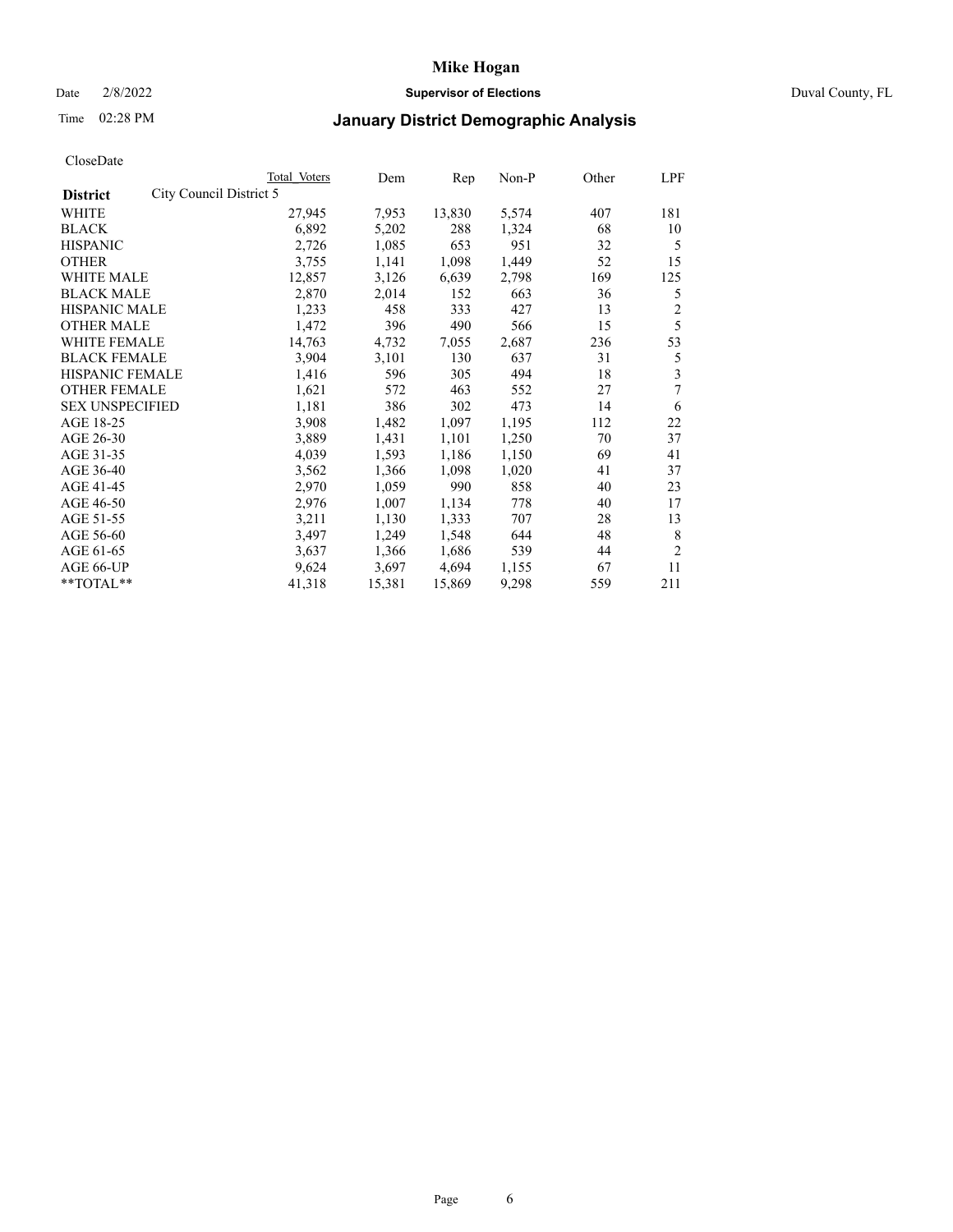#### Date 2/8/2022 **Supervisor of Elections** Duval County, FL

## Time 02:28 PM **January District Demographic Analysis**

| Total Voters | Dem                                                                                                                                        |        | Non-P  | Other | LPF            |
|--------------|--------------------------------------------------------------------------------------------------------------------------------------------|--------|--------|-------|----------------|
|              |                                                                                                                                            |        |        |       |                |
| 40,861       | 8,662                                                                                                                                      | 23,433 | 7,947  | 581   | 238            |
| 3,696        | 2,670                                                                                                                                      | 215    | 740    | 66    | 5              |
| 3,078        | 988                                                                                                                                        | 1,034  | 1,008  | 38    | 10             |
| 4,571        | 1,250                                                                                                                                      | 1,514  | 1,702  | 79    | 26             |
| 19,345       | 3,310                                                                                                                                      | 11,527 | 4,093  | 257   | 158            |
| 1,670        | 1,114                                                                                                                                      | 129    | 390    | 37    | $\mathbf{0}$   |
| 1,395        | 397                                                                                                                                        | 501    | 474    | 15    | 8              |
| 1,828        | 454                                                                                                                                        | 630    | 708    | 25    | 11             |
| 21,167       | 5,270                                                                                                                                      | 11,711 | 3,784  | 323   | 79             |
| 1,979        | 1,526                                                                                                                                      | 82     | 337    | 29    | 5              |
| 1,628        | 577                                                                                                                                        | 517    | 510    | 22    | $\overline{2}$ |
| 2,103        | 668                                                                                                                                        | 704    | 679    | 40    | 12             |
| 1,091        | 254                                                                                                                                        | 395    | 422    | 16    | $\overline{4}$ |
| 5,102        | 1,344                                                                                                                                      | 2,085  | 1,522  | 125   | 26             |
| 3,881        | 999                                                                                                                                        | 1,596  | 1,151  | 94    | 41             |
| 4,311        | 1,191                                                                                                                                      | 1,758  | 1,224  | 78    | 60             |
| 4,273        | 1,093                                                                                                                                      | 1,847  | 1,229  | 65    | 39             |
| 3,901        | 984                                                                                                                                        | 1,686  | 1,129  | 70    | 32             |
| 3,849        | 935                                                                                                                                        | 1,877  | 949    | 60    | 28             |
| 4,467        | 1,014                                                                                                                                      | 2,438  | 925    | 74    | 16             |
| 4,911        | 1,134                                                                                                                                      | 2,830  | 889    | 48    | 10             |
| 4,673        | 1,233                                                                                                                                      | 2,657  | 734    | 39    | 10             |
| 12,828       | 3,641                                                                                                                                      | 7,419  | 1,640  | 111   | 17             |
| 52,206       | 13,570                                                                                                                                     | 26,196 | 11,397 | 764   | 279            |
| WHITE FEMALE | City Council District 6<br><b>HISPANIC MALE</b><br><b>BLACK FEMALE</b><br>HISPANIC FEMALE<br><b>OTHER FEMALE</b><br><b>SEX UNSPECIFIED</b> |        |        | Rep   |                |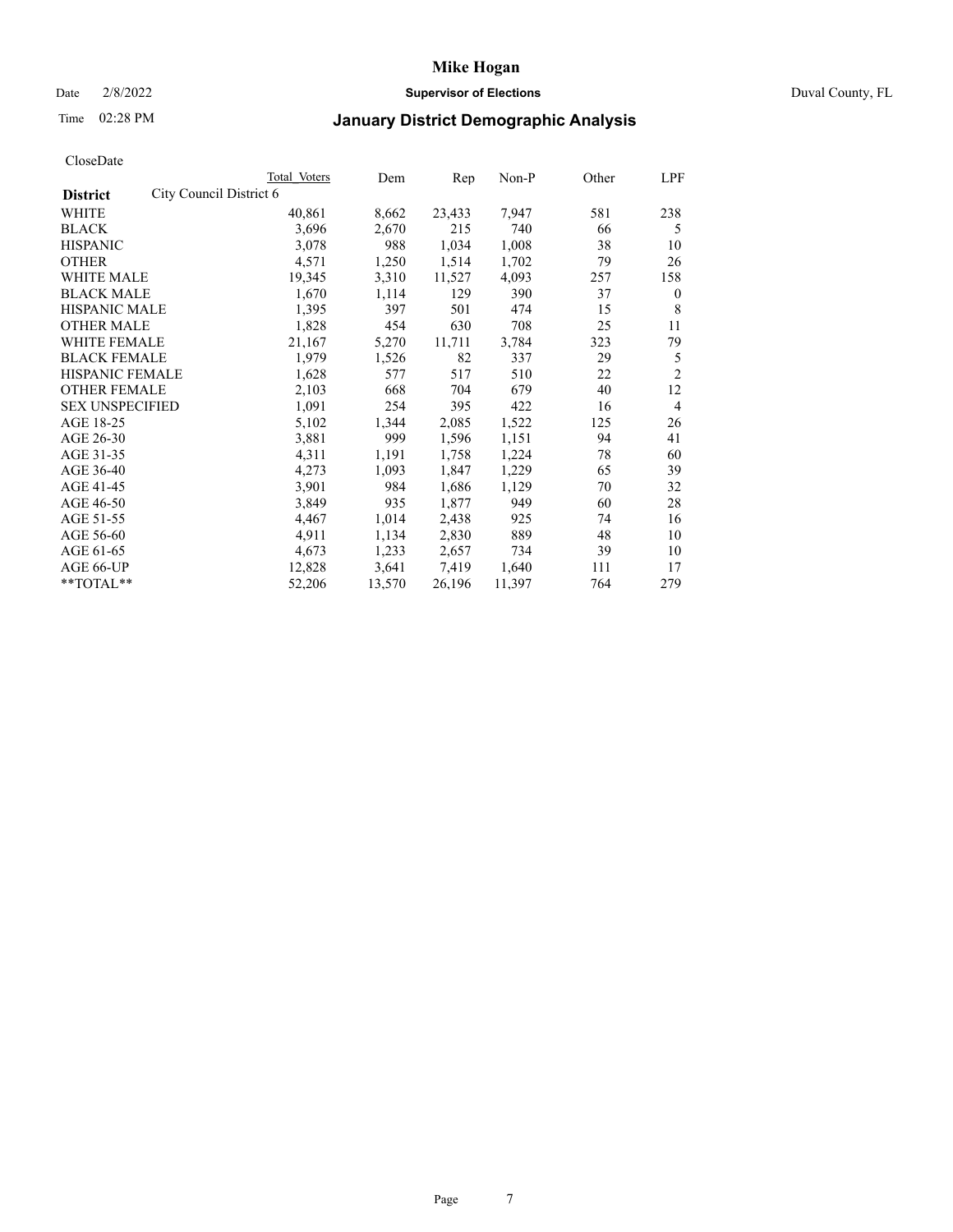#### Date 2/8/2022 **Supervisor of Elections** Duval County, FL

## Time 02:28 PM **January District Demographic Analysis**

|                                            | Total Voters | Dem    | Rep   | Non-P | Other | LPF            |
|--------------------------------------------|--------------|--------|-------|-------|-------|----------------|
| City Council District 7<br><b>District</b> |              |        |       |       |       |                |
| WHITE                                      | 12,885       | 3,295  | 6,079 | 3,133 | 273   | 105            |
| <b>BLACK</b>                               | 25,280       | 21,030 | 766   | 3,257 | 212   | 15             |
| <b>HISPANIC</b>                            | 1,622        | 699    | 291   | 596   | 28    | 8              |
| <b>OTHER</b>                               | 3,093        | 1,392  | 485   | 1,143 | 60    | 13             |
| <b>WHITE MALE</b>                          | 6,319        | 1,377  | 3,114 | 1,630 | 125   | 73             |
| <b>BLACK MALE</b>                          | 10,262       | 8,094  | 411   | 1,635 | 113   | 9              |
| <b>HISPANIC MALE</b>                       | 736          | 286    | 154   | 279   | 11    | 6              |
| <b>OTHER MALE</b>                          | 1,090        | 459    | 188   | 412   | 27    | $\overline{4}$ |
| <b>WHITE FEMALE</b>                        | 6,397        | 1,873  | 2,891 | 1,453 | 148   | 32             |
| <b>BLACK FEMALE</b>                        | 14,574       | 12,598 | 346   | 1,530 | 95    | 5              |
| <b>HISPANIC FEMALE</b>                     | 851          | 396    | 134   | 302   | 17    | $\overline{c}$ |
| <b>OTHER FEMALE</b>                        | 1,320        | 675    | 219   | 394   | 24    | 8              |
| <b>SEX UNSPECIFIED</b>                     | 1,331        | 658    | 164   | 494   | 13    | $\overline{c}$ |
| AGE 18-25                                  | 4,870        | 2,665  | 673   | 1,427 | 90    | 15             |
| AGE 26-30                                  | 4,154        | 2,255  | 592   | 1,219 | 55    | 33             |
| AGE 31-35                                  | 4,280        | 2,432  | 651   | 1,081 | 84    | 32             |
| AGE 36-40                                  | 3,984        | 2,332  | 663   | 914   | 53    | 22             |
| AGE 41-45                                  | 3,620        | 2,214  | 608   | 724   | 62    | 12             |
| AGE 46-50                                  | 3,614        | 2,126  | 717   | 709   | 54    | 8              |
| AGE 51-55                                  | 3,632        | 2,239  | 769   | 571   | 47    | 6              |
| AGE 56-60                                  | 3,690        | 2,378  | 788   | 476   | 45    | 3              |
| AGE 61-65                                  | 3,621        | 2,479  | 693   | 411   | 33    | 5              |
| AGE 66-UP                                  | 7,410        | 5,293  | 1,467 | 595   | 50    | 5              |
| $**TOTAL**$                                | 42,880       | 26,416 | 7,621 | 8,129 | 573   | 141            |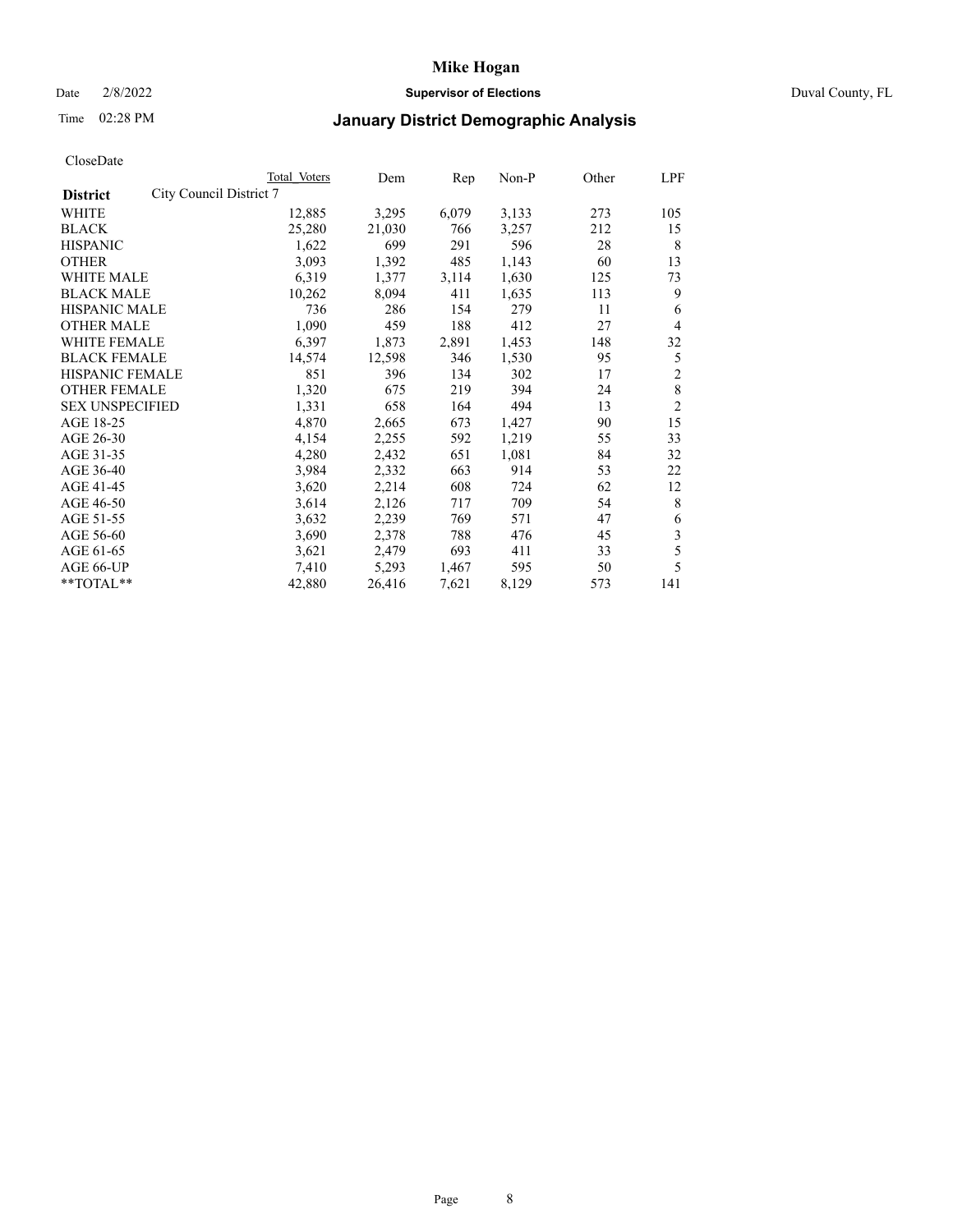### Date 2/8/2022 **Supervisor of Elections** Duval County, FL

# Time 02:28 PM **January District Demographic Analysis**

| CloseDate |  |
|-----------|--|
|-----------|--|

| Total Voters | Dem                     | Rep   | Non-P | Other | LPF              |
|--------------|-------------------------|-------|-------|-------|------------------|
|              |                         |       |       |       |                  |
| 11,122       | 2,172                   | 6,616 | 2,117 | 162   | 55               |
| 29,091       | 24,662                  | 806   | 3,414 | 184   | 25               |
| 940          | 382                     | 213   | 328   | 11    | 6                |
| 2,597        | 1,153                   | 368   | 1,040 | 26    | 10               |
| 5,168        | 849                     | 3,195 | 1,014 | 78    | 32               |
| 11,664       | 9,451                   | 424   | 1,671 | 105   | 13               |
| 433          | 150                     | 122   | 156   | 4     | 1                |
| 858          | 362                     | 142   | 339   | 7     | 8                |
| 5,814        | 1,297                   | 3,345 | 1,065 | 84    | 23               |
| 16,961       | 14,848                  | 370   | 1,654 | 77    | 12               |
| 490          | 224                     | 86    | 168   | 7     | 5                |
| 1,028        | 539                     | 164   | 312   | 11    | $\mathfrak{2}$   |
| 1,334        | 649                     | 155   | 520   | 10    | $\theta$         |
| 5,246        | 3,061                   | 618   | 1,474 | 76    | 17               |
| 3,765        | 2,152                   | 548   | 1,015 | 33    | 17               |
| 3,996        | 2,491                   | 583   | 861   | 39    | 22               |
| 3,714        | 2,354                   | 566   | 742   | 41    | 11               |
| 3,488        | 2,310                   | 520   | 614   | 37    | 7                |
| 3,370        | 2,243                   | 606   | 479   | 37    | 5                |
| 3,670        | 2,389                   | 784   | 454   | 36    | $\boldsymbol{7}$ |
| 3,949        | 2,626                   | 876   | 410   | 34    | 3                |
| 3,986        | 2,735                   | 873   | 355   | 18    | 5                |
| 8,560        | 6,003                   | 2,029 | 494   | 32    | $\mathfrak{2}$   |
| 43,750       | 28,369                  | 8,003 | 6,899 | 383   | 96               |
|              | City Council District 8 |       |       |       |                  |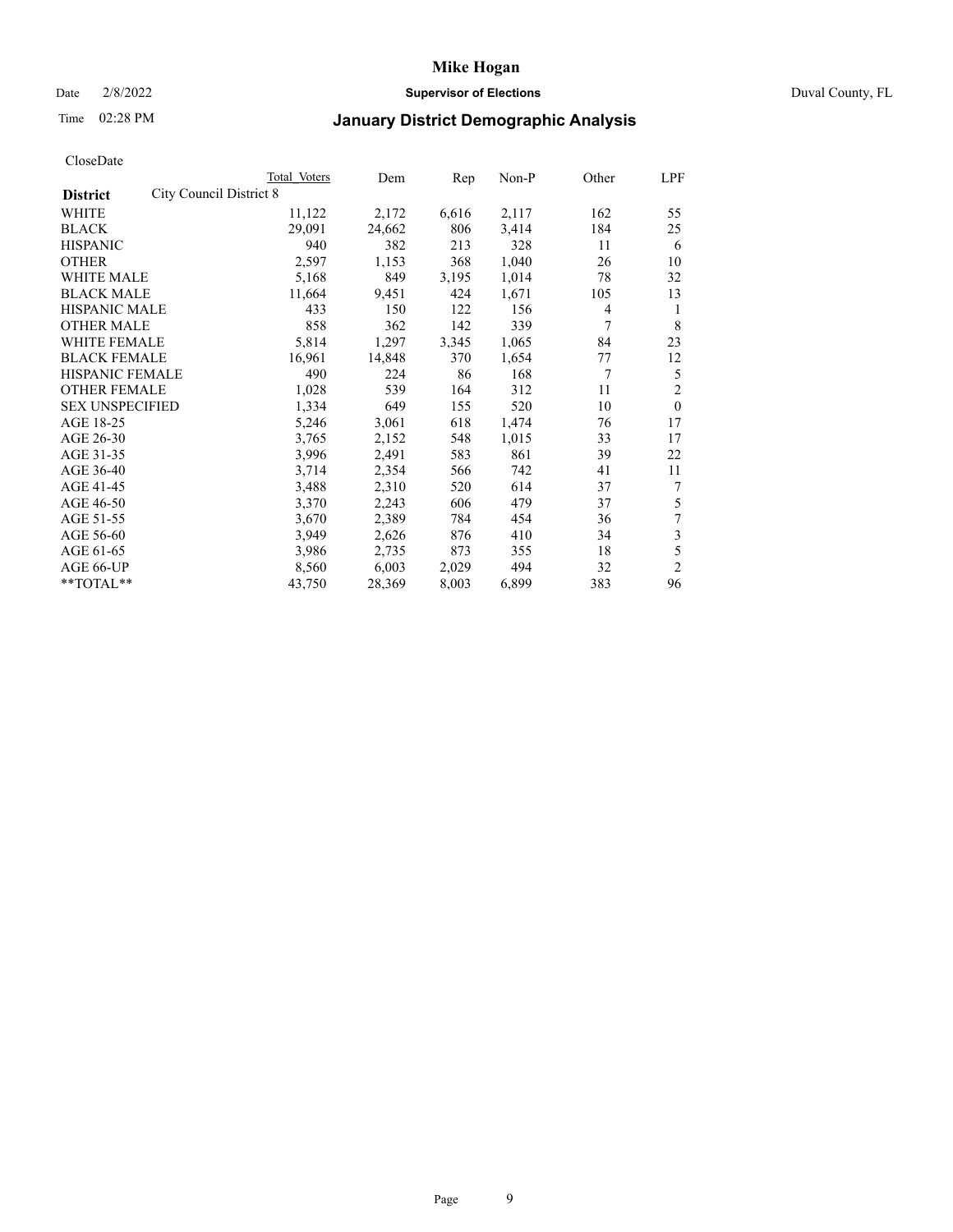### Date 2/8/2022 **Supervisor of Elections** Duval County, FL

## Time 02:28 PM **January District Demographic Analysis**

|                                            | Total Voters | Dem    | Rep   | Non-P | Other | LPF            |
|--------------------------------------------|--------------|--------|-------|-------|-------|----------------|
| City Council District 9<br><b>District</b> |              |        |       |       |       |                |
| WHITE                                      | 11,664       | 3,387  | 5,128 | 2,835 | 221   | 93             |
| <b>BLACK</b>                               | 22,209       | 18,094 | 702   | 3,214 | 177   | 22             |
| <b>HISPANIC</b>                            | 1,930        | 805    | 315   | 765   | 36    | 9              |
| <b>OTHER</b>                               | 3,239        | 1,308  | 596   | 1,272 | 54    | 9              |
| WHITE MALE                                 | 5,370        | 1,326  | 2,549 | 1,324 | 106   | 65             |
| <b>BLACK MALE</b>                          | 8,668        | 6,711  | 341   | 1,514 | 90    | 12             |
| <b>HISPANIC MALE</b>                       | 851          | 318    | 167   | 344   | 18    | $\overline{4}$ |
| <b>OTHER MALE</b>                          | 1,126        | 415    | 239   | 448   | 19    | 5              |
| WHITE FEMALE                               | 6,143        | 2,018  | 2,525 | 1,460 | 113   | 27             |
| <b>BLACK FEMALE</b>                        | 13,091       | 11,035 | 344   | 1,617 | 85    | 10             |
| HISPANIC FEMALE                            | 1,026        | 462    | 141   | 403   | 15    | 5              |
| <b>OTHER FEMALE</b>                        | 1,424        | 647    | 281   | 468   | 26    | $\overline{c}$ |
| <b>SEX UNSPECIFIED</b>                     | 1,343        | 662    | 154   | 508   | 16    | 3              |
| AGE 18-25                                  | 4,787        | 2,597  | 499   | 1,582 | 94    | 15             |
| AGE 26-30                                  | 4,141        | 2,316  | 535   | 1,198 | 67    | 25             |
| AGE 31-35                                  | 4,389        | 2,579  | 492   | 1,206 | 77    | 35             |
| AGE 36-40                                  | 3,624        | 2,166  | 492   | 893   | 60    | 13             |
| AGE 41-45                                  | 3,126        | 1,910  | 475   | 681   | 41    | 19             |
| AGE 46-50                                  | 2,916        | 1,790  | 499   | 584   | 37    | 6              |
| AGE 51-55                                  | 2,987        | 1,860  | 593   | 505   | 24    | 5              |
| AGE 56-60                                  | 3,275        | 2,088  | 719   | 429   | 33    | 6              |
| AGE 61-65                                  | 3,127        | 1,970  | 740   | 392   | 21    | 4              |
| AGE 66-UP                                  | 6,662        | 4,314  | 1,697 | 613   | 33    | 5              |
| **TOTAL**                                  | 39,042       | 23,594 | 6,741 | 8,086 | 488   | 133            |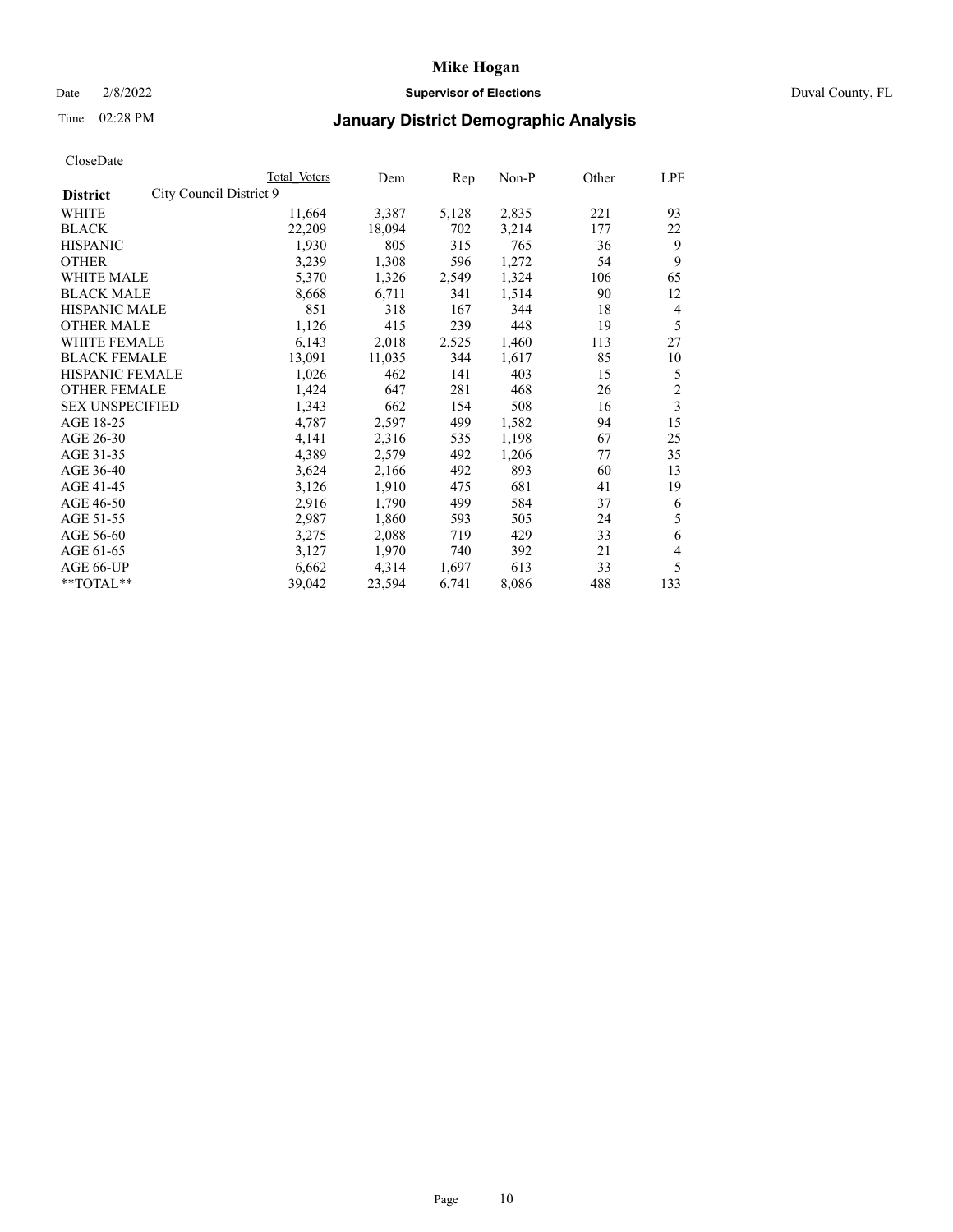### Date 2/8/2022 **Supervisor of Elections** Duval County, FL

## Time 02:28 PM **January District Demographic Analysis**

|                                             | Total Voters | Dem    | Rep   | Non-P | Other | LPF |
|---------------------------------------------|--------------|--------|-------|-------|-------|-----|
| City Council District 10<br><b>District</b> |              |        |       |       |       |     |
| WHITE                                       | 11,851       | 2,662  | 6,236 | 2,669 | 205   | 79  |
| <b>BLACK</b>                                | 25,665       | 21,455 | 741   | 3,249 | 209   | 11  |
| <b>HISPANIC</b>                             | 2,127        | 898    | 386   | 811   | 27    | 5   |
| <b>OTHER</b>                                | 3,452        | 1,327  | 788   | 1,294 | 32    | 11  |
| WHITE MALE                                  | 5,487        | 1,036  | 3,030 | 1,273 | 94    | 54  |
| <b>BLACK MALE</b>                           | 10,146       | 7,988  | 394   | 1,650 | 106   | 8   |
| <b>HISPANIC MALE</b>                        | 963          | 340    | 216   | 389   | 14    | 4   |
| <b>OTHER MALE</b>                           | 1,269        | 436    | 341   | 477   | 10    | 5   |
| WHITE FEMALE                                | 6,207        | 1,585  | 3,138 | 1,348 | 111   | 25  |
| <b>BLACK FEMALE</b>                         | 15,079       | 13,113 | 337   | 1,527 | 99    | 3   |
| <b>HISPANIC FEMALE</b>                      | 1,118        | 537    | 165   | 402   | 13    | 1   |
| <b>OTHER FEMALE</b>                         | 1,501        | 636    | 366   | 481   | 15    | 3   |
| <b>SEX UNSPECIFIED</b>                      | 1,325        | 671    | 164   | 476   | 11    | 3   |
| AGE 18-25                                   | 4,989        | 2,666  | 613   | 1,602 | 94    | 14  |
| AGE 26-30                                   | 4,002        | 2,227  | 537   | 1,146 | 66    | 26  |
| AGE 31-35                                   | 4,062        | 2,370  | 578   | 1,048 | 47    | 19  |
| AGE 36-40                                   | 3,642        | 2,202  | 542   | 835   | 53    | 10  |
| AGE 41-45                                   | 3,249        | 2,000  | 537   | 666   | 39    | 7   |
| AGE 46-50                                   | 3,330        | 2,102  | 617   | 565   | 38    | 8   |
| AGE 51-55                                   | 3,388        | 2,073  | 726   | 542   | 36    | 11  |
| AGE 56-60                                   | 3,776        | 2,361  | 843   | 541   | 28    | 3   |
| AGE 61-65                                   | 3,646        | 2,254  | 931   | 437   | 23    |     |
| AGE 66-UP                                   | 9,004        | 6,086  | 2,226 | 636   | 49    | 7   |
| **TOTAL**                                   | 43,095       | 26,342 | 8,151 | 8,023 | 473   | 106 |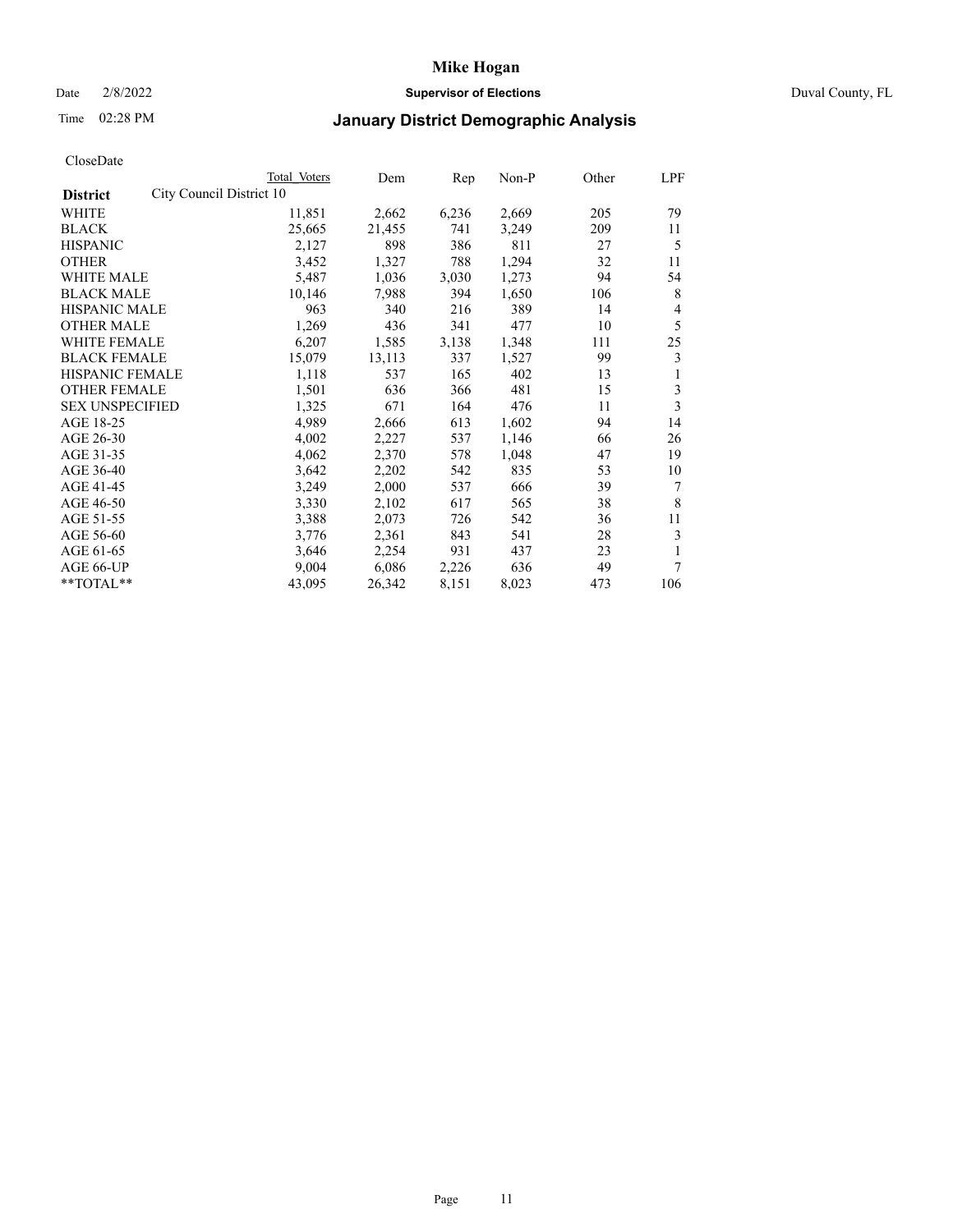### Date 2/8/2022 **Supervisor of Elections** Duval County, FL

## Time 02:28 PM **January District Demographic Analysis**

|                        |                          | Total Voters | Dem    | Rep    | Non-P  | Other | LPF            |
|------------------------|--------------------------|--------------|--------|--------|--------|-------|----------------|
| <b>District</b>        | City Council District 11 |              |        |        |        |       |                |
| WHITE                  |                          | 37,457       | 8,700  | 18,955 | 8,825  | 773   | 204            |
| <b>BLACK</b>           |                          | 9,086        | 6,479  | 413    | 2,028  | 152   | 14             |
| <b>HISPANIC</b>        |                          | 4,647        | 1,612  | 1,205  | 1,742  | 66    | 22             |
| <b>OTHER</b>           |                          | 7,692        | 2,524  | 1,827  | 3,189  | 125   | 27             |
| <b>WHITE MALE</b>      |                          | 17,155       | 3,315  | 9,046  | 4,336  | 319   | 139            |
| <b>BLACK MALE</b>      |                          | 3,787        | 2,440  | 216    | 1,055  | 72    | 4              |
| <b>HISPANIC MALE</b>   |                          | 2,096        | 649    | 586    | 819    | 26    | 16             |
| <b>OTHER MALE</b>      |                          | 3,138        | 905    | 802    | 1,364  | 49    | 18             |
| WHITE FEMALE           |                          | 19,961       | 5,310  | 9,765  | 4,378  | 444   | 64             |
| <b>BLACK FEMALE</b>    |                          | 5,180        | 3,954  | 190    | 947    | 79    | 10             |
| HISPANIC FEMALE        |                          | 2,486        | 932    | 607    | 901    | 40    | 6              |
| <b>OTHER FEMALE</b>    |                          | 3,656        | 1,363  | 859    | 1,364  | 62    | 8              |
| <b>SEX UNSPECIFIED</b> |                          | 1,423        | 447    | 329    | 620    | 25    | $\overline{2}$ |
| AGE 18-25              |                          | 7,619        | 2,695  | 2,221  | 2,407  | 249   | 47             |
| AGE 26-30              |                          | 7,263        | 2,544  | 2,121  | 2,362  | 184   | 52             |
| AGE 31-35              |                          | 6,204        | 2,171  | 1,883  | 1,961  | 129   | 60             |
| AGE 36-40              |                          | 5,088        | 1,792  | 1,578  | 1,608  | 84    | 26             |
| AGE 41-45              |                          | 4,555        | 1,543  | 1,471  | 1,460  | 54    | 27             |
| AGE 46-50              |                          | 4,526        | 1,426  | 1,707  | 1,285  | 87    | 21             |
| AGE 51-55              |                          | 4,668        | 1,409  | 1,981  | 1,188  | 80    | 10             |
| AGE 56-60              |                          | 4,549        | 1,347  | 2,081  | 1,040  | 73    | 8              |
| AGE 61-65              |                          | 4,021        | 1,214  | 1,968  | 789    | 48    | $\overline{2}$ |
| AGE 66-UP              |                          | 10,381       | 3,170  | 5,388  | 1,681  | 128   | 14             |
| **TOTAL**              |                          | 58,882       | 19,315 | 22,400 | 15,784 | 1,116 | 267            |
|                        |                          |              |        |        |        |       |                |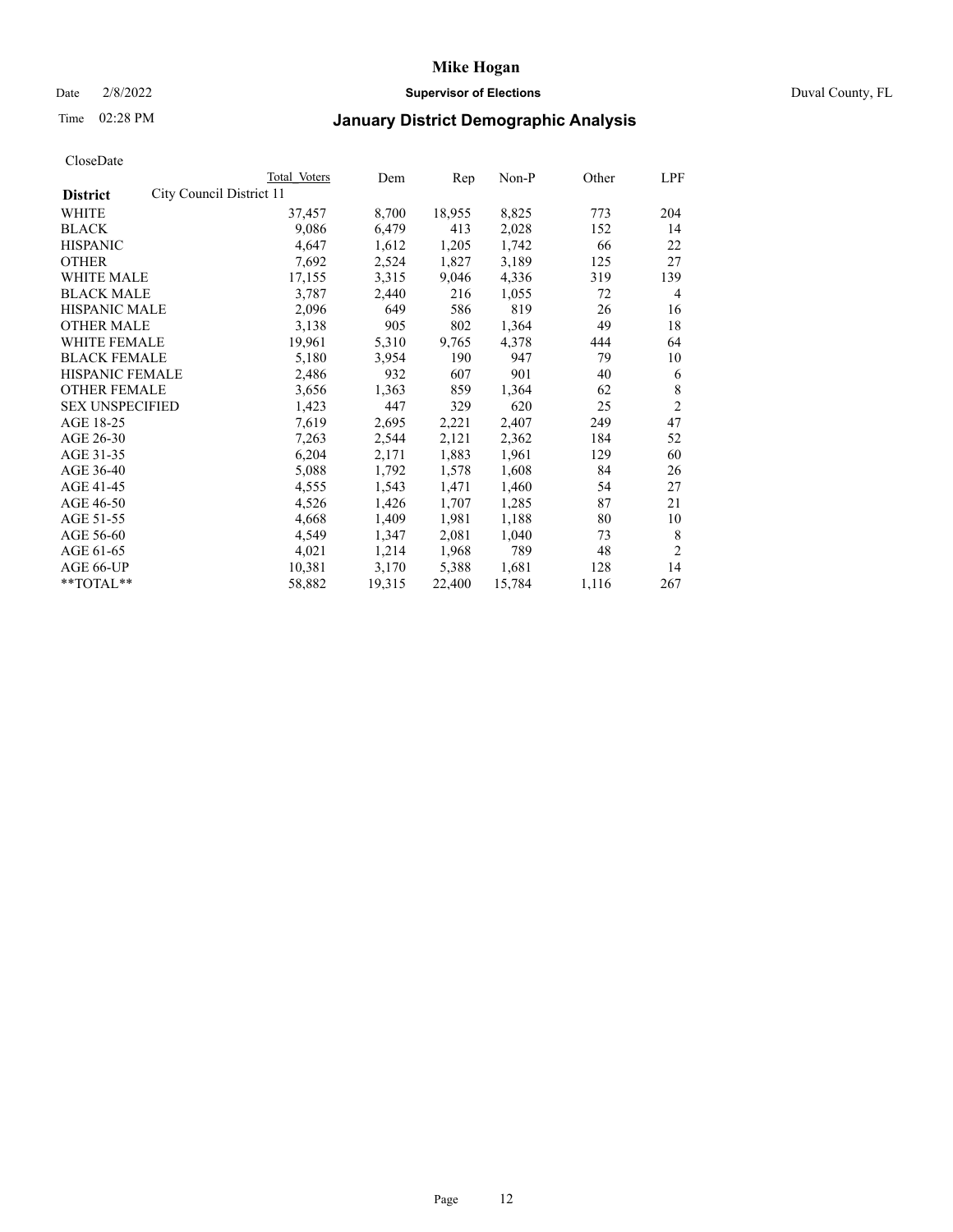### Date 2/8/2022 **Supervisor of Elections** Duval County, FL

## Time 02:28 PM **January District Demographic Analysis**

|                                             | Total Voters | Dem    | Rep    | Non-P | Other | LPF            |
|---------------------------------------------|--------------|--------|--------|-------|-------|----------------|
| City Council District 12<br><b>District</b> |              |        |        |       |       |                |
| WHITE                                       | 26,003       | 4,228  | 16,388 | 4,913 | 350   | 124            |
| <b>BLACK</b>                                | 14,845       | 11,554 | 609    | 2,493 | 178   | 11             |
| <b>HISPANIC</b>                             | 2,919        | 1,079  | 698    | 1,100 | 35    | 7              |
| <b>OTHER</b>                                | 3,909        | 1,171  | 1,227  | 1,425 | 74    | 12             |
| <b>WHITE MALE</b>                           | 12,174       | 1,622  | 7,974  | 2,335 | 166   | 77             |
| <b>BLACK MALE</b>                           | 6,220        | 4,503  | 352    | 1,263 | 96    | 6              |
| <b>HISPANIC MALE</b>                        | 1,367        | 469    | 376    | 502   | 16    | 4              |
| <b>OTHER MALE</b>                           | 1,429        | 389    | 507    | 503   | 25    | 5              |
| WHITE FEMALE                                | 13,512       | 2,557  | 8,225  | 2,501 | 183   | 46             |
| <b>BLACK FEMALE</b>                         | 8,379        | 6,869  | 246    | 1,177 | 82    | 5              |
| HISPANIC FEMALE                             | 1,501        | 590    | 313    | 576   | 19    | 3              |
| <b>OTHER FEMALE</b>                         | 1,828        | 611    | 571    | 605   | 37    | 4              |
| <b>SEX UNSPECIFIED</b>                      | 1,264        | 422    | 358    | 467   | 13    | 4              |
| AGE 18-25                                   | 5,425        | 2,059  | 1,497  | 1,723 | 128   | 18             |
| AGE 26-30                                   | 4,335        | 1,457  | 1,397  | 1,365 | 91    | 25             |
| AGE 31-35                                   | 4,388        | 1,605  | 1,435  | 1,241 | 83    | 24             |
| AGE 36-40                                   | 4,206        | 1,646  | 1,400  | 1,074 | 58    | 28             |
| AGE 41-45                                   | 3,971        | 1,638  | 1,344  | 917   | 56    | 16             |
| AGE 46-50                                   | 3,994        | 1,613  | 1,507  | 801   | 60    | 13             |
| AGE 51-55                                   | 4,302        | 1,769  | 1,761  | 718   | 41    | 13             |
| AGE 56-60                                   | 4,572        | 1,766  | 2,092  | 675   | 35    | $\overline{4}$ |
| AGE 61-65                                   | 4,148        | 1,572  | 2,003  | 537   | 28    | 8              |
| AGE 66-UP                                   | 8,329        | 2,903  | 4,485  | 880   | 57    | 4              |
| **TOTAL**                                   | 47,676       | 18,032 | 18,922 | 9,931 | 637   | 154            |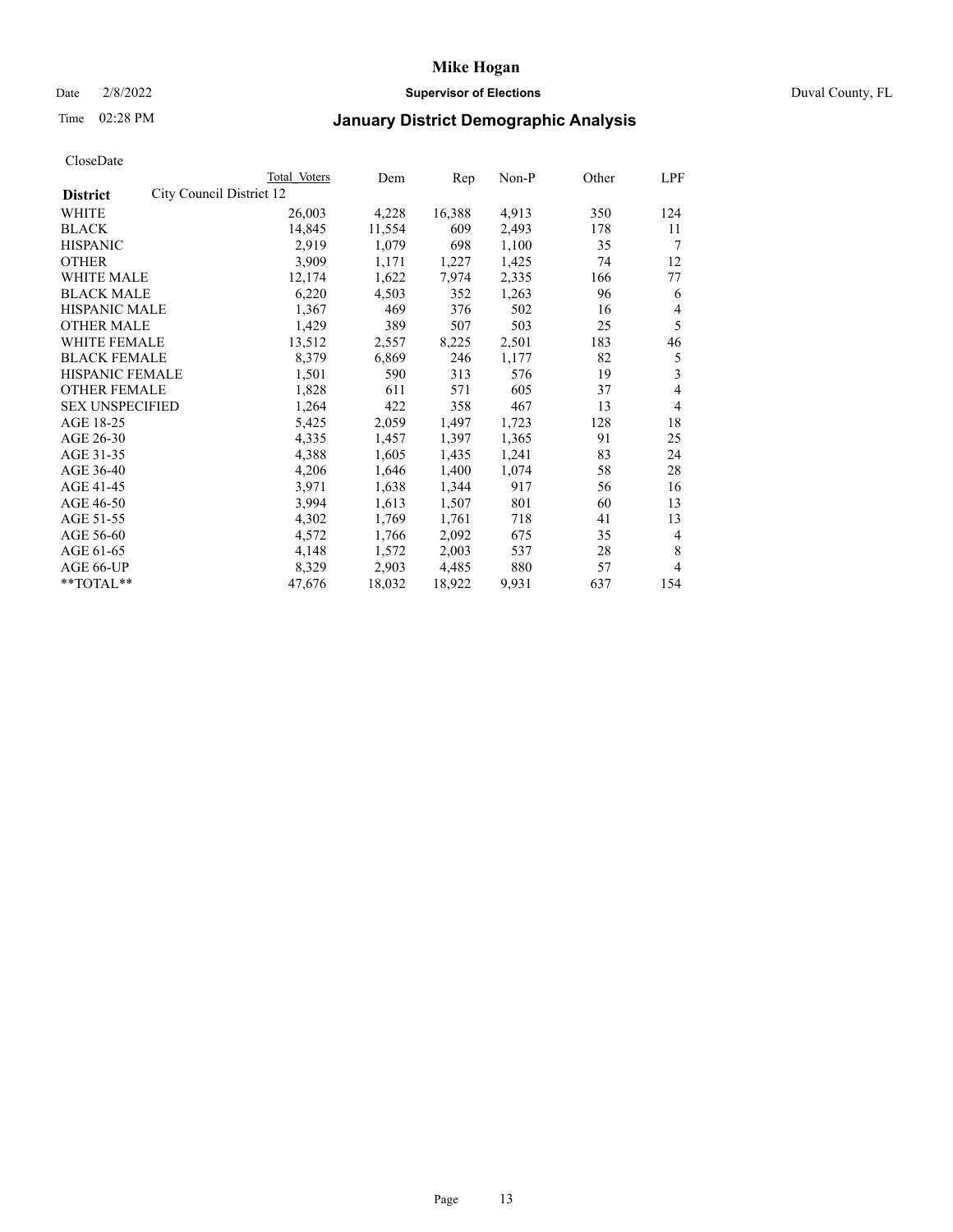### Date 2/8/2022 **Supervisor of Elections** Duval County, FL

## Time 02:28 PM **January District Demographic Analysis**

|                                             | Total Voters | Dem    | Rep    | Non-P  | Other | LPF            |
|---------------------------------------------|--------------|--------|--------|--------|-------|----------------|
| City Council District 13<br><b>District</b> |              |        |        |        |       |                |
| WHITE                                       | 41,105       | 10,012 | 21,015 | 9,169  | 692   | 217            |
| <b>BLACK</b>                                | 2,510        | 1,768  | 167    | 531    | 37    | 7              |
| <b>HISPANIC</b>                             | 1,605        | 562    | 511    | 485    | 34    | 13             |
| <b>OTHER</b>                                | 3,025        | 774    | 1,040  | 1,121  | 68    | 22             |
| <b>WHITE MALE</b>                           | 19,758       | 3,807  | 10,634 | 4,832  | 334   | 151            |
| <b>BLACK MALE</b>                           | 1,118        | 698    | 95     | 300    | 21    | 4              |
| <b>HISPANIC MALE</b>                        | 712          | 200    | 251    | 244    | 11    | 6              |
| <b>OTHER MALE</b>                           | 1,130        | 256    | 405    | 434    | 26    | 9              |
| WHITE FEMALE                                | 20,972       | 6,116  | 10,194 | 4,242  | 355   | 65             |
| <b>BLACK FEMALE</b>                         | 1,351        | 1,038  | 71     | 224    | 16    | $\overline{c}$ |
| HISPANIC FEMALE                             | 863          | 352    | 247    | 234    | 23    | 7              |
| <b>OTHER FEMALE</b>                         | 1,305        | 386    | 479    | 403    | 27    | 10             |
| <b>SEX UNSPECIFIED</b>                      | 1,034        | 263    | 357    | 391    | 18    | 5              |
| AGE 18-25                                   | 4,381        | 1,240  | 1,672  | 1,306  | 134   | 29             |
| AGE 26-30                                   | 4,392        | 1,126  | 1,727  | 1,397  | 96    | 46             |
| AGE 31-35                                   | 4,484        | 1,194  | 1,765  | 1,390  | 99    | 36             |
| AGE 36-40                                   | 4,241        | 1,120  | 1,703  | 1,296  | 81    | 41             |
| AGE 41-45                                   | 3,717        | 986    | 1,528  | 1,113  | 62    | 28             |
| AGE 46-50                                   | 3,465        | 844    | 1,659  | 882    | 59    | 21             |
| AGE 51-55                                   | 3,851        | 848    | 2,067  | 852    | 61    | 23             |
| AGE 56-60                                   | 4,320        | 1,038  | 2,396  | 806    | 67    | 13             |
| AGE 61-65                                   | 4,314        | 1,170  | 2,353  | 716    | 64    | 11             |
| AGE 66-UP                                   | 11,076       | 3,549  | 5,862  | 1,546  | 108   | 11             |
| **TOTAL**                                   | 48,245       | 13,116 | 22,733 | 11,306 | 831   | 259            |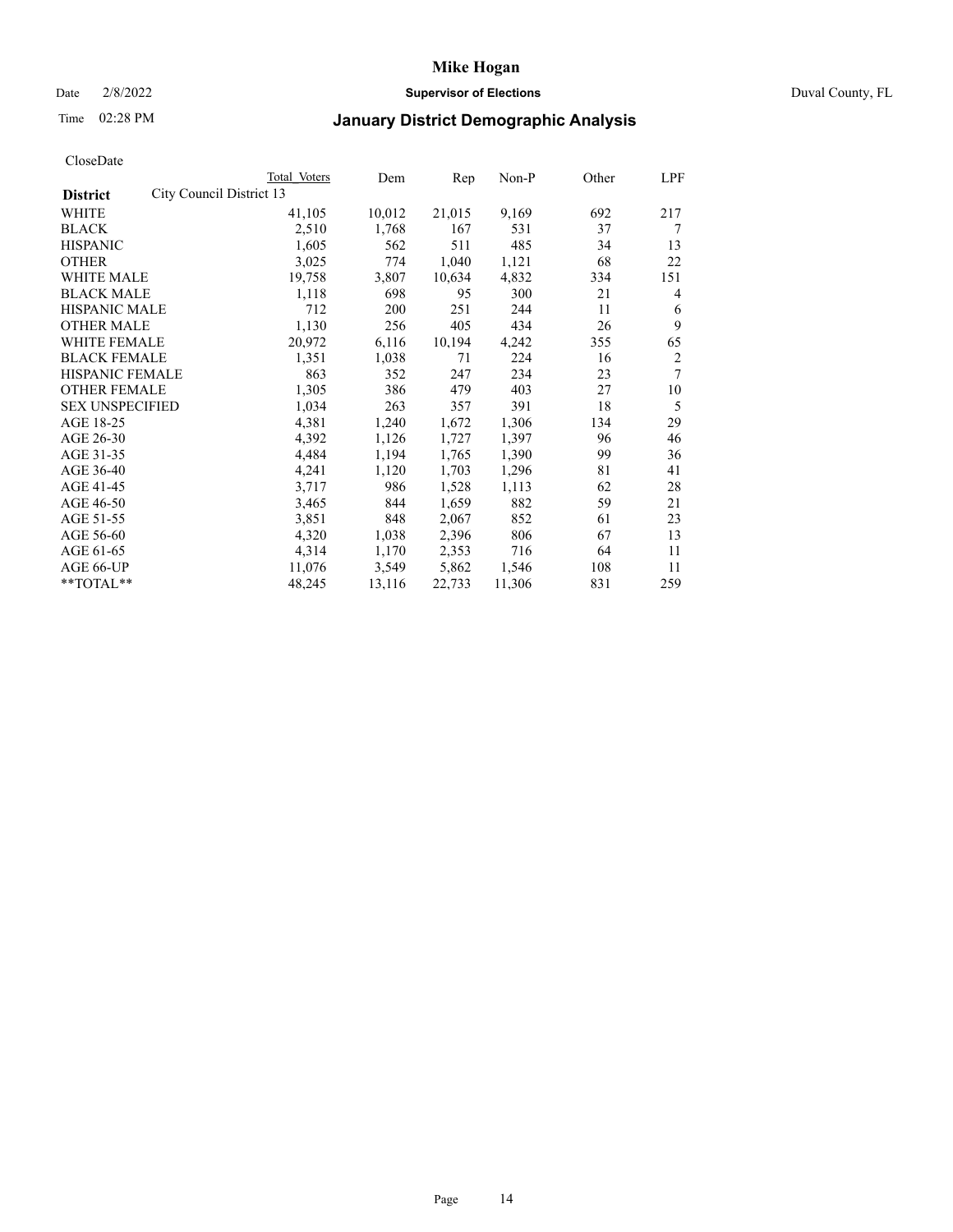### Date 2/8/2022 **Supervisor of Elections** Duval County, FL

## Time 02:28 PM **January District Demographic Analysis**

|                        |                          | Total Voters | Dem    | Rep    | Non-P  | Other | LPF |
|------------------------|--------------------------|--------------|--------|--------|--------|-------|-----|
| <b>District</b>        | City Council District 14 |              |        |        |        |       |     |
| WHITE                  |                          | 33,102       | 9,958  | 15,898 | 6,456  | 576   | 214 |
| <b>BLACK</b>           |                          | 7,540        | 5,691  | 322    | 1,411  | 105   | 11  |
| <b>HISPANIC</b>        |                          | 2,833        | 1,159  | 646    | 954    | 61    | 13  |
| <b>OTHER</b>           |                          | 3,835        | 1,235  | 1,045  | 1,450  | 86    | 19  |
| <b>WHITE MALE</b>      |                          | 15,434       | 4,000  | 7,735  | 3,297  | 257   | 145 |
| <b>BLACK MALE</b>      |                          | 3,122        | 2,178  | 181    | 697    | 58    | 8   |
| <b>HISPANIC MALE</b>   |                          | 1,289        | 475    | 331    | 455    | 23    | 5   |
| <b>OTHER MALE</b>      |                          | 1,487        | 439    | 445    | 564    | 29    | 10  |
| WHITE FEMALE           |                          | 17,329       | 5,872  | 8,000  | 3,077  | 312   | 68  |
| <b>BLACK FEMALE</b>    |                          | 4,294        | 3,425  | 132    | 687    | 47    | 3   |
| HISPANIC FEMALE        |                          | 1,492        | 661    | 304    | 485    | 36    | 6   |
| <b>OTHER FEMALE</b>    |                          | 1,714        | 620    | 479    | 567    | 44    | 4   |
| <b>SEX UNSPECIFIED</b> |                          | 1,149        | 373    | 304    | 442    | 22    | 8   |
| AGE 18-25              |                          | 4,333        | 1,674  | 1,125  | 1,376  | 134   | 24  |
| AGE 26-30              |                          | 4,839        | 1,895  | 1,330  | 1,449  | 128   | 37  |
| AGE 31-35              |                          | 5,249        | 2,151  | 1,510  | 1,421  | 109   | 58  |
| AGE 36-40              |                          | 4,466        | 1,812  | 1,282  | 1,232  | 93    | 47  |
| AGE 41-45              |                          | 3,656        | 1,422  | 1,134  | 988    | 78    | 34  |
| AGE 46-50              |                          | 3,392        | 1,284  | 1,258  | 774    | 59    | 17  |
| AGE 51-55              |                          | 3,689        | 1,298  | 1,558  | 768    | 52    | 13  |
| AGE 56-60              |                          | 3,873        | 1,408  | 1,822  | 596    | 39    | 8   |
| AGE 61-65              |                          | 4,051        | 1,536  | 1,913  | 543    | 51    | 8   |
| AGE 66-UP              |                          | 9,757        | 3,562  | 4,977  | 1,122  | 85    | 11  |
| **TOTAL**              |                          | 47,310       | 18,043 | 17,911 | 10,271 | 828   | 257 |
|                        |                          |              |        |        |        |       |     |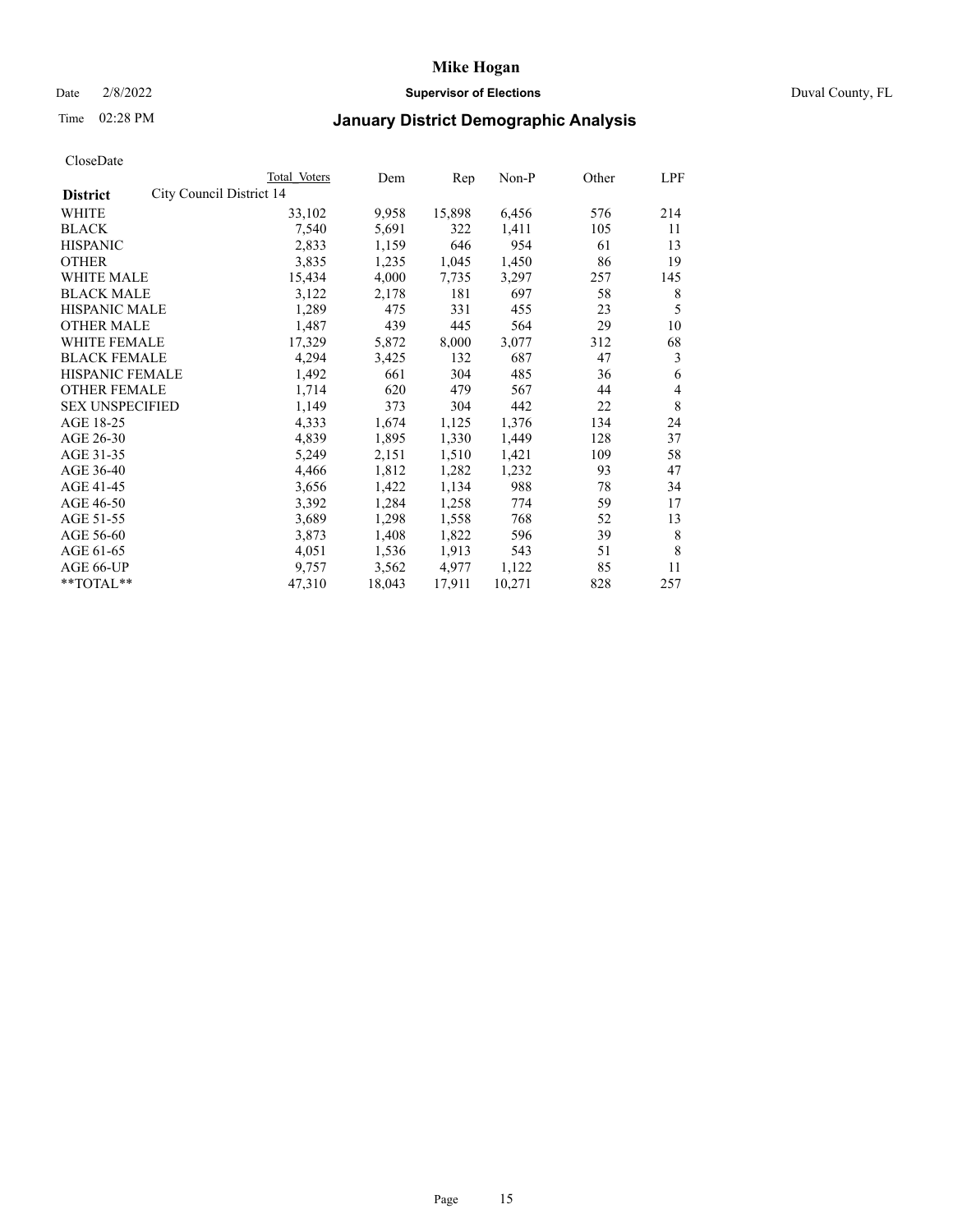### Date 2/8/2022 **Supervisor of Elections** Duval County, FL

# Time 02:28 PM **January District Demographic Analysis**

|                        |               | Total Voters | Dem      | Rep      | Non-P | Other          | LPF |
|------------------------|---------------|--------------|----------|----------|-------|----------------|-----|
| <b>District</b>        | Isle of Palms |              |          |          |       |                |     |
| WHITE                  |               | 964          | 118      | 685      | 154   | 6              |     |
| <b>BLACK</b>           |               |              |          | $\theta$ | 0     | 0              | 0   |
| <b>HISPANIC</b>        |               | 19           | 4        | 7        | 6     | 2              | 0   |
| <b>OTHER</b>           |               | 41           | 3        | 26       | 10    | $\overline{2}$ | 0   |
| WHITE MALE             |               | 496          | 42       | 366      | 86    | $\overline{2}$ | 0   |
| <b>BLACK MALE</b>      |               |              |          | $\theta$ | 0     | 0              | 0   |
| <b>HISPANIC MALE</b>   |               |              |          | 3        | 2     |                | 0   |
| <b>OTHER MALE</b>      |               | 13           | $\theta$ |          | 6     | 0              | 0   |
| <b>WHITE FEMALE</b>    |               | 464          | 76       | 315      | 68    | 4              |     |
| <b>BLACK FEMALE</b>    |               | $\theta$     | $\theta$ | $\theta$ | 0     | 0              | 0   |
| <b>HISPANIC FEMALE</b> |               | 12           | 3        | 4        |       |                | 0   |
| <b>OTHER FEMALE</b>    |               | 19           | 3        | 11       | 3     | 2              | 0   |
| <b>SEX UNSPECIFIED</b> |               | 13           | $\Omega$ | 12       |       | 0              | 0   |
| AGE 18-25              |               | 95           | 13       | 62       | 19    |                | 0   |
| AGE 26-30              |               | 49           | 5        | 31       | 12    |                | 0   |
| AGE 31-35              |               | 44           | 5        | 33       | 6     | 0              | 0   |
| AGE 36-40              |               | 93           | 10       | 59       | 20    | 3              |     |
| AGE 41-45              |               | 108          | 12       | 66       | 30    |                | 0   |
| AGE 46-50              |               | 109          | 7        | 81       | 20    |                | 0   |
| AGE 51-55              |               | 101          | 13       | 68       | 19    |                | 0   |
| AGE 56-60              |               | 114          | 10       | 84       | 19    |                | 0   |
| AGE 61-65              |               | 95           | 12       | 73       | 9     |                | 0   |
| AGE 66-UP              |               | 217          | 39       | 161      | 16    |                |     |
| **TOTAL**              |               | 1,025        | 126      | 718      | 170   | 10             |     |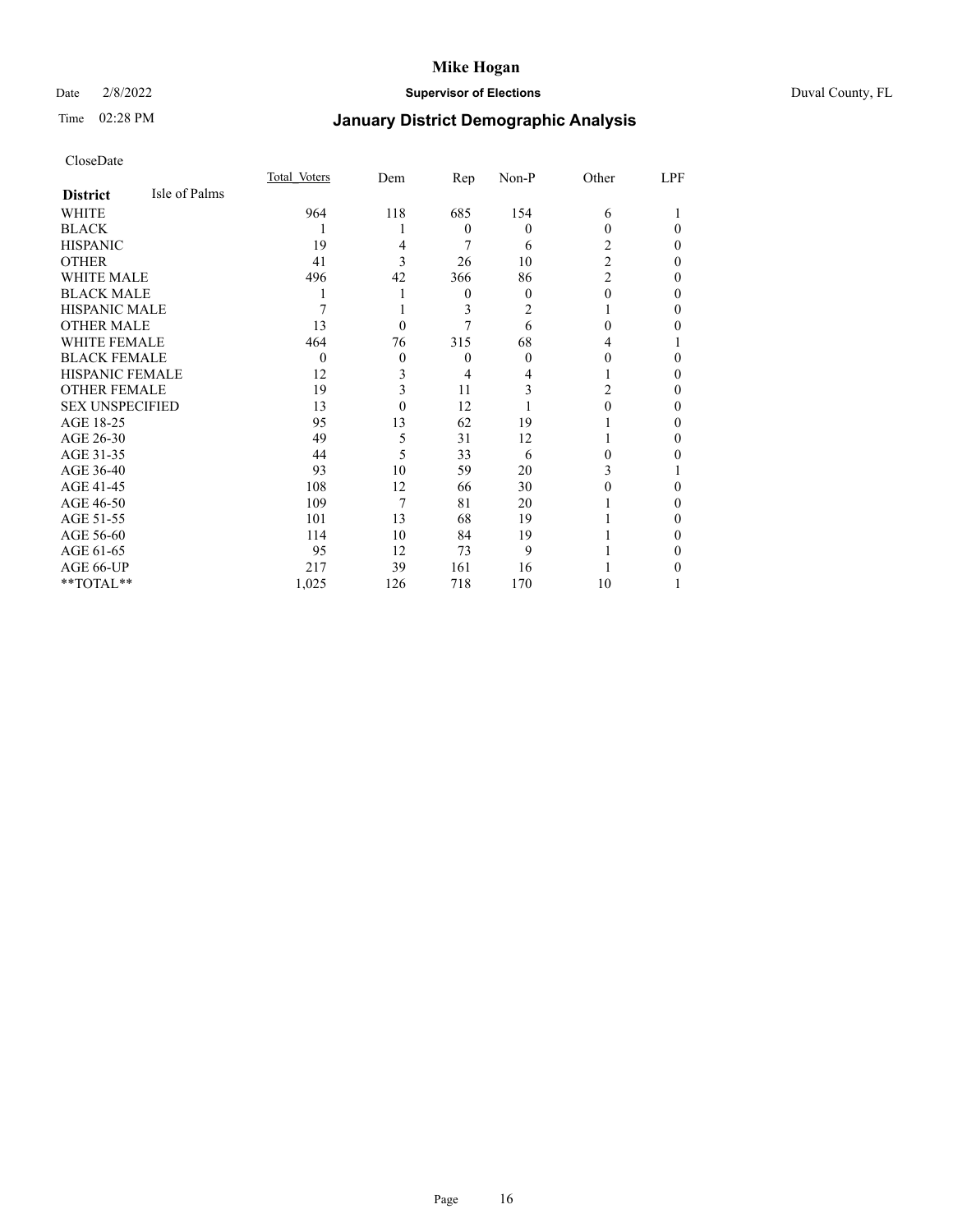### Date 2/8/2022 **Supervisor of Elections** Duval County, FL

## Time 02:28 PM **January District Demographic Analysis**

|                                           | Total Voters | Dem   | Rep   | $Non-P$ | Other          | LPF            |
|-------------------------------------------|--------------|-------|-------|---------|----------------|----------------|
| <b>Bartram Springs</b><br><b>District</b> |              |       |       |         |                |                |
| <b>WHITE</b>                              | 2,061        | 393   | 1,109 | 512     | 30             | 17             |
| <b>BLACK</b>                              | 524          | 383   | 28    | 109     | $\overline{4}$ | 0              |
| <b>HISPANIC</b>                           | 241          | 80    | 63    | 94      | 3              |                |
| <b>OTHER</b>                              | 479          | 150   | 148   | 171     | 9              |                |
| <b>WHITE MALE</b>                         | 972          | 146   | 546   | 255     | 13             | 12             |
| <b>BLACK MALE</b>                         | 231          | 153   | 17    | 57      | 4              | 0              |
| <b>HISPANIC MALE</b>                      | 118          | 34    | 31    | 51      | 1              |                |
| <b>OTHER MALE</b>                         | 198          | 59    | 66    | 71      | $\overline{2}$ | 0              |
| <b>WHITE FEMALE</b>                       | 1,072        | 244   | 554   | 252     | 17             | 5              |
| <b>BLACK FEMALE</b>                       | 288          | 225   | 11    | 52      | $\theta$       | 0              |
| HISPANIC FEMALE                           | 118          | 43    | 31    | 42      | $\overline{2}$ | 0              |
| <b>OTHER FEMALE</b>                       | 228          | 76    | 71    | 74      | 6              | 1              |
| <b>SEX UNSPECIFIED</b>                    | 80           | 26    | 21    | 32      | 1              | 0              |
| AGE 18-25                                 | 357          | 112   | 114   | 118     | 11             | 2              |
| AGE 26-30                                 | 252          | 74    | 92    | 78      | 6              | $\overline{c}$ |
| AGE 31-35                                 | 301          | 89    | 103   | 98      | 8              | 3              |
| AGE 36-40                                 | 372          | 103   | 150   | 113     | 4              | $\overline{2}$ |
| AGE 41-45                                 | 383          | 106   | 142   | 128     | 3              | 4              |
| AGE 46-50                                 | 397          | 117   | 170   | 103     | 4              | 3              |
| AGE 51-55                                 | 344          | 97    | 163   | 82      | 1              |                |
| AGE 56-60                                 | 291          | 91    | 137   | 58      | 3              | 2              |
| AGE 61-65                                 | 196          | 82    | 84    | 27      | 3              | $\theta$       |
| AGE 66-UP                                 | 411          | 135   | 193   | 80      | 3              | $\Omega$       |
| **TOTAL**                                 | 3,305        | 1,006 | 1,348 | 886     | 46             | 19             |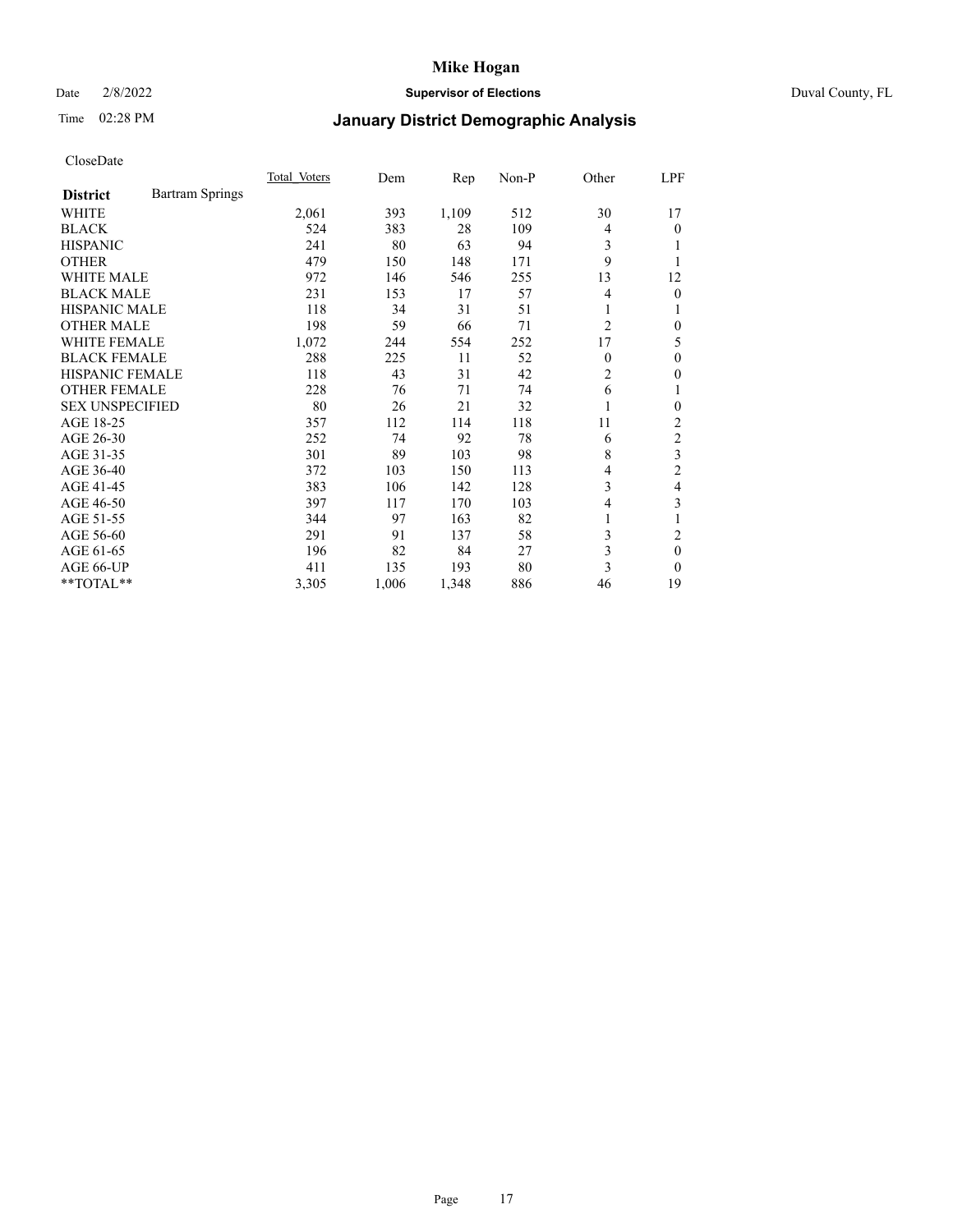## Date 2/8/2022 **Supervisor of Elections** Duval County, FL

## Time 02:28 PM **January District Demographic Analysis**

|                        |                 | Total Voters | Dem | Rep | Non-P | Other            | LPF          |
|------------------------|-----------------|--------------|-----|-----|-------|------------------|--------------|
| <b>District</b>        | Wynnfield Lakes |              |     |     |       |                  |              |
| WHITE                  |                 | 497          | 100 | 262 | 122   | 8                | 5            |
| <b>BLACK</b>           |                 | 140          | 99  | 5   | 34    | 2                | $\theta$     |
| <b>HISPANIC</b>        |                 | 92           | 24  | 31  | 34    | 3                | $\theta$     |
| <b>OTHER</b>           |                 | 252          | 69  | 74  | 106   | $\overline{2}$   |              |
| WHITE MALE             |                 | 227          | 38  | 120 | 64    | $\overline{c}$   | 3            |
| <b>BLACK MALE</b>      |                 | 68           | 44  | 4   | 18    | $\overline{c}$   | $\theta$     |
| <b>HISPANIC MALE</b>   |                 | 44           | 7   | 18  | 17    | $\overline{2}$   | 0            |
| <b>OTHER MALE</b>      |                 | 111          | 27  | 34  | 48    | 1                |              |
| <b>WHITE FEMALE</b>    |                 | 265          | 62  | 138 | 57    | 6                | 2            |
| <b>BLACK FEMALE</b>    |                 | 71           | 54  | 1   | 16    | 0                | $\theta$     |
| <b>HISPANIC FEMALE</b> |                 | 45           | 16  | 11  | 17    |                  | $\Omega$     |
| <b>OTHER FEMALE</b>    |                 | 118          | 34  | 37  | 46    |                  | $\Omega$     |
| <b>SEX UNSPECIFIED</b> |                 | 32           | 10  | 9   | 13    | $\boldsymbol{0}$ | $\theta$     |
| AGE 18-25              |                 | 133          | 40  | 37  | 52    | 4                | $\theta$     |
| AGE 26-30              |                 | 92           | 23  | 34  | 35    | 0                | $\mathbf{0}$ |
| AGE 31-35              |                 | 97           | 17  | 49  | 28    | 2                |              |
| AGE 36-40              |                 | 124          | 33  | 42  | 44    | 3                | 2            |
| AGE 41-45              |                 | 116          | 31  | 43  | 37    | 4                |              |
| AGE 46-50              |                 | 105          | 35  | 39  | 30    | 1                | $\theta$     |
| AGE 51-55              |                 | 73           | 29  | 30  | 12    |                  |              |
| AGE 56-60              |                 | 66           | 27  | 22  | 16    | 0                |              |
| AGE 61-65              |                 | 46           | 14  | 16  | 16    | 0                | $\Omega$     |
| AGE 66-UP              |                 | 129          | 43  | 60  | 26    | 0                | 0            |
| **TOTAL**              |                 | 981          | 292 | 372 | 296   | 15               | 6            |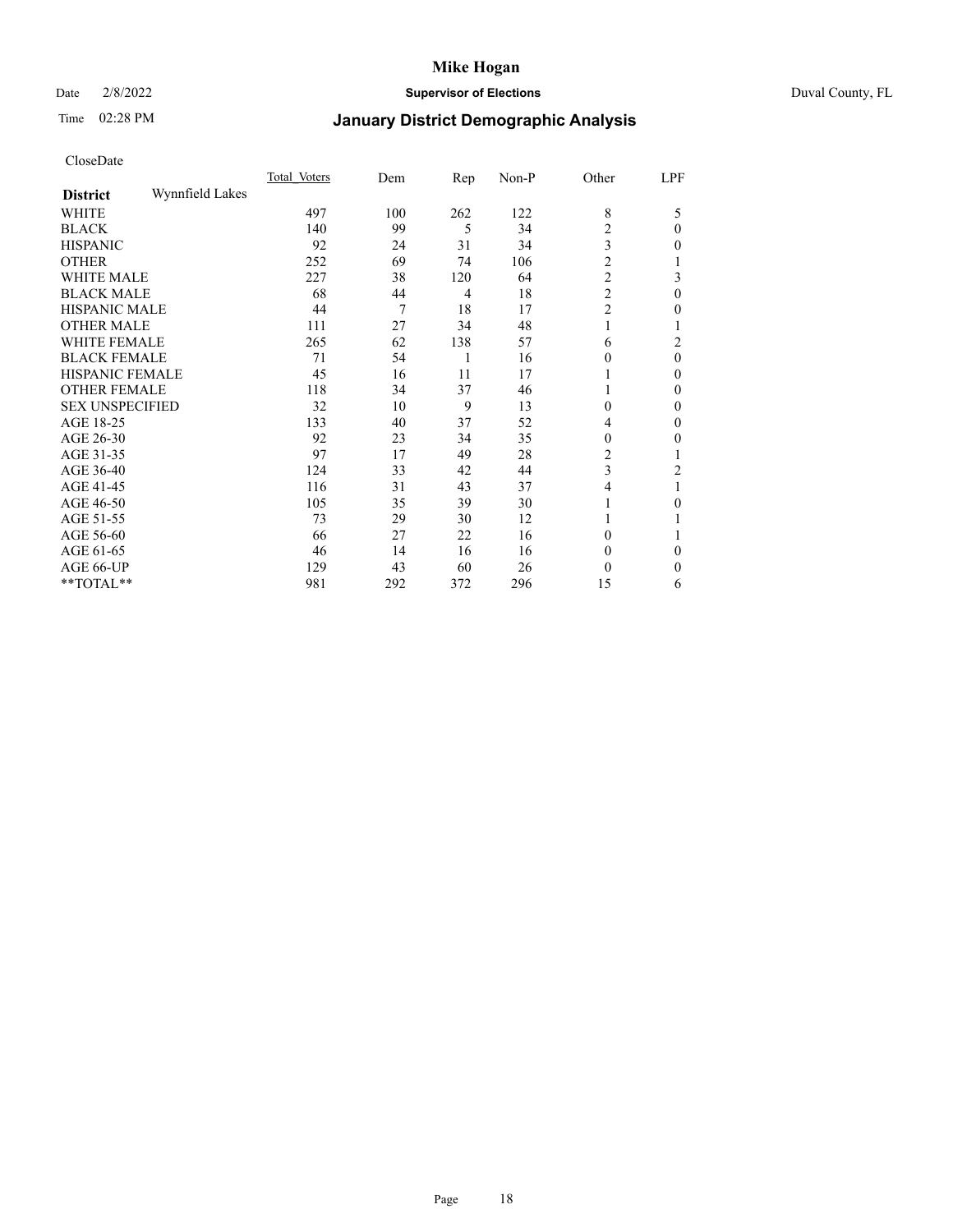## Date 2/8/2022 **Supervisor of Elections** Duval County, FL

## Time 02:28 PM **January District Demographic Analysis**

|                        |                  | Total Voters   | Dem | Rep            | Non-P | Other | LPF |
|------------------------|------------------|----------------|-----|----------------|-------|-------|-----|
| <b>District</b>        | Harbour Waterway |                |     |                |       |       |     |
| WHITE                  |                  | 244            | 35  | 168            | 39    | 2     | 0   |
| <b>BLACK</b>           |                  | 3              | 3   | $\theta$       | 0     | 0     | 0   |
| <b>HISPANIC</b>        |                  | 11             |     | 8              | 2     | 0     | 0   |
| <b>OTHER</b>           |                  | 18             |     | 6              | 5     |       |     |
| WHITE MALE             |                  | 116            | 11  | 83             | 21    |       |     |
| <b>BLACK MALE</b>      |                  |                |     | $\theta$       | 0     |       |     |
| <b>HISPANIC MALE</b>   |                  |                |     | 2              |       |       |     |
| <b>OTHER MALE</b>      |                  | 8              |     | $\overline{2}$ |       |       |     |
| WHITE FEMALE           |                  | 127            | 23  | 85             | 18    |       |     |
| <b>BLACK FEMALE</b>    |                  | 2              | 2   | $\theta$       | 0     | 0     |     |
| <b>HISPANIC FEMALE</b> |                  | 9              |     | 6              |       |       |     |
| <b>OTHER FEMALE</b>    |                  | 9              |     | 4              | 4     |       |     |
| <b>SEX UNSPECIFIED</b> |                  | $\overline{c}$ | 2   | 0              |       |       |     |
| AGE 18-25              |                  | 21             | 2   | 11             |       |       |     |
| AGE 26-30              |                  | 15             | 3   | 7              | 5     |       | 0   |
| AGE 31-35              |                  | 16             | 3   | 8              |       |       |     |
| AGE 36-40              |                  | 13             | 4   |                | 2     |       | 0   |
| AGE 41-45              |                  | 15             | 6   | 6              | 3     |       |     |
| AGE 46-50              |                  | 25             | 5   | 15             | 5     | 0     | 0   |
| AGE 51-55              |                  | 26             | 6   | 16             |       |       |     |
| AGE 56-60              |                  | 34             |     | 27             | 6     |       |     |
| AGE 61-65              |                  | 33             | 6   | 25             | 2     |       |     |
| AGE 66-UP              |                  | 78             | 10  | 60             |       |       |     |
| **TOTAL**              |                  | 276            | 46  | 182            | 46    | 2     | 0   |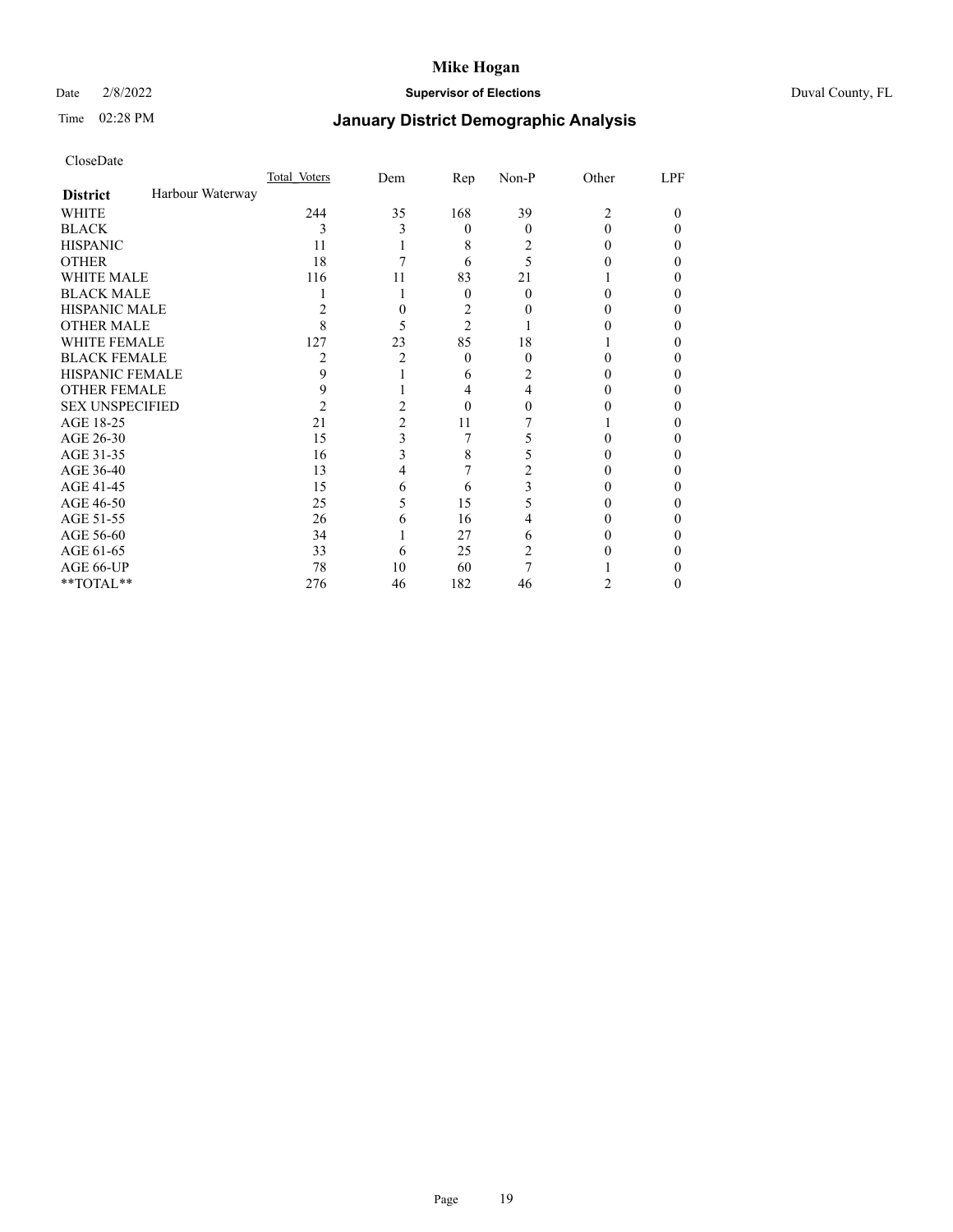### Date 2/8/2022 **Supervisor of Elections** Duval County, FL

# Time 02:28 PM **January District Demographic Analysis**

|                        |               | Total Voters | Dem            | Rep            | Non-P | Other          | LPF      |
|------------------------|---------------|--------------|----------------|----------------|-------|----------------|----------|
| <b>District</b>        | Principle One |              |                |                |       |                |          |
| WHITE                  |               | 265          | 53             | 114            | 91    | 6              |          |
| <b>BLACK</b>           |               | 88           | 59             | $\overline{4}$ | 25    | 0              | 0        |
| <b>HISPANIC</b>        |               | 41           | 17             | 11             | 12    |                | 0        |
| <b>OTHER</b>           |               | 76           | 20             | 14             | 40    |                |          |
| WHITE MALE             |               | 127          | 17             | 53             | 52    | 4              |          |
| <b>BLACK MALE</b>      |               | 38           | 20             | 3              | 15    | $\Omega$       | 0        |
| <b>HISPANIC MALE</b>   |               | 15           | 6              | 4              | 4     |                | 0        |
| <b>OTHER MALE</b>      |               | 32           | 8              | 8              | 14    |                |          |
| WHITE FEMALE           |               | 137          | 36             | 61             | 38    | $\overline{c}$ | 0        |
| <b>BLACK FEMALE</b>    |               | 49           | 38             | 1              | 10    | $\theta$       | $\Omega$ |
| <b>HISPANIC FEMALE</b> |               | 25           | 11             | 6              | 8     | 0              | 0        |
| <b>OTHER FEMALE</b>    |               | 39           | 11             | 5              | 23    | 0              | 0        |
| <b>SEX UNSPECIFIED</b> |               | 8            | $\overline{2}$ | $\overline{2}$ | 4     | 0              | 0        |
| AGE 18-25              |               | 59           | 19             | 12             | 26    |                |          |
| AGE 26-30              |               | 57           | 15             | 16             | 24    |                |          |
| AGE 31-35              |               | 74           | 26             | 20             | 25    | 3              | 0        |
| AGE 36-40              |               | 42           | 15             | 8              | 19    | 0              | 0        |
| AGE 41-45              |               | 26           | 7              | 13             | 6     | 0              | 0        |
| AGE 46-50              |               | 34           | 15             | 10             | 8     |                | 0        |
| AGE 51-55              |               | 33           | 11             | 6              | 16    | 0              | 0        |
| AGE 56-60              |               | 42           | 15             | 11             | 14    | 2              | $_{0}$   |
| AGE 61-65              |               | 30           | 9              | 11             | 10    | $\theta$       | 0        |
| AGE 66-UP              |               | 73           | 17             | 36             | 20    | 0              | 0        |
| **TOTAL**              |               | 470          | 149            | 143            | 168   | 8              | 2        |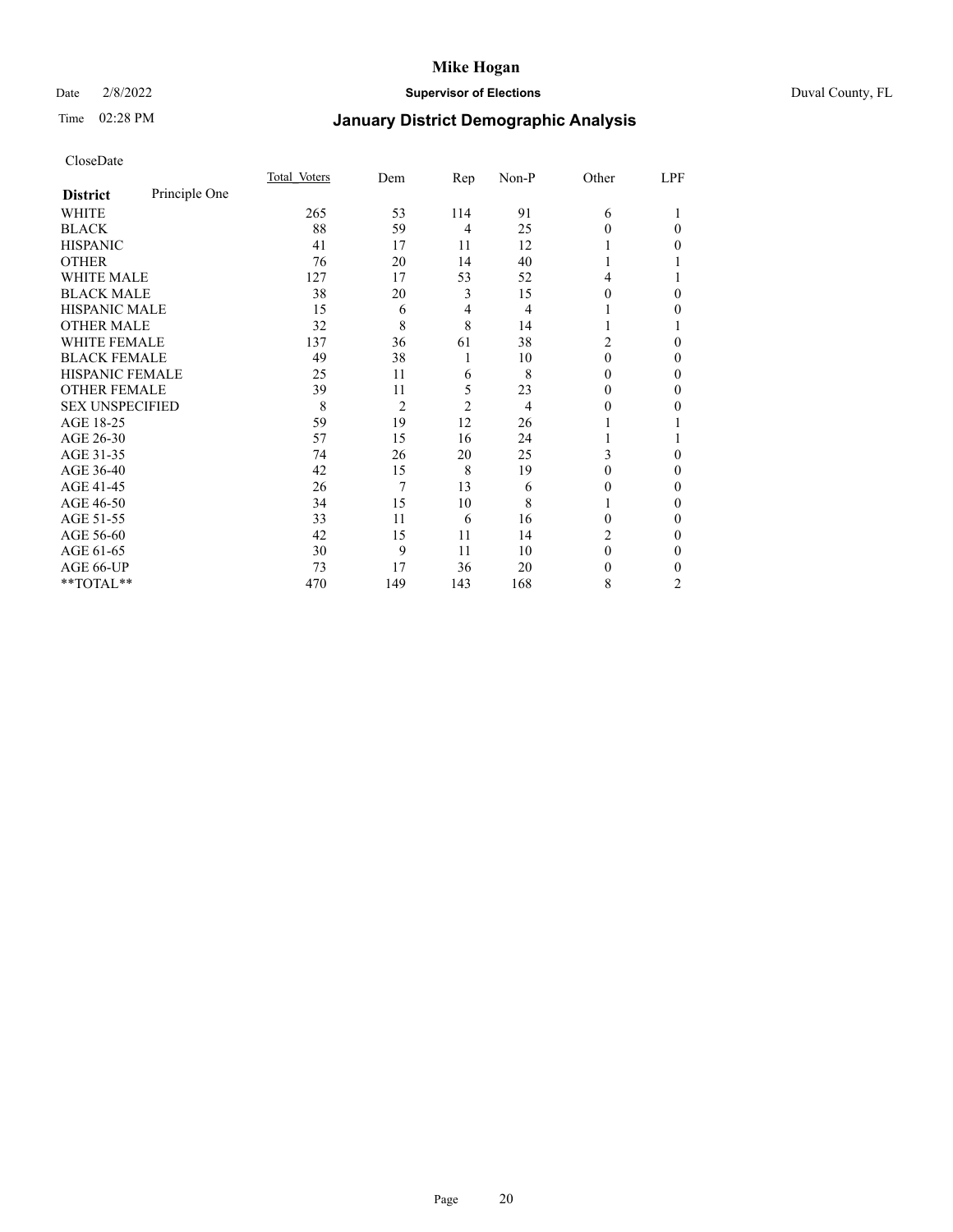### Date 2/8/2022 **Supervisor of Elections** Duval County, FL

# Time 02:28 PM **January District Demographic Analysis**

|                        |          | Total Voters | Dem            | Rep   | Non-P | Other          | LPF            |
|------------------------|----------|--------------|----------------|-------|-------|----------------|----------------|
| <b>District</b>        | Tolomato |              |                |       |       |                |                |
| WHITE                  |          | 1,883        | 402            | 1,039 | 397   | 41             | 4              |
| <b>BLACK</b>           |          | 80           | 53             | 7     | 17    | 3              | $\theta$       |
| <b>HISPANIC</b>        |          | 90           | 31             | 38    | 21    | 0              | $\mathbf{0}$   |
| <b>OTHER</b>           |          | 109          | 30             | 35    | 43    | 0              | 1              |
| <b>WHITE MALE</b>      |          | 908          | 150            | 524   | 209   | 23             | $\overline{2}$ |
| <b>BLACK MALE</b>      |          | 39           | 24             | 3     | 10    | $\overline{2}$ | $\mathbf{0}$   |
| <b>HISPANIC MALE</b>   |          | 39           | 13             | 15    | 11    | 0              | $\mathbf{0}$   |
| <b>OTHER MALE</b>      |          | 45           | 14             | 14    | 16    | $\theta$       | 1              |
| <b>WHITE FEMALE</b>    |          | 968          | 252            | 510   | 186   | 18             | $\overline{c}$ |
| <b>BLACK FEMALE</b>    |          | 41           | 29             | 4     | 7     |                | $\mathbf{0}$   |
| <b>HISPANIC FEMALE</b> |          | 50           | 18             | 23    | 9     | 0              | $\theta$       |
| <b>OTHER FEMALE</b>    |          | 51           | 14             | 18    | 19    | 0              | $\mathbf{0}$   |
| <b>SEX UNSPECIFIED</b> |          | 21           | $\overline{2}$ | 8     | 11    | 0              | $\theta$       |
| AGE 18-25              |          | 136          | 42             | 52    | 36    | 5              | 1              |
| AGE 26-30              |          | 91           | 20             | 39    | 30    |                | 1              |
| AGE 31-35              |          | 132          | 29             | 60    | 42    |                | $\mathbf{0}$   |
| AGE 36-40              |          | 139          | 35             | 61    | 41    | 0              | $\overline{c}$ |
| AGE 41-45              |          | 125          | 32             | 53    | 37    | 3              | $\mathbf{0}$   |
| AGE 46-50              |          | 122          | 30             | 56    | 33    | 3              | $\mathbf{0}$   |
| AGE 51-55              |          | 174          | 37             | 84    | 49    | 4              | $\mathbf{0}$   |
| AGE 56-60              |          | 232          | 48             | 131   | 45    | 7              | 1              |
| AGE 61-65              |          | 254          | 61             | 146   | 44    | 3              | $\theta$       |
| AGE 66-UP              |          | 757          | 182            | 437   | 121   | 17             | $\mathbf{0}$   |
| **TOTAL**              |          | 2,162        | 516            | 1,119 | 478   | 44             | 5              |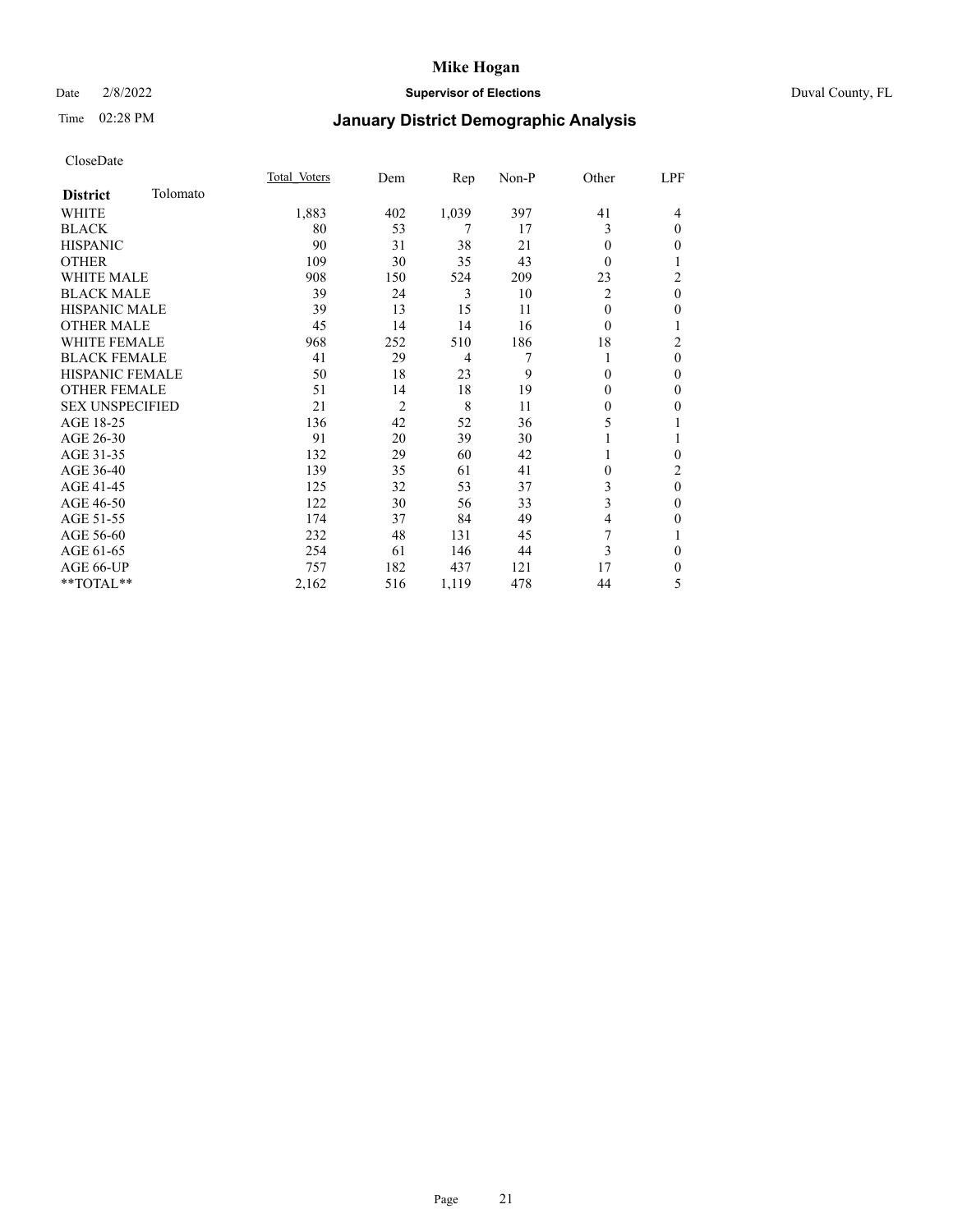### Date 2/8/2022 **Supervisor of Elections** Duval County, FL

# Time 02:28 PM **January District Demographic Analysis**

|                        |             | Total Voters | Dem | Rep | Non-P | Other          | LPF      |
|------------------------|-------------|--------------|-----|-----|-------|----------------|----------|
| <b>District</b>        | Bainebridge |              |     |     |       |                |          |
| WHITE                  |             | 320          | 60  | 155 | 92    | 6              |          |
| <b>BLACK</b>           |             | 466          | 363 | 12  | 81    | 9              |          |
| <b>HISPANIC</b>        |             | 55           | 21  | 11  | 22    | 0              |          |
| <b>OTHER</b>           |             | 79           | 37  | 14  | 25    | 2              |          |
| <b>WHITE MALE</b>      |             | 152          | 19  | 83  | 40    | 4              | 6        |
| <b>BLACK MALE</b>      |             | 202          | 152 | 6   | 39    | 5              | 0        |
| <b>HISPANIC MALE</b>   |             | 20           | 8   | 5   | 6     | $_{0}$         |          |
| <b>OTHER MALE</b>      |             | 27           | 13  | 5   | 8     |                | $\Omega$ |
| <b>WHITE FEMALE</b>    |             | 165          | 41  | 70  | 51    | 2              |          |
| <b>BLACK FEMALE</b>    |             | 259          | 208 | 6   | 40    | 4              |          |
| <b>HISPANIC FEMALE</b> |             | 34           | 13  | 6   | 15    | 0              | 0        |
| <b>OTHER FEMALE</b>    |             | 32           | 13  | 8   | 9     |                |          |
| <b>SEX UNSPECIFIED</b> |             | 29           | 14  | 3   | 12    | 0              | $\Omega$ |
| AGE 18-25              |             | 104          | 54  | 14  | 36    | $_{0}$         | $\Omega$ |
| AGE 26-30              |             | 91           | 34  | 20  | 32    | 3              | 2        |
| AGE 31-35              |             | 125          | 49  | 30  | 40    | 3              | 3        |
| AGE 36-40              |             | 107          | 49  | 19  | 34    | 2              | 3        |
| AGE 41-45              |             | 121          | 74  | 22  | 21    | 3              |          |
| AGE 46-50              |             | 96           | 58  | 19  | 17    |                |          |
| AGE 51-55              |             | 94           | 55  | 18  | 18    | 3              | $\Omega$ |
| AGE 56-60              |             | 56           | 29  | 16  | 11    | 0              | $\Omega$ |
| AGE 61-65              |             | 47           | 32  | 10  | 5     | 0              | $\Omega$ |
| AGE 66-UP              |             | 78           | 47  | 24  | 5     | $\overline{c}$ | $\Omega$ |
| $**TOTAL**$            |             | 920          | 481 | 192 | 220   | 17             | 10       |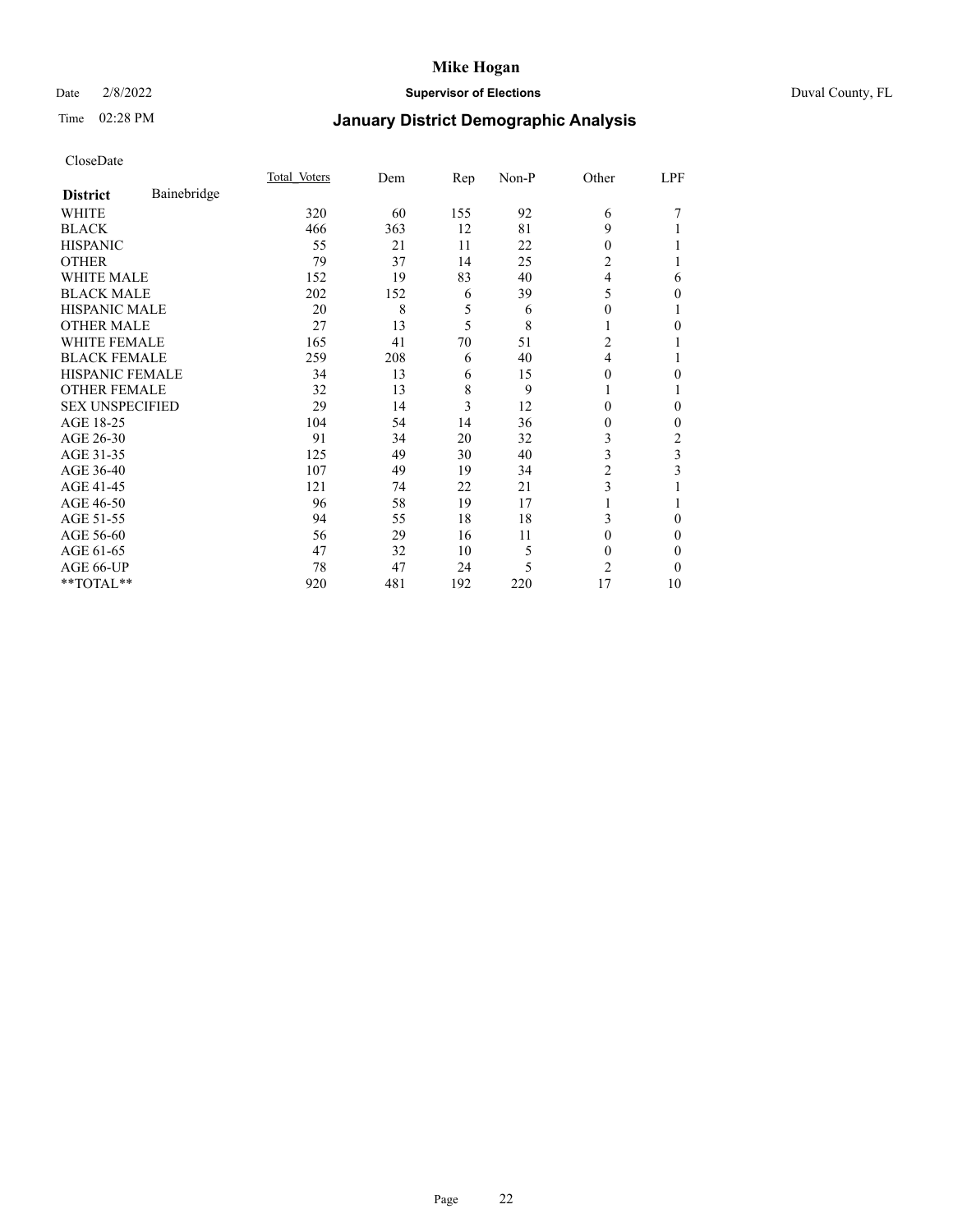## Date 2/8/2022 **Supervisor of Elections** Duval County, FL

## Time 02:28 PM **January District Demographic Analysis**

|                        | Total Voters             | Dem     | Rep     | Non-P  | Other | LPF   |
|------------------------|--------------------------|---------|---------|--------|-------|-------|
| <b>District</b>        | Congressional District 4 |         |         |        |       |       |
| WHITE                  | 272,573                  | 62,340  | 147,278 | 57,001 | 4,388 | 1,566 |
| <b>BLACK</b>           | 44,065                   | 32,459  | 2,148   | 8,773  | 623   | 62    |
| <b>HISPANIC</b>        | 22,184                   | 7,776   | 6,258   | 7,722  | 346   | 82    |
| <b>OTHER</b>           | 36,140                   | 10,499  | 10,865  | 14,052 | 568   | 156   |
| <b>WHITE MALE</b>      | 128,391                  | 24,140  | 72,186  | 29,018 | 2,011 | 1,036 |
| <b>BLACK MALE</b>      | 19,186                   | 12,929  | 1,229   | 4,666  | 330   | 32    |
| <b>HISPANIC MALE</b>   | 10,050                   | 3,129   | 3,080   | 3,654  | 138   | 49    |
| <b>OTHER MALE</b>      | 14,363                   | 3,758   | 4,560   | 5,756  | 213   | 76    |
| <b>WHITE FEMALE</b>    | 141,468                  | 37,603  | 73,748  | 27,253 | 2,348 | 516   |
| <b>BLACK FEMALE</b>    | 24,253                   | 19,086  | 892     | 3,958  | 288   | 29    |
| <b>HISPANIC FEMALE</b> | 11,724                   | 4,499   | 3,083   | 3,908  | 204   | 30    |
| <b>OTHER FEMALE</b>    | 16,448                   | 5,471   | 5,034   | 5,613  | 274   | 56    |
| <b>SEX UNSPECIFIED</b> | 9,076                    | 2,459   | 2,737   | 3,719  | 119   | 42    |
| AGE 18-25              | 38,937                   | 12,345  | 13,284  | 12,001 | 1,077 | 230   |
| AGE 26-30              | 35,690                   | 10,987  | 12,379  | 11,192 | 826   | 306   |
| AGE 31-35              | 36,064                   | 11,322  | 12,997  | 10,699 | 687   | 359   |
| AGE 36-40              | 32,847                   | 10,068  | 12,171  | 9,794  | 528   | 286   |
| AGE 41-45              | 29,213                   | 8,856   | 11,225  | 8,470  | 460   | 202   |
| AGE 46-50              | 28,500                   | 8,408   | 12,437  | 7,049  | 444   | 162   |
| AGE 51-55              | 30,742                   | 8,496   | 15,067  | 6,654  | 417   | 108   |
| AGE 56-60              | 32,633                   | 9,021   | 17,075  | 6,042  | 426   | 69    |
| AGE 61-65              | 31,303                   | 9,157   | 16,606  | 5,116  | 362   | 62    |
| AGE 66-UP              | 78,979                   | 24,400  | 43,292  | 10,508 | 697   | 82    |
| $*$ TOTAL $*$          | 374,962                  | 113,074 | 166,549 | 87,548 | 5,925 | 1,866 |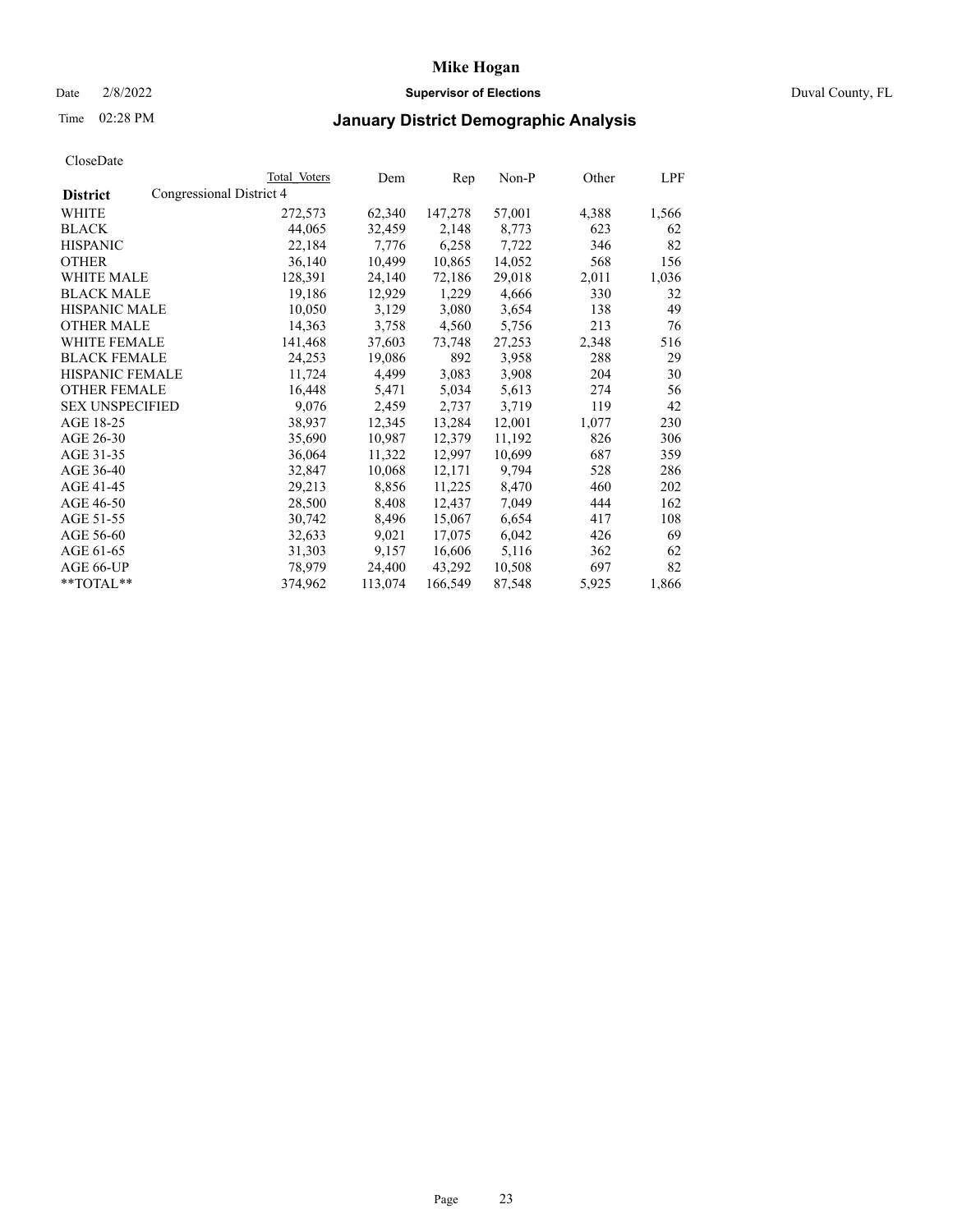### Date 2/8/2022 **Supervisor of Elections** Duval County, FL

## Time 02:28 PM **January District Demographic Analysis**

|                        |                          | Total Voters | Dem     | Rep    | Non-P  | Other | LPF |
|------------------------|--------------------------|--------------|---------|--------|--------|-------|-----|
| <b>District</b>        | Congressional District 5 |              |         |        |        |       |     |
| WHITE                  |                          | 97,499       | 23,390  | 49,703 | 22,068 | 1,732 | 606 |
| <b>BLACK</b>           |                          | 139,647      | 114,011 | 4,523  | 19,748 | 1,249 | 116 |
| <b>HISPANIC</b>        |                          | 16,477       | 6,709   | 3,337  | 6,140  | 233   | 58  |
| <b>OTHER</b>           |                          | 23,932       | 8,973   | 5,245  | 9,276  | 357   | 81  |
| WHITE MALE             |                          | 45,588       | 9,113   | 24,502 | 10,770 | 781   | 422 |
| <b>BLACK MALE</b>      |                          | 55,902       | 43,111  | 2,373  | 9,693  | 654   | 71  |
| <b>HISPANIC MALE</b>   |                          | 7,355        | 2,691   | 1,758  | 2,768  | 106   | 32  |
| <b>OTHER MALE</b>      |                          | 8,640        | 2,951   | 2,210  | 3,308  | 127   | 44  |
| <b>WHITE FEMALE</b>    |                          | 50,635       | 13,956  | 24,611 | 10,949 | 938   | 181 |
| <b>BLACK FEMALE</b>    |                          | 81,217       | 68,969  | 2,060  | 9,563  | 581   | 44  |
| <b>HISPANIC FEMALE</b> |                          | 8,742        | 3,851   | 1,517  | 3,228  | 121   | 25  |
| <b>OTHER FEMALE</b>    |                          | 10,657       | 4,470   | 2,426  | 3,563  | 171   | 27  |
| <b>SEX UNSPECIFIED</b> |                          | 8,814        | 3,970   | 1,351  | 3,386  | 92    | 15  |
| AGE 18-25              |                          | 32,557       | 16,647  | 4,715  | 10,390 | 692   | 113 |
| AGE 26-30              |                          | 27,438       | 13,772  | 4,616  | 8,423  | 466   | 161 |
| AGE 31-35              |                          | 27,953       | 14,892  | 4,836  | 7,602  | 443   | 180 |
| AGE 36-40              |                          | 24,730       | 13,499  | 4,518  | 6,227  | 364   | 122 |
| AGE 41-45              |                          | 22,176       | 12,406  | 4,258  | 5,094  | 335   | 83  |
| AGE 46-50              |                          | 21,574       | 12,057  | 4,854  | 4,297  | 305   | 61  |
| AGE 51-55              |                          | 22,592       | 12,669  | 5,740  | 3,871  | 258   | 54  |
| AGE 56-60              |                          | 24,476       | 13,768  | 6,923  | 3,537  | 223   | 25  |
| AGE 61-65              |                          | 23,477       | 13,533  | 6,758  | 2,981  | 179   | 26  |
| AGE 66-UP              |                          | 50,543       | 29,817  | 15,588 | 4,798  | 305   | 35  |
| $*$ $TOTAL**$          |                          | 277,555      | 153,083 | 62,808 | 57,232 | 3,571 | 861 |
|                        |                          |              |         |        |        |       |     |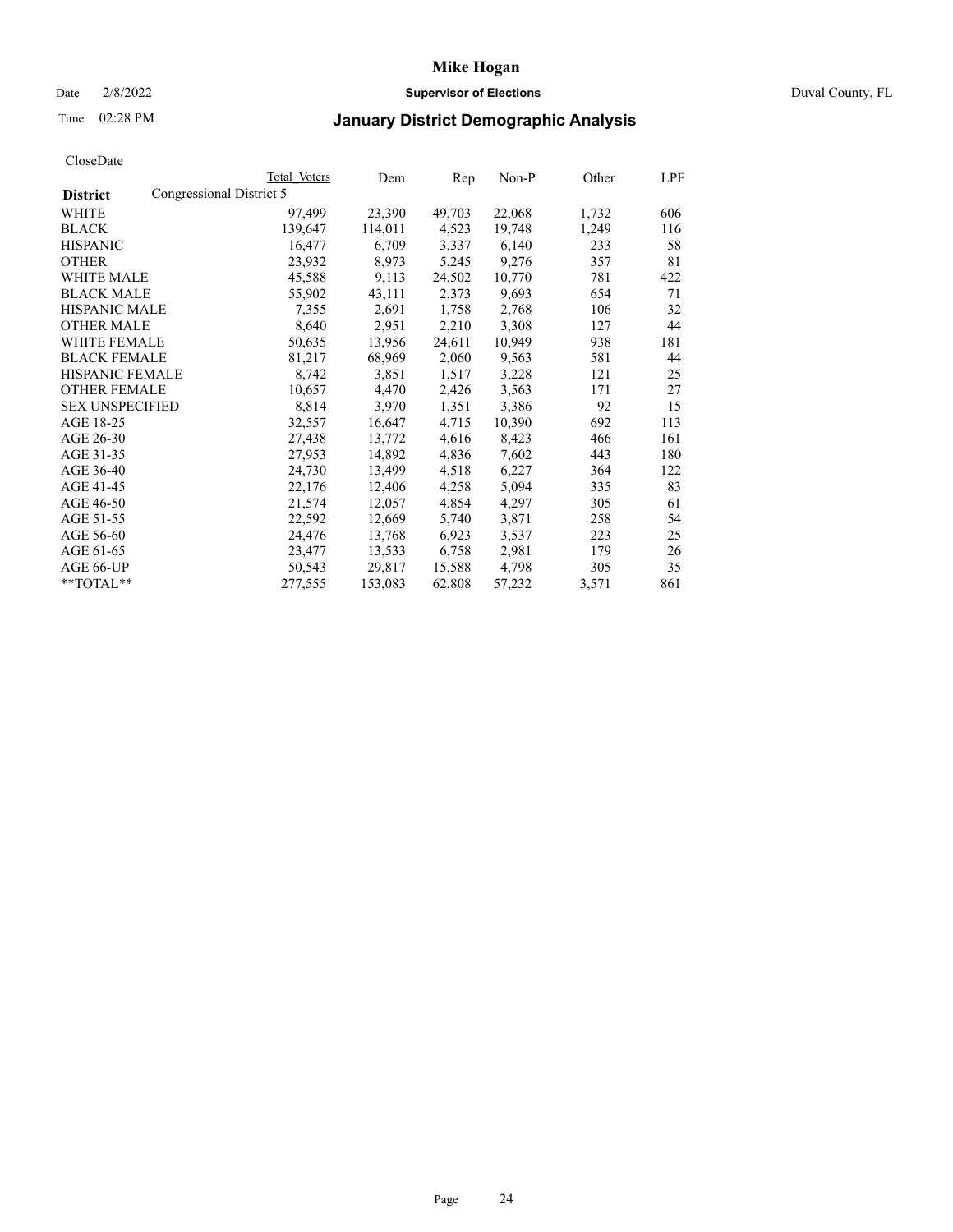### Date 2/8/2022 **Supervisor of Elections** Duval County, FL

## Time 02:28 PM **January District Demographic Analysis**

|                                 | Total Voters | Dem     | Rep     | Non-P   | Other | LPF   |
|---------------------------------|--------------|---------|---------|---------|-------|-------|
| Duval County<br><b>District</b> |              |         |         |         |       |       |
| WHITE                           | 337,227      | 77,426  | 180,307 | 71,926  | 5,574 | 1,994 |
| <b>BLACK</b>                    | 182,099      | 145,249 | 6,576   | 28,244  | 1,856 | 174   |
| <b>HISPANIC</b>                 | 37,746       | 14,166  | 9,272   | 13,617  | 556   | 135   |
| <b>OTHER</b>                    | 58,019       | 18,929  | 15,403  | 22,592  | 876   | 219   |
| <b>WHITE MALE</b>               | 158,265      | 30,090  | 88,309  | 36,004  | 2,527 | 1,335 |
| <b>BLACK MALE</b>               | 74,397       | 55,564  | 3,551   | 14,207  | 974   | 101   |
| <b>HISPANIC MALE</b>            | 17,016       | 5,715   | 4,687   | 6,294   | 240   | 80    |
| <b>OTHER MALE</b>               | 22,235       | 6,528   | 6,496   | 8,778   | 319   | 114   |
| <b>WHITE FEMALE</b>             | 175,263      | 46,485  | 90,210  | 34,918  | 3,007 | 643   |
| <b>BLACK FEMALE</b>             | 104,577      | 87,332  | 2,909   | 13,402  | 863   | 71    |
| HISPANIC FEMALE                 | 19,955       | 8,139   | 4,436   | 7,023   | 306   | 51    |
| <b>OTHER FEMALE</b>             | 26,255       | 9,669   | 7,146   | 8,939   | 427   | 74    |
| <b>SEX UNSPECIFIED</b>          | 17,122       | 6,247   | 3,814   | 6,809   | 199   | 53    |
| AGE 18-25                       | 68,266       | 28,090  | 16,707  | 21,483  | 1,663 | 323   |
| AGE 26-30                       | 59,798       | 23,892  | 15,623  | 18,624  | 1,221 | 438   |
| AGE 31-35                       | 60,609       | 25,325  | 16,458  | 17,261  | 1,054 | 511   |
| AGE 36-40                       | 54,414       | 22,738  | 15,395  | 15,072  | 834   | 375   |
| AGE 41-45                       | 48,622       | 20,505  | 14,343  | 12,766  | 747   | 261   |
| AGE 46-50                       | 47,453       | 19,812  | 16,047  | 10,685  | 705   | 204   |
| AGE 51-55                       | 50,289       | 20,489  | 19,152  | 9,877   | 630   | 141   |
| AGE 56-60                       | 53,716       | 21,962  | 22,128  | 8,954   | 591   | 81    |
| AGE 61-65                       | 51,297       | 21,711  | 21,462  | 7,546   | 498   | 80    |
| AGE 66-UP                       | 120,536      | 51,210  | 54,226  | 14,076  | 917   | 107   |
| **TOTAL**                       | 615,091      | 255,770 | 211,558 | 136,379 | 8,862 | 2,522 |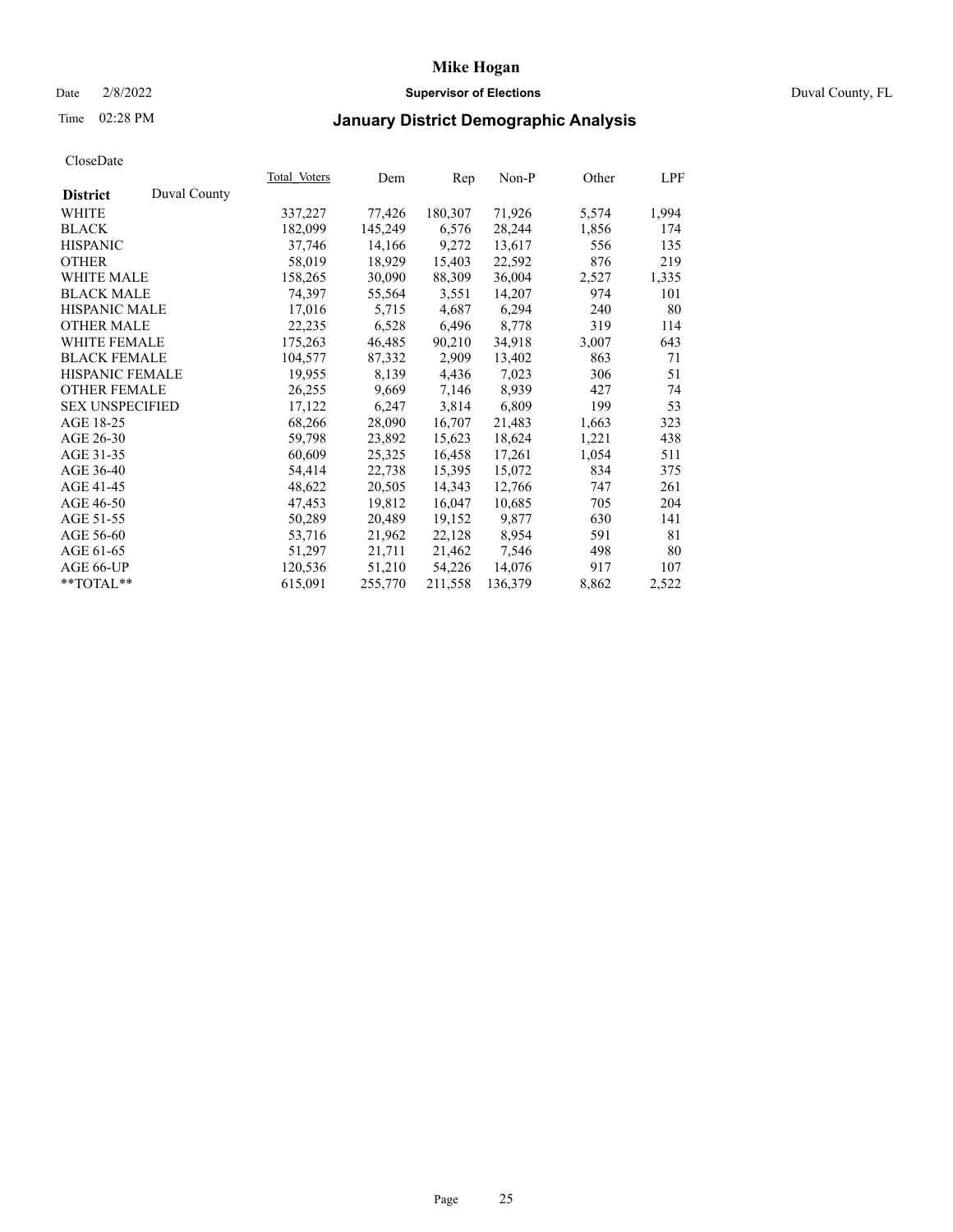### Date 2/8/2022 **Supervisor of Elections** Duval County, FL

## Time 02:28 PM **January District Demographic Analysis**

|                                   | Total Voters | Dem   | Rep   | Non-P | Other | LPF            |
|-----------------------------------|--------------|-------|-------|-------|-------|----------------|
| Atlantic Beach<br><b>District</b> |              |       |       |       |       |                |
| WHITE                             | 9,499        | 2,700 | 4,498 | 2,105 | 149   | 47             |
| <b>BLACK</b>                      | 786          | 595   | 40    | 143   | 6     | 2              |
| <b>HISPANIC</b>                   | 292          | 120   | 88    | 79    | 5     | $\mathbf{0}$   |
| <b>OTHER</b>                      | 636          | 186   | 213   | 219   | 15    | 3              |
| <b>WHITE MALE</b>                 | 4,463        | 1,008 | 2,251 | 1,106 | 66    | 32             |
| <b>BLACK MALE</b>                 | 345          | 236   | 26    | 80    | 2     | 1              |
| HISPANIC MALE                     | 131          | 43    | 42    | 46    | 0     | $\mathbf{0}$   |
| <b>OTHER MALE</b>                 | 221          | 54    | 80    | 83    | 4     | $\Omega$       |
| <b>WHITE FEMALE</b>               | 4,969        | 1,668 | 2,219 | 985   | 82    | 15             |
| <b>BLACK FEMALE</b>               | 429          | 350   | 14    | 60    | 4     | 1              |
| <b>HISPANIC FEMALE</b>            | 157          | 76    | 43    | 33    | 5     | $\mathbf{0}$   |
| <b>OTHER FEMALE</b>               | 267          | 94    | 91    | 73    | 7     | $\overline{c}$ |
| <b>SEX UNSPECIFIED</b>            | 231          | 72    | 73    | 80    | 5     | 1              |
| AGE 18-25                         | 986          | 316   | 356   | 280   | 29    | 5              |
| AGE 26-30                         | 834          | 263   | 303   | 242   | 23    | 3              |
| AGE 31-35                         | 877          | 288   | 286   | 276   | 22    | 5              |
| AGE 36-40                         | 864          | 265   | 288   | 280   | 19    | 12             |
| AGE 41-45                         | 791          | 257   | 281   | 239   | 7     | 7              |
| AGE 46-50                         | 763          | 223   | 314   | 210   | 11    | 5              |
| AGE 51-55                         | 885          | 228   | 447   | 192   | 11    | 7              |
| AGE 56-60                         | 1,072        | 284   | 553   | 220   | 12    | 3              |
| AGE 61-65                         | 1,048        | 357   | 526   | 152   | 11    | $\overline{c}$ |
| AGE 66-UP                         | 3,092        | 1,119 | 1,485 | 455   | 30    | 3              |
| **TOTAL**                         | 11,213       | 3,601 | 4,839 | 2,546 | 175   | 52             |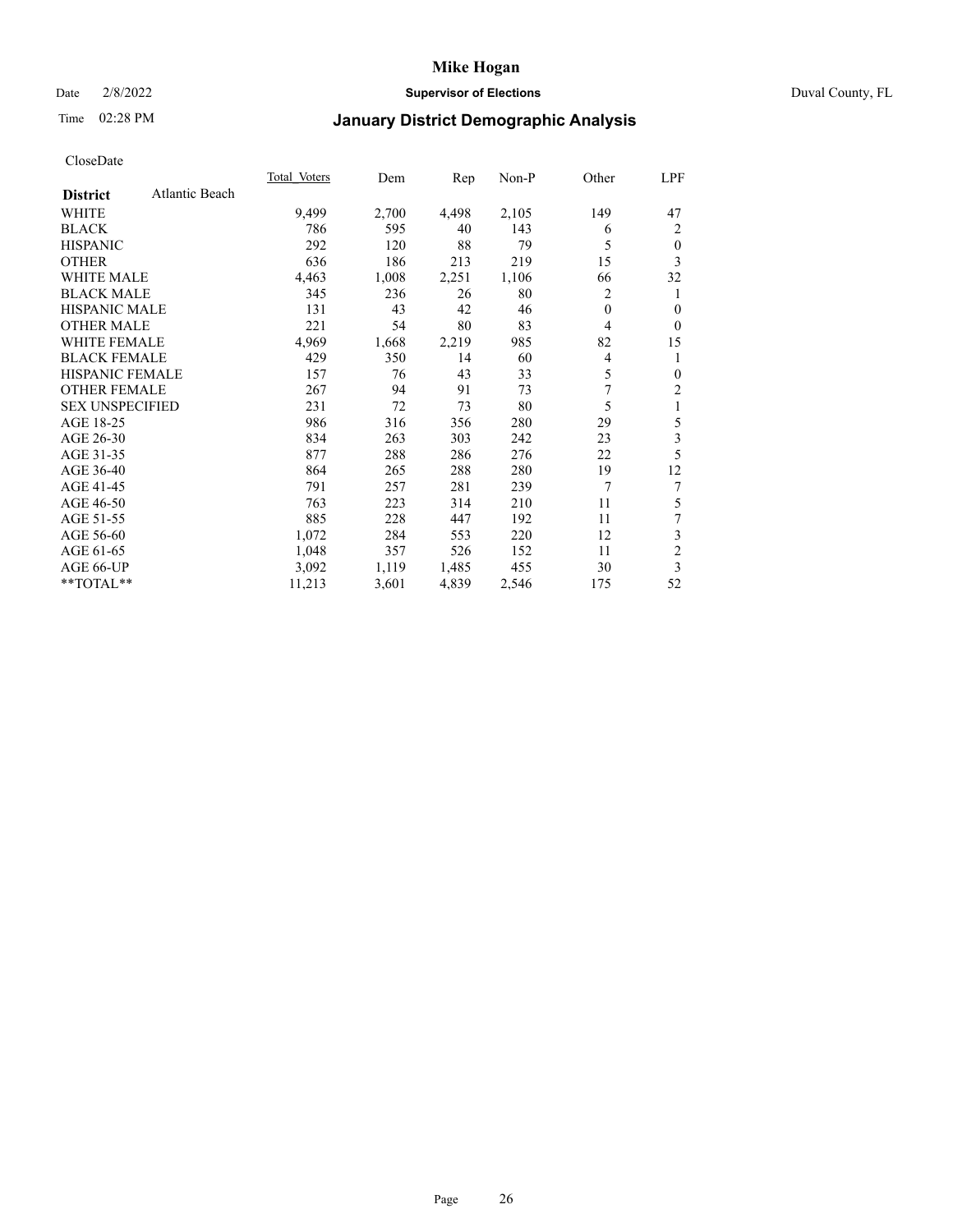### Date 2/8/2022 **Supervisor of Elections** Duval County, FL

# Time 02:28 PM **January District Demographic Analysis**

|                        |         | Total Voters | Dem | Rep            | Non-P          | Other    | LPF      |
|------------------------|---------|--------------|-----|----------------|----------------|----------|----------|
| <b>District</b>        | Baldwin |              |     |                |                |          |          |
| WHITE                  |         | 685          | 114 | 424            | 131            | 14       | 2        |
| <b>BLACK</b>           |         | 245          | 218 | 8              | 19             | $\Omega$ | $\Omega$ |
| <b>HISPANIC</b>        |         | 11           | 3   | 6              | $\overline{c}$ | $\theta$ | $_{0}$   |
| <b>OTHER</b>           |         | 34           | 9   | 14             | 10             |          | 0        |
| <b>WHITE MALE</b>      |         | 302          | 50  | 187            | 56             | 9        | $_{0}$   |
| <b>BLACK MALE</b>      |         | 86           | 73  | 5              | 8              | 0        | 0        |
| <b>HISPANIC MALE</b>   |         | 5            | 2   | $\overline{2}$ |                | 0        | 0        |
| <b>OTHER MALE</b>      |         | 14           | 6   | 5              | 3              | $_{0}$   | 0        |
| WHITE FEMALE           |         | 374          | 63  | 233            | 71             | 5        | 2        |
| <b>BLACK FEMALE</b>    |         | 152          | 140 | 3              | 9              | 0        | 0        |
| <b>HISPANIC FEMALE</b> |         | 6            | 1   | 4              |                | 0        | 0        |
| <b>OTHER FEMALE</b>    |         | 10           | 2   | 6              |                |          | $_{0}$   |
| <b>SEX UNSPECIFIED</b> |         | 26           | 7   | 7              | 12             | 0        | 0        |
| AGE 18-25              |         | 96           | 33  | 33             | 27             | 3        | 0        |
| AGE 26-30              |         | 82           | 24  | 39             | 16             | 3        | 0        |
| AGE 31-35              |         | 75           | 21  | 34             | 19             | 0        |          |
| AGE 36-40              |         | 84           | 24  | 45             | 15             | 0        | 0        |
| AGE 41-45              |         | 68           | 21  | 33             | 10             | 4        | 0        |
| AGE 46-50              |         | 67           | 22  | 33             | 10             |          |          |
| AGE 51-55              |         | 80           | 24  | 44             | 11             |          | 0        |
| AGE 56-60              |         | 83           | 31  | 34             | 16             | 2        | $_{0}$   |
| AGE 61-65              |         | 93           | 35  | 44             | 14             | $\Omega$ | 0        |
| AGE 66-UP              |         | 247          | 109 | 113            | 24             |          | 0        |
| **TOTAL**              |         | 975          | 344 | 452            | 162            | 15       | 2        |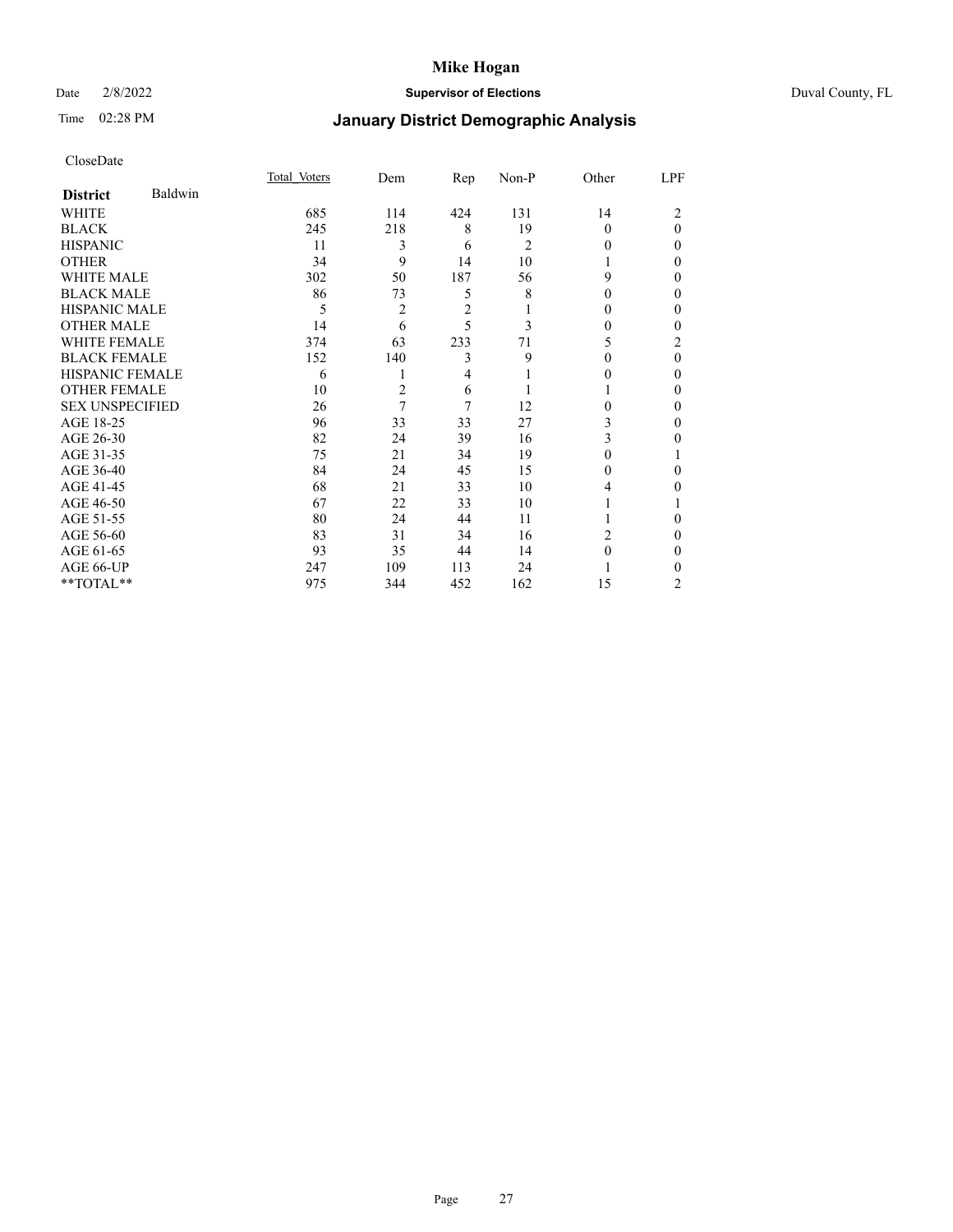### Date 2/8/2022 **Supervisor of Elections** Duval County, FL

## Time 02:28 PM **January District Demographic Analysis**

|                        |                    | <b>Total Voters</b> | Dem   | Rep   | $Non-P$ | Other          | LPF         |
|------------------------|--------------------|---------------------|-------|-------|---------|----------------|-------------|
| <b>District</b>        | Jacksonville Beach |                     |       |       |         |                |             |
| WHITE                  |                    | 17,251              | 4,095 | 9,019 | 3,744   | 293            | 100         |
| <b>BLACK</b>           |                    | 523                 | 379   | 36    | 101     | 5              | 2           |
| <b>HISPANIC</b>        |                    | 486                 | 152   | 182   | 133     | 16             | 3           |
| <b>OTHER</b>           |                    | 1,106               | 277   | 391   | 403     | 27             | 8           |
| <b>WHITE MALE</b>      |                    | 8,384               | 1,610 | 4,557 | 2,003   | 143            | 71          |
| <b>BLACK MALE</b>      |                    | 228                 | 150   | 16    | 57      | 4              | 1           |
| <b>HISPANIC MALE</b>   |                    | 201                 | 46    | 87    | 65      | $\overline{2}$ | 1           |
| <b>OTHER MALE</b>      |                    | 432                 | 98    | 158   | 161     | 12             | 3           |
| WHITE FEMALE           |                    | 8,712               | 2,454 | 4,379 | 1,701   | 150            | 28          |
| <b>BLACK FEMALE</b>    |                    | 285                 | 221   | 19    | 43      | 1              | 1           |
| HISPANIC FEMALE        |                    | 278                 | 105   | 93    | 64      | 14             | 2           |
| <b>OTHER FEMALE</b>    |                    | 457                 | 138   | 177   | 129     | 10             | 3           |
| <b>SEX UNSPECIFIED</b> |                    | 388                 | 81    | 142   | 157     | 5              | 3           |
| AGE 18-25              |                    | 1,629               | 422   | 697   | 446     | 56             | 8           |
| AGE 26-30              |                    | 1,893               | 438   | 827   | 570     | 33             | 25          |
| AGE 31-35              |                    | 1,937               | 453   | 832   | 596     | 39             | 17          |
| AGE 36-40              |                    | 1,650               | 408   | 710   | 487     | 31             | 14          |
| AGE 41-45              |                    | 1,457               | 359   | 642   | 416     | 27             | 13          |
| AGE 46-50              |                    | 1,321               | 306   | 665   | 318     | 23             | 9           |
| AGE 51-55              |                    | 1,592               | 312   | 903   | 342     | 27             | 8           |
| AGE 56-60              |                    | 1,754               | 404   | 1,001 | 310     | 31             | $\,$ 8 $\,$ |
| AGE 61-65              |                    | 1,801               | 465   | 1,018 | 284     | 29             | 5           |
| AGE 66-UP              |                    | 4,331               | 1,336 | 2,332 | 612     | 45             | 6           |
| **TOTAL**              |                    | 19,366              | 4,903 | 9,628 | 4,381   | 341            | 113         |
|                        |                    |                     |       |       |         |                |             |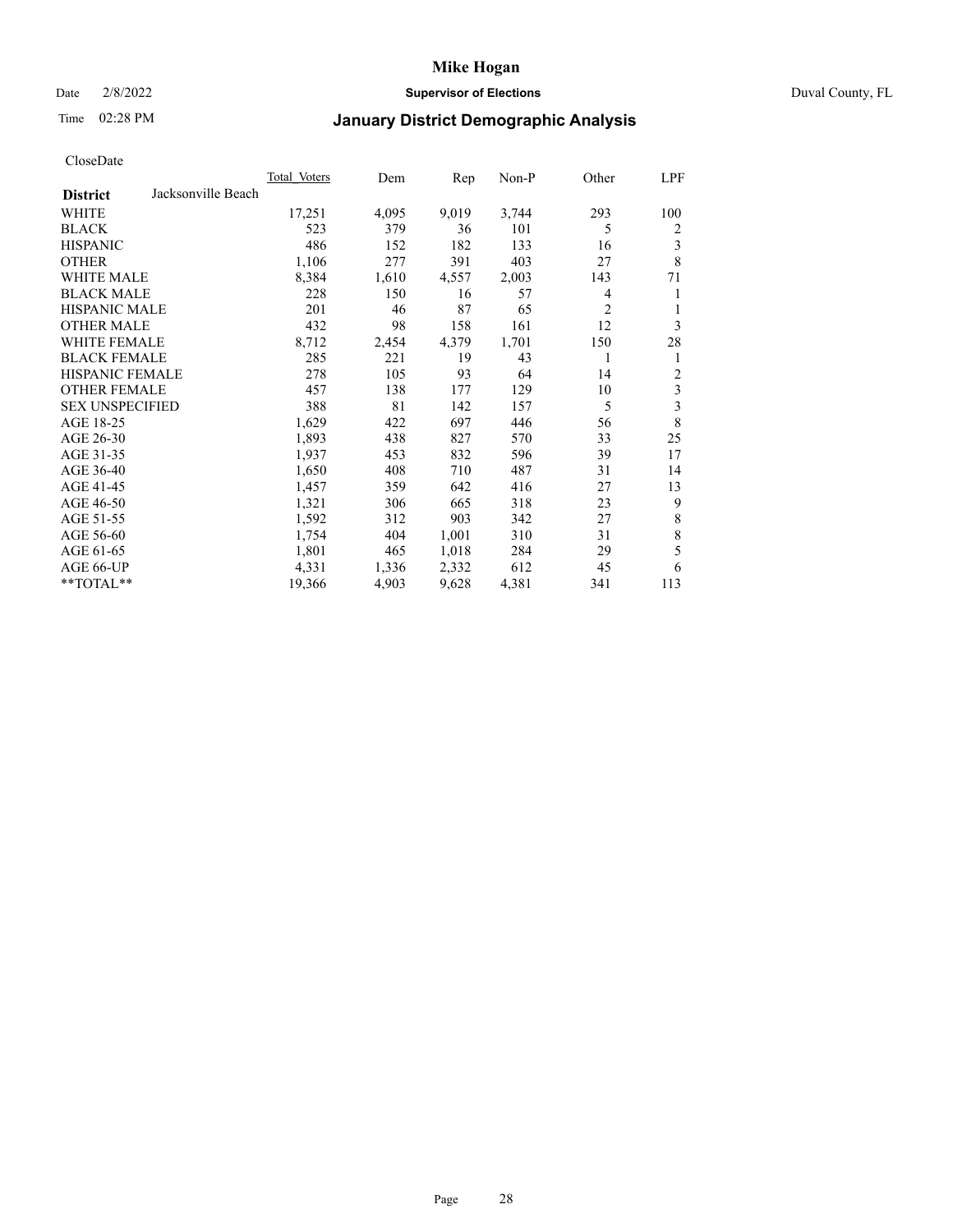### Date 2/8/2022 **Supervisor of Elections** Duval County, FL

# Time 02:28 PM **January District Demographic Analysis**

|                        |               | Total Voters | Dem   | $\mathbf{Rep}$ | Non-P | Other          | LPF            |
|------------------------|---------------|--------------|-------|----------------|-------|----------------|----------------|
| <b>District</b>        | Neptune Beach |              |       |                |       |                |                |
| WHITE                  |               | 5,410        | 1,395 | 2,733          | 1,163 | 90             | 29             |
| <b>BLACK</b>           |               | 59           | 29    | 11             | 14    | 5              | $\overline{0}$ |
| <b>HISPANIC</b>        |               | 126          | 44    | 47             | 31    | 2              | 2              |
| <b>OTHER</b>           |               | 277          | 71    | 89             | 104   | 6              | 7              |
| <b>WHITE MALE</b>      |               | 2,565        | 495   | 1,384          | 619   | 47             | 20             |
| <b>BLACK MALE</b>      |               | 32           | 17    | 4              | 7     | 4              | $\overline{0}$ |
| <b>HISPANIC MALE</b>   |               | 52           | 14    | 20             | 16    | 2              | 0              |
| <b>OTHER MALE</b>      |               | 101          | 23    | 31             | 39    | 5              | 3              |
| WHITE FEMALE           |               | 2,785        | 889   | 1,318          | 527   | 42             | 9              |
| <b>BLACK FEMALE</b>    |               | 27           | 12    | 7              | 7     | 1              | 0              |
| <b>HISPANIC FEMALE</b> |               | 70           | 29    | 24             | 15    | $\Omega$       | 2              |
| <b>OTHER FEMALE</b>    |               | 116          | 38    | 40             | 34    | $\Omega$       | 4              |
| <b>SEX UNSPECIFIED</b> |               | 123          | 22    | 52             | 47    | $\overline{2}$ | 0              |
| AGE 18-25              |               | 517          | 131   | 206            | 155   | 18             | 7              |
| AGE 26-30              |               | 521          | 142   | 203            | 163   | 12             | 1              |
| AGE 31-35              |               | 519          | 127   | 223            | 149   | 15             | 5              |
| AGE 36-40              |               | 565          | 132   | 251            | 167   | 8              | 7              |
| AGE 41-45              |               | 451          | 120   | 184            | 133   | 10             | 4              |
| AGE 46-50              |               | 470          | 102   | 232            | 123   | 9              | 4              |
| AGE 51-55              |               | 488          | 112   | 261            | 103   | 6              | 6              |
| AGE 56-60              |               | 484          | 108   | 282            | 79    | 13             | $\overline{2}$ |
| AGE 61-65              |               | 541          | 122   | 314            | 101   | 3              |                |
| AGE 66-UP              |               | 1,316        | 443   | 724            | 139   | 9              |                |
| **TOTAL**              |               | 5,872        | 1,539 | 2,880          | 1,312 | 103            | 38             |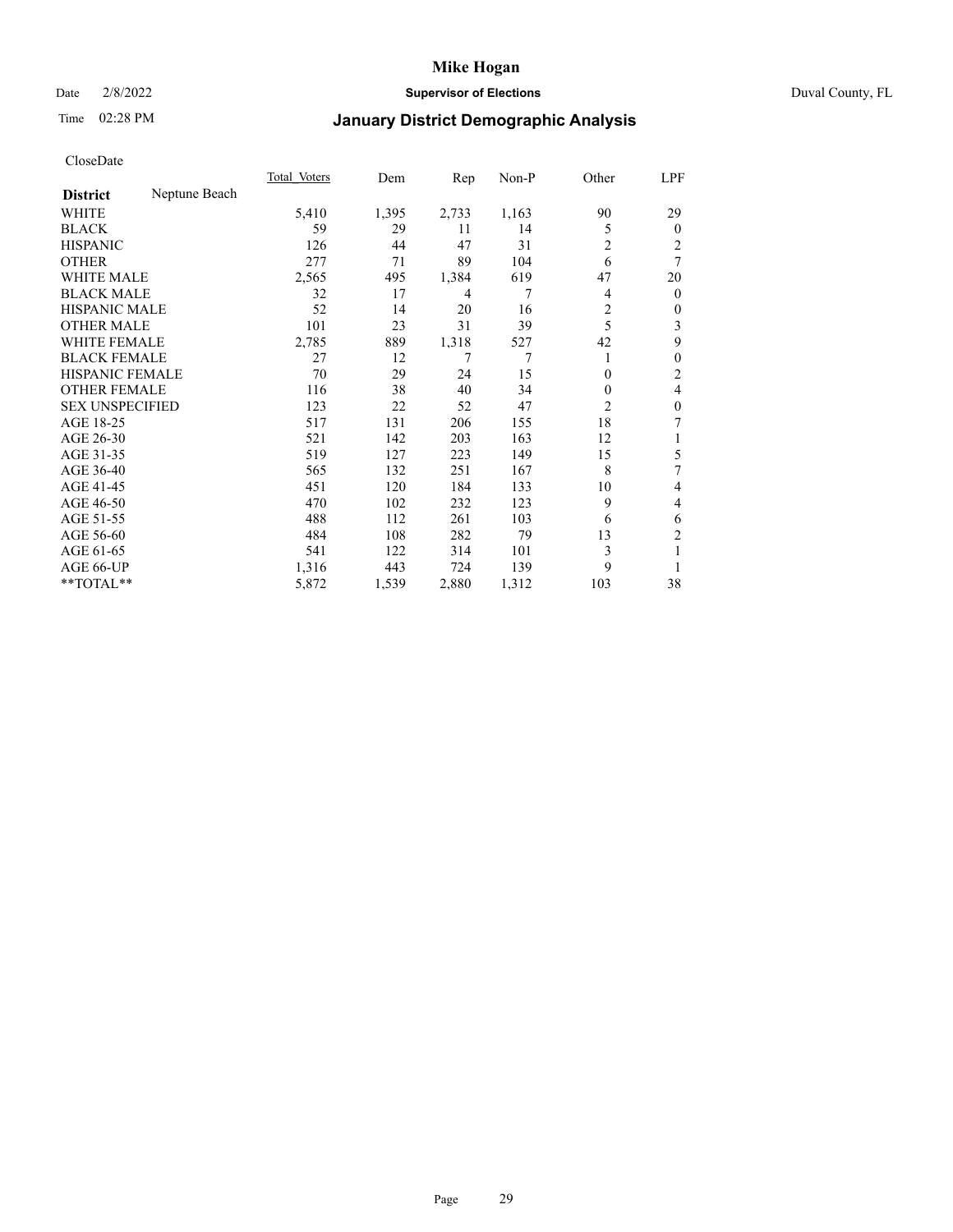### Date 2/8/2022 **Supervisor of Elections** Duval County, FL

## Time 02:28 PM **January District Demographic Analysis**

| <b>Total Voters</b> | Dem    | Rep    | $Non-P$ | Other | LPF |
|---------------------|--------|--------|---------|-------|-----|
|                     |        |        |         |       |     |
| 56,433              | 12,607 | 30,443 | 12,166  | 919   | 298 |
| 5,824               | 4,204  | 336    | 1,172   | 101   | 11  |
| 2,715               | 910    | 873    | 867     | 50    | 15  |
| 4,808               | 1,238  | 1,683  | 1,770   | 87    | 30  |
| 27,211              | 4,821  | 15,381 | 6,363   | 444   | 202 |
| 2,663               | 1,746  | 190    | 663     | 56    | 8   |
| 1,227               | 347    | 437    | 418     | 17    | 8   |
| 1,847               | 431    | 684    | 688     | 31    | 13  |
|                     | 7,671  | 14,785 | 5,667   | 469   | 95  |
| 3,070               | 2,389  | 145    | 489     | 45    | 2   |
| 1,435               | 543    | 419    | 434     | 32    | 7   |
| 2,080               | 619    | 762    | 650     | 37    | 12  |
| 1,558               | 392    | 532    | 601     | 26    | 7   |
| 6,462               | 1,840  | 2,451  | 1,947   | 182   | 42  |
| 6,167               | 1,609  | 2,413  | 1,958   | 130   | 57  |
| 6,462               | 1,712  | 2,619  | 1,946   | 133   | 52  |
| 6,149               | 1,670  | 2,460  | 1,844   | 113   | 62  |
| 5,510               | 1,499  | 2,290  | 1,588   | 92    | 41  |
| 5,266               | 1,373  | 2,523  | 1,257   | 85    | 28  |
| 5,786               | 1,387  | 3,062  | 1,217   | 93    | 27  |
| 6,331               | 1,539  | 3,569  | 1,118   | 89    | 16  |
| 6,237               | 1,656  | 3,475  | 997     | 96    | 13  |
| 15,399              | 4,672  | 8,472  | 2,096   | 143   | 16  |
| 69,780              | 18,959 | 33,335 | 15,975  | 1,157 | 354 |
|                     | 28,687 |        |         |       |     |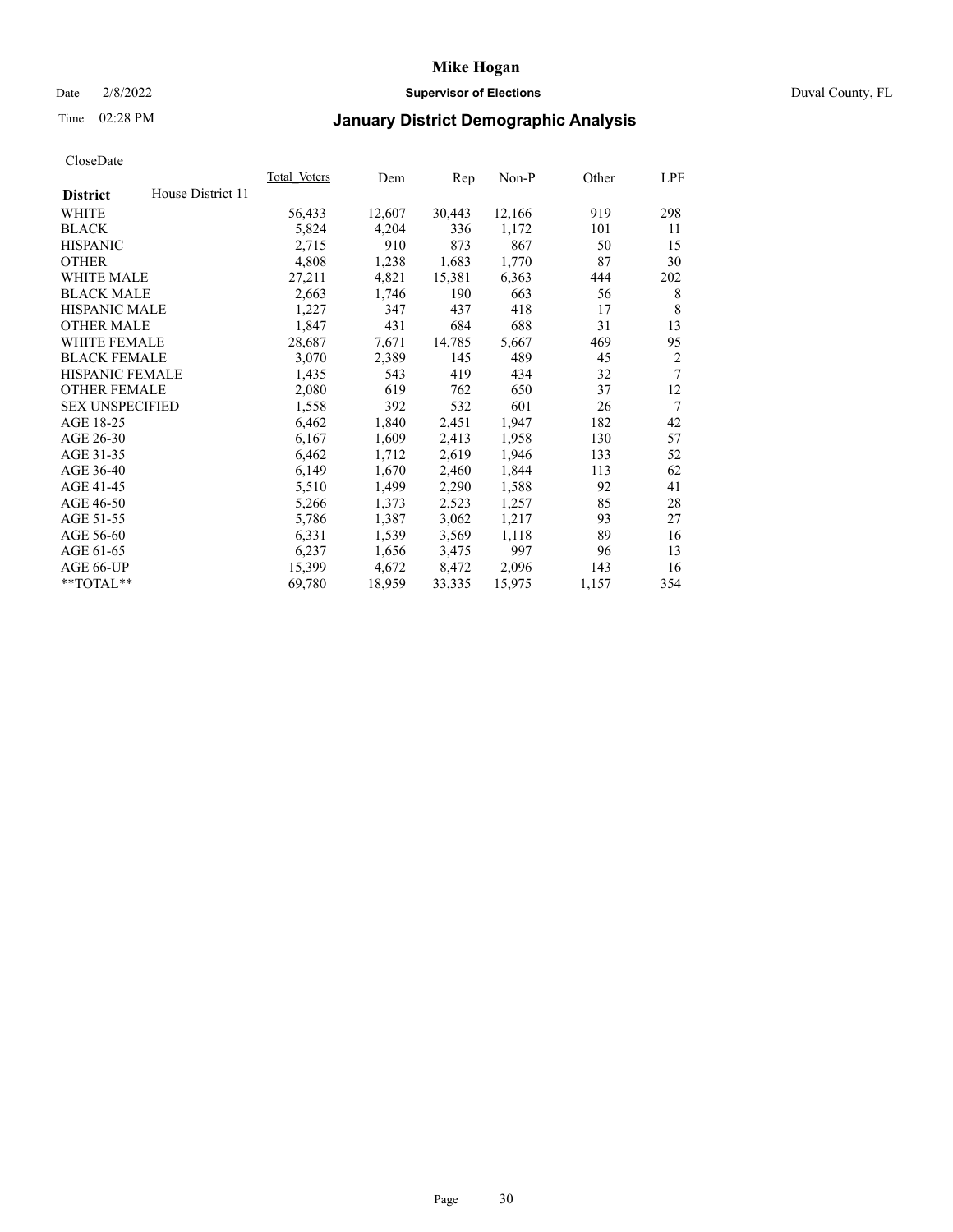## Date 2/8/2022 **Supervisor of Elections** Duval County, FL

## Time 02:28 PM **January District Demographic Analysis**

|                        |                   | Total Voters | Dem    | Rep    | Non-P  | Other | LPF |
|------------------------|-------------------|--------------|--------|--------|--------|-------|-----|
| <b>District</b>        | House District 12 |              |        |        |        |       |     |
| WHITE                  |                   | 73,909       | 16,017 | 39,258 | 16,942 | 1,257 | 435 |
| <b>BLACK</b>           |                   | 16,515       | 12,241 | 787    | 3,245  | 219   | 23  |
| <b>HISPANIC</b>        |                   | 8,832        | 3,219  | 2,280  | 3,170  | 131   | 32  |
| <b>OTHER</b>           |                   | 14,690       | 4,215  | 4,340  | 5,880  | 206   | 49  |
| <b>WHITE MALE</b>      |                   | 34,912       | 6,097  | 19,403 | 8,519  | 594   | 299 |
| <b>BLACK MALE</b>      |                   | 7,093        | 4,839  | 460    | 1,665  | 111   | 18  |
| <b>HISPANIC MALE</b>   |                   | 3,926        | 1,249  | 1,117  | 1,481  | 60    | 19  |
| <b>OTHER MALE</b>      |                   | 5,880        | 1,557  | 1,850  | 2,363  | 86    | 24  |
| WHITE FEMALE           |                   | 38,145       | 9,728  | 19,462 | 8,174  | 651   | 130 |
| <b>BLACK FEMALE</b>    |                   | 9,135        | 7,203  | 312    | 1,509  | 106   | 5   |
| <b>HISPANIC FEMALE</b> |                   | 4,714        | 1,903  | 1,126  | 1,604  | 70    | 11  |
| <b>OTHER FEMALE</b>    |                   | 6,809        | 2,185  | 2,069  | 2,442  | 95    | 18  |
| <b>SEX UNSPECIFIED</b> |                   | 3,330        | 931    | 866    | 1,478  | 40    | 15  |
| AGE 18-25              |                   | 13,228       | 4,542  | 3,934  | 4,293  | 373   | 86  |
| AGE 26-30              |                   | 11,625       | 3,693  | 3,648  | 3,911  | 281   | 92  |
| AGE 31-35              |                   | 11,201       | 3,604  | 3,747  | 3,542  | 210   | 98  |
| AGE 36-40              |                   | 10,051       | 3,082  | 3,445  | 3,280  | 164   | 80  |
| AGE 41-45              |                   | 9,054        | 2,772  | 3,272  | 2,821  | 143   | 46  |
| AGE 46-50              |                   | 8,719        | 2,689  | 3,563  | 2,281  | 135   | 51  |
| AGE 51-55              |                   | 9,306        | 2,780  | 4,260  | 2,129  | 105   | 32  |
| AGE 56-60              |                   | 9,994        | 2,897  | 4,970  | 1,987  | 123   | 17  |
| AGE 61-65              |                   | 9,228        | 2,867  | 4,503  | 1,738  | 98    | 22  |
| AGE 66-UP              |                   | 21,524       | 6,761  | 11,317 | 3,250  | 181   | 15  |
| $*$ TOTAL $*$          |                   | 113,946      | 35,692 | 46,665 | 29,237 | 1,813 | 539 |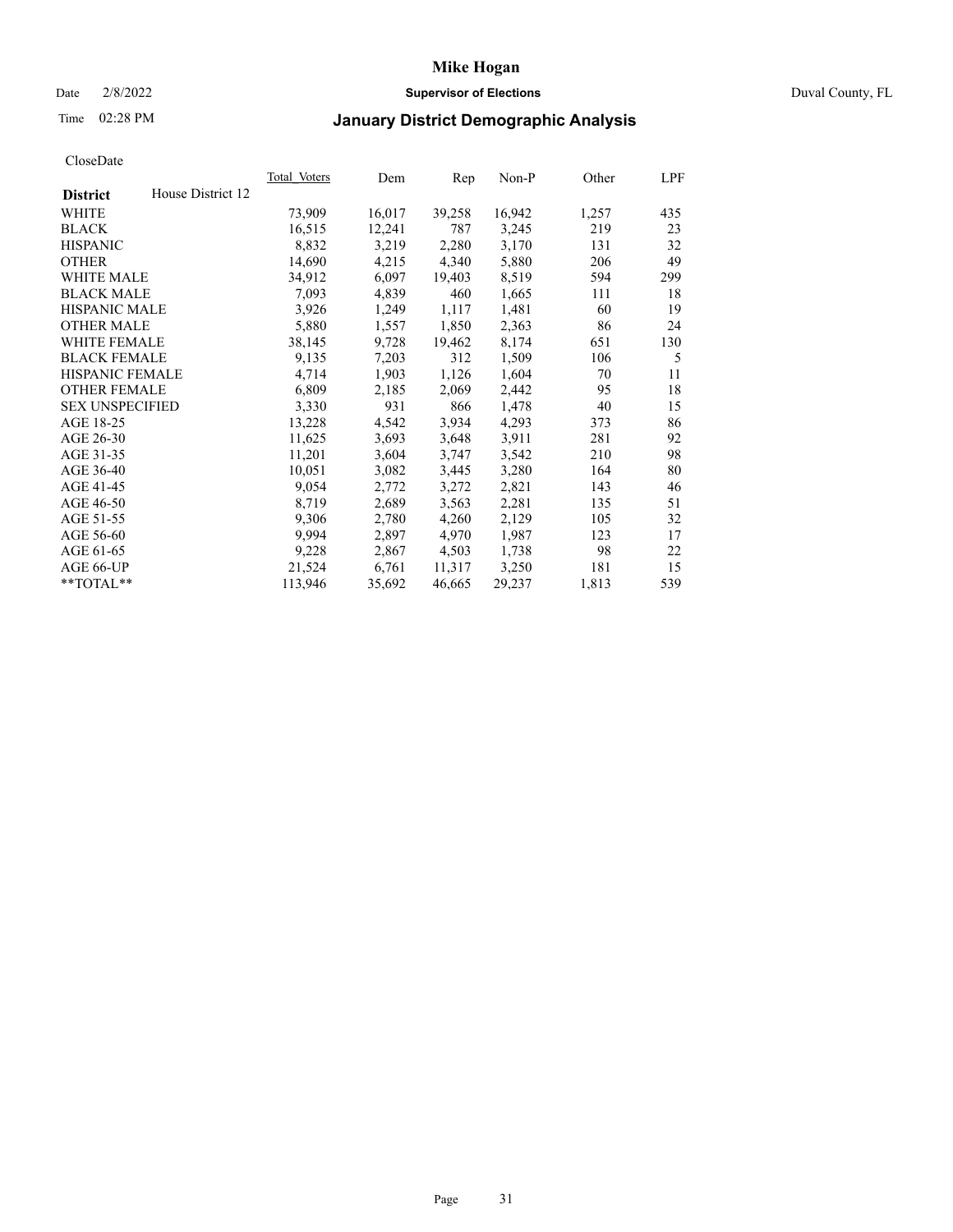### Date 2/8/2022 **Supervisor of Elections** Duval County, FL

## Time 02:28 PM **January District Demographic Analysis**

| Total Voters | Dem    | Rep    | $Non-P$ | Other | LPF |
|--------------|--------|--------|---------|-------|-----|
|              |        |        |         |       |     |
| 38,474       | 10,652 | 18,259 | 8,664   | 665   | 234 |
| 50,773       | 41,573 | 1,656  | 7,076   | 419   | 49  |
| 5,781        | 2,340  | 1,266  | 2,069   | 83    | 23  |
| 8,790        | 3,494  | 1,663  | 3,490   | 112   | 31  |
| 18,098       | 4,278  | 9,019  | 4,349   | 296   | 156 |
| 20,428       | 15,898 | 832    | 3,458   | 211   | 29  |
| 2,549        | 958    | 630    | 915     | 33    | 13  |
| 3,111        | 1,123  | 680    | 1,249   | 42    | 17  |
| 19,837       | 6,230  | 9,006  | 4,159   | 365   | 77  |
| 29,338       | 24,921 | 783    | 3,414   | 201   | 19  |
| 3,088        | 1,319  | 609    | 1,101   | 49    | 10  |
| 3,734        | 1,717  | 742    | 1,215   | 50    | 10  |
| 3,633        | 1,614  | 543    | 1,438   | 32    | 6   |
| 11,749       | 6,034  | 1,711  | 3,738   | 222   | 44  |
| 10,278       | 5,317  | 1,641  | 3,122   | 146   | 52  |
| 10,680       | 5,770  | 1,832  | 2,833   | 175   | 70  |
| 9,244        | 4,974  | 1,714  | 2,376   | 129   | 51  |
| 7,971        | 4,436  | 1,507  | 1,874   | 125   | 29  |
| 7,694        | 4,222  | 1,740  | 1,591   | 112   | 29  |
| 8,045        | 4,512  | 2,029  | 1,395   | 88    | 21  |
| 9,025        | 5,172  | 2,425  | 1,327   | 88    | 13  |
| 9,042        | 5,421  | 2,383  | 1,143   | 82    | 13  |
| 20,079       | 12,191 | 5,861  | 1,900   | 112   | 15  |
| 103,818      | 58,059 | 22,844 | 21,299  | 1,279 | 337 |
|              |        |        |         |       |     |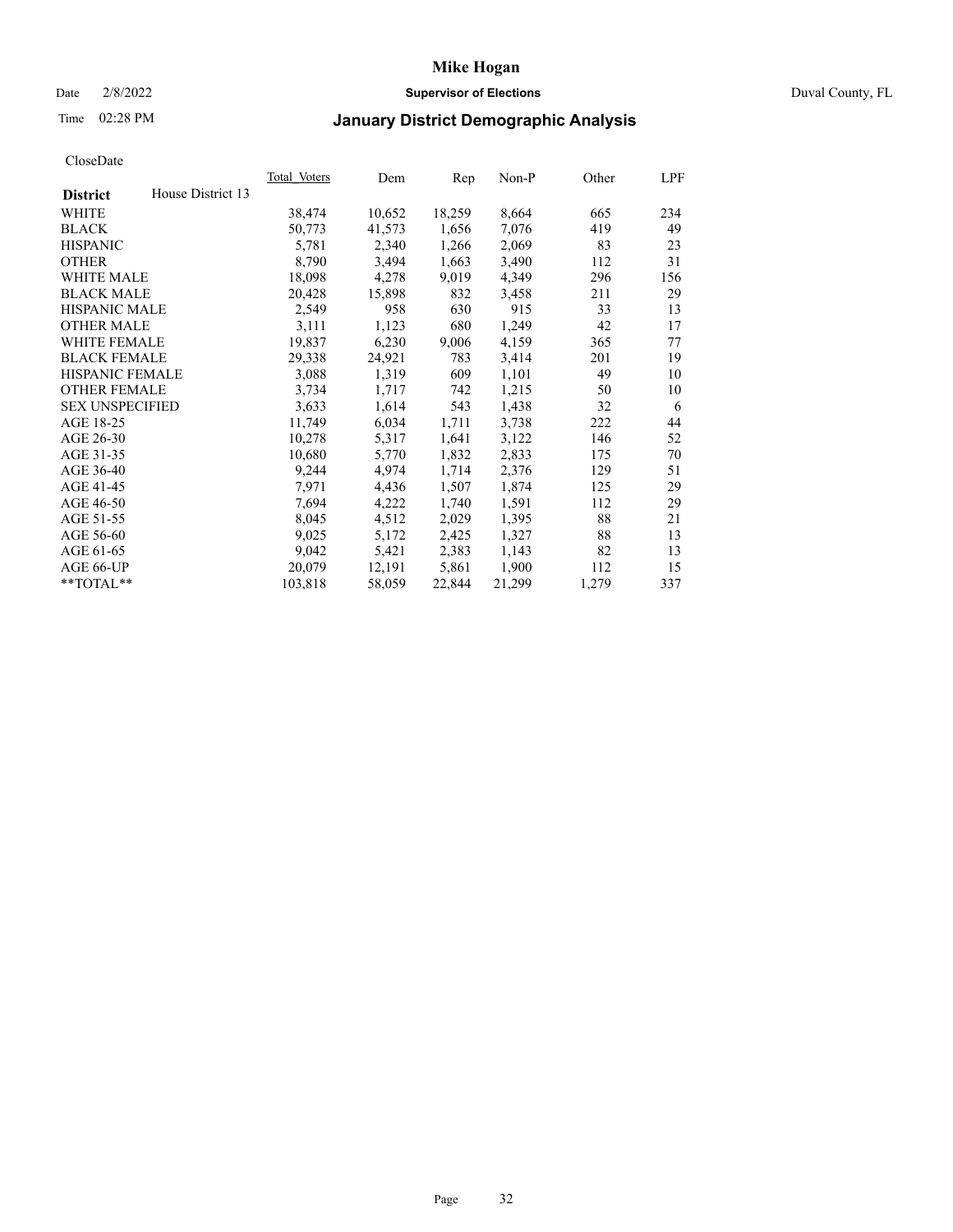### Date 2/8/2022 **Supervisor of Elections** Duval County, FL

## Time 02:28 PM **January District Demographic Analysis**

| <b>Total Voters</b> | Dem    | Rep    | $Non-P$ | Other | LPF |
|---------------------|--------|--------|---------|-------|-----|
|                     |        |        |         |       |     |
| 41,943              | 9,777  | 22,106 | 9,032   | 742   | 286 |
| 62,075              | 51,651 | 1,863  | 8,053   | 466   | 42  |
| 4,728               | 1,945  | 959    | 1,730   | 77    | 17  |
| 8,040               | 3,185  | 1,651  | 3,058   | 113   | 33  |
| 19,562              | 3,888  | 10,709 | 4,443   | 337   | 185 |
| 24,777              | 19,485 | 995    | 4,021   | 251   | 25  |
| 2,169               | 762    | 543    | 820     | 35    | 9   |
| 2,850               | 1,022  | 663    | 1,107   | 39    | 19  |
| 21,879              | 5,767  | 11,155 | 4,455   | 403   | 99  |
| 36,269              | 31,366 | 840    | 3,835   | 211   | 17  |
| 2,468               | 1,141  | 402    | 876     | 41    | 8   |
| 3,416               | 1,532  | 745    | 1,078   | 53    | 8   |
| 3,396               | 1,595  | 527    | 1,238   | 28    | 8   |
| 13,627              | 7,125  | 2,102  | 4,095   | 268   | 37  |
| 11,179              | 5,753  | 1,963  | 3,198   | 188   | 77  |
| 11,653              | 6,213  | 2,179  | 2,996   | 169   | 96  |
| 10,534              | 5,924  | 2,020  | 2,396   | 143   | 51  |
| 9,523               | 5,491  | 1,887  | 1,982   | 125   | 38  |
| 9,446               | 5,504  | 2,099  | 1,698   | 117   | 28  |
| 9,534               | 5,479  | 2,458  | 1,474   | 107   | 16  |
| 10,173              | 5,948  | 2,783  | 1,327   | 102   | 13  |
| 9,535               | 5,647  | 2,726  | 1,087   | 68    | 7   |
| 21,566              | 13,469 | 6,360  | 1,611   | 111   | 15  |
| 116,786             | 66,558 | 26,579 | 21,873  | 1,398 | 378 |
|                     |        |        |         |       |     |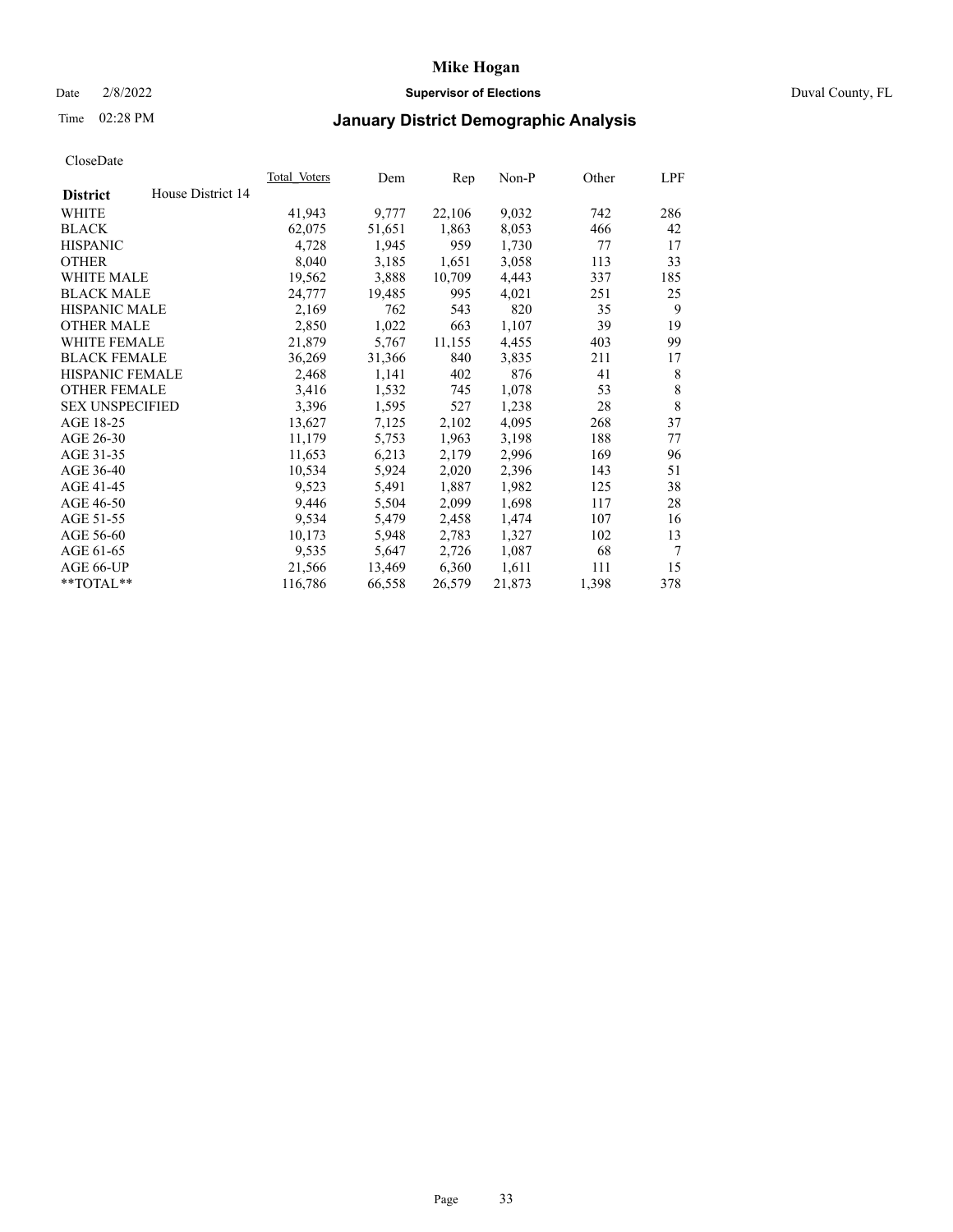### Date 2/8/2022 **Supervisor of Elections** Duval County, FL

## Time 02:28 PM **January District Demographic Analysis**

| Total Voters | Dem    | Rep    | $Non-P$ | Other | LPF |
|--------------|--------|--------|---------|-------|-----|
|              |        |        |         |       |     |
| 64,887       | 14,680 | 36,137 | 12,697  | 1,004 | 369 |
| 32,252       | 24,987 | 1,273  | 5,547   | 416   | 29  |
| 7,476        | 2,909  | 1,647  | 2,780   | 115   | 25  |
| 9,891        | 3,094  | 2,897  | 3,678   | 187   | 35  |
| 30,340       | 5,733  | 17,643 | 6,256   | 460   | 248 |
| 13,236       | 9,516  | 710    | 2,768   | 225   | 17  |
| 3,414        | 1,213  | 856    | 1,281   | 52    | 12  |
| 3,723        | 1,057  | 1,213  | 1,371   | 65    | 17  |
| 33,817       | 8,805  | 18,105 | 6,253   | 535   | 119 |
| 18,485       | 15,070 | 540    | 2,676   | 187   | 12  |
| 3,918        | 1,633  | 766    | 1,449   | 59    | 11  |
| 4,599        | 1,603  | 1,362  | 1,529   | 94    | 11  |
| 2,972        | 1,040  | 759    | 1,117   | 45    | 11  |
| 12,322       | 4,938  | 3,045  | 3,970   | 317   | 52  |
| 11,053       | 4,225  | 3,057  | 3,448   | 246   | 77  |
| 11,452       | 4,718  | 3,203  | 3,235   | 214   | 82  |
| 10,251       | 4,249  | 3,002  | 2,746   | 178   | 76  |
| 9,222        | 3,948  | 2,783  | 2,274   | 160   | 57  |
| 8,965        | 3,762  | 3,154  | 1,885   | 135   | 29  |
| 9,772        | 3,974  | 3,825  | 1,828   | 113   | 32  |
| 10,185       | 4,042  | 4,464  | 1,569   | 96    | 14  |
| 9,855        | 3,861  | 4,557  | 1,330   | 88    | 19  |
| 21,413       | 7,945  | 10,862 | 2,413   | 174   | 19  |
| 114,506      | 45,670 | 41,954 | 24,702  | 1,722 | 458 |
|              |        |        |         |       |     |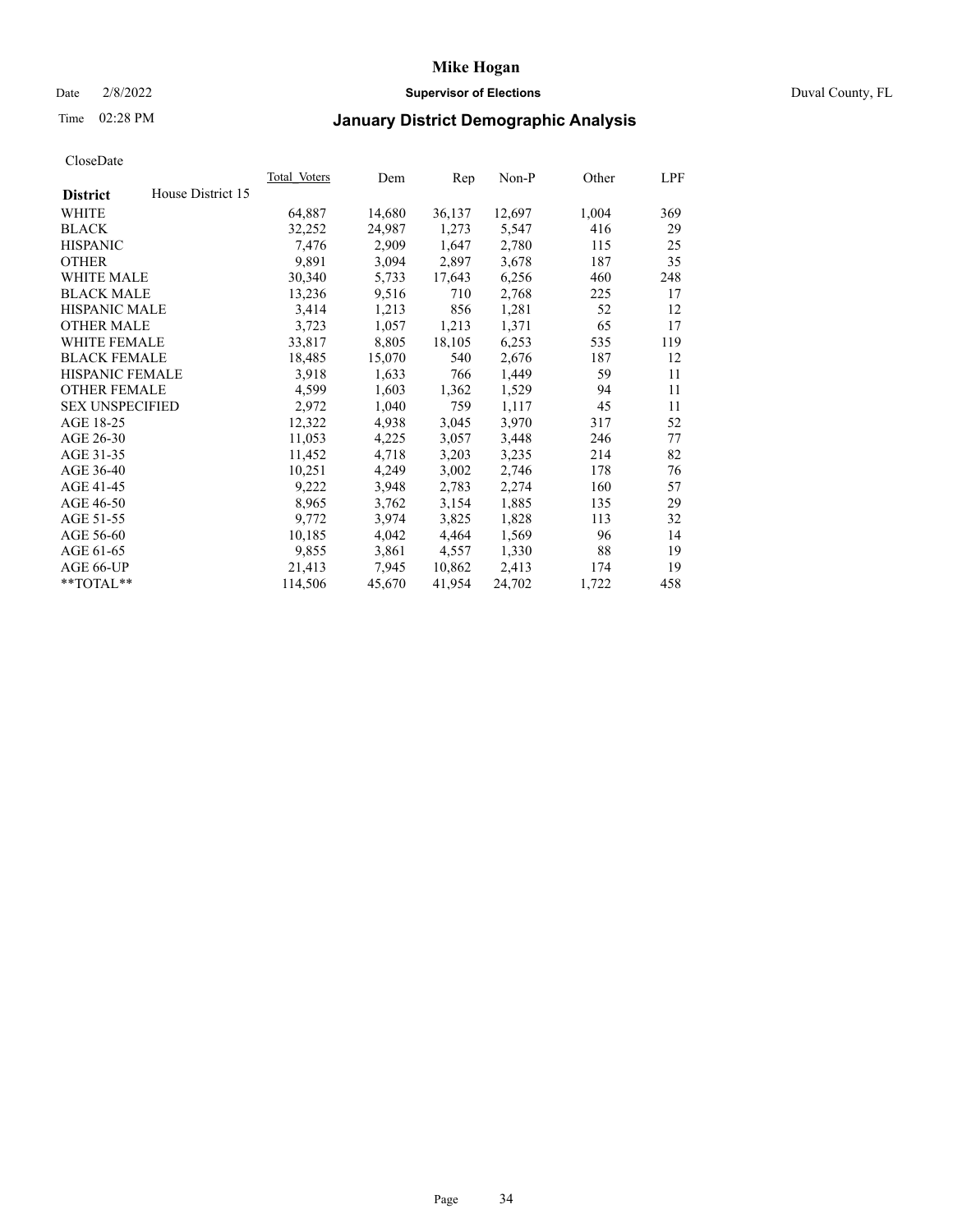### Date 2/8/2022 **Supervisor of Elections** Duval County, FL

## Time 02:28 PM **January District Demographic Analysis**

|                        |                   | Total Voters | Dem    | Rep    | $Non-P$ | Other | LPF |
|------------------------|-------------------|--------------|--------|--------|---------|-------|-----|
| <b>District</b>        | House District 16 |              |        |        |         |       |     |
| WHITE                  |                   | 94,426       | 21,997 | 50,778 | 19,568  | 1,533 | 550 |
| <b>BLACK</b>           |                   | 16,273       | 11,814 | 756    | 3,428   | 251   | 24  |
| <b>HISPANIC</b>        |                   | 9,129        | 3,162  | 2,570  | 3,246   | 123   | 28  |
| <b>OTHER</b>           |                   | 13,853       | 4,246  | 3,876  | 5,452   | 220   | 59  |
| <b>WHITE MALE</b>      |                   | 43,856       | 8,436  | 24,533 | 9,858   | 661   | 368 |
| <b>BLACK MALE</b>      |                   | 6,891        | 4,556  | 415    | 1,784   | 130   | 6   |
| <b>HISPANIC MALE</b>   |                   | 4,120        | 1,291  | 1,255  | 1,507   | 47    | 20  |
| <b>OTHER MALE</b>      |                   | 5,592        | 1,519  | 1,680  | 2,286   | 77    | 30  |
| WHITE FEMALE           |                   | 49,738       | 13,358 | 25,846 | 9,494   | 863   | 177 |
| <b>BLACK FEMALE</b>    |                   | 9,173        | 7,106  | 332    | 1,598   | 119   | 18  |
| HISPANIC FEMALE        |                   | 4,843        | 1,811  | 1,278  | 1,672   | 74    | 8   |
| <b>OTHER FEMALE</b>    |                   | 6,467        | 2,285  | 1,780  | 2,262   | 116   | 24  |
| <b>SEX UNSPECIFIED</b> |                   | 3,001        | 857    | 861    | 1,233   | 40    | 10  |
| AGE 18-25              |                   | 14,106       | 4,513  | 4,756  | 4,348   | 407   | 82  |
| AGE 26-30              |                   | 12,826       | 4,162  | 4,273  | 3,978   | 301   | 112 |
| AGE 31-35              |                   | 12,569       | 4,197  | 4,253  | 3,749   | 229   | 141 |
| AGE 36-40              |                   | 11,348       | 3,668  | 4,048  | 3,379   | 165   | 88  |
| AGE 41-45              |                   | 10,109       | 3,116  | 3,744  | 3,025   | 150   | 74  |
| AGE 46-50              |                   | 9,984        | 2,915  | 4,212  | 2,634   | 165   | 58  |
| AGE 51-55              |                   | 10,891       | 3,033  | 5,173  | 2,482   | 169   | 34  |
| AGE 56-60              |                   | 11,401       | 3,191  | 5,787  | 2,251   | 151   | 21  |
| AGE 61-65              |                   | 10,883       | 3,238  | 5,720  | 1,802   | 109   | 14  |
| AGE 66-UP              |                   | 29,541       | 9,179  | 16,008 | 4,036   | 281   | 37  |
| **TOTAL**              |                   | 133,681      | 41,219 | 57,980 | 31,694  | 2,127 | 661 |
|                        |                   |              |        |        |         |       |     |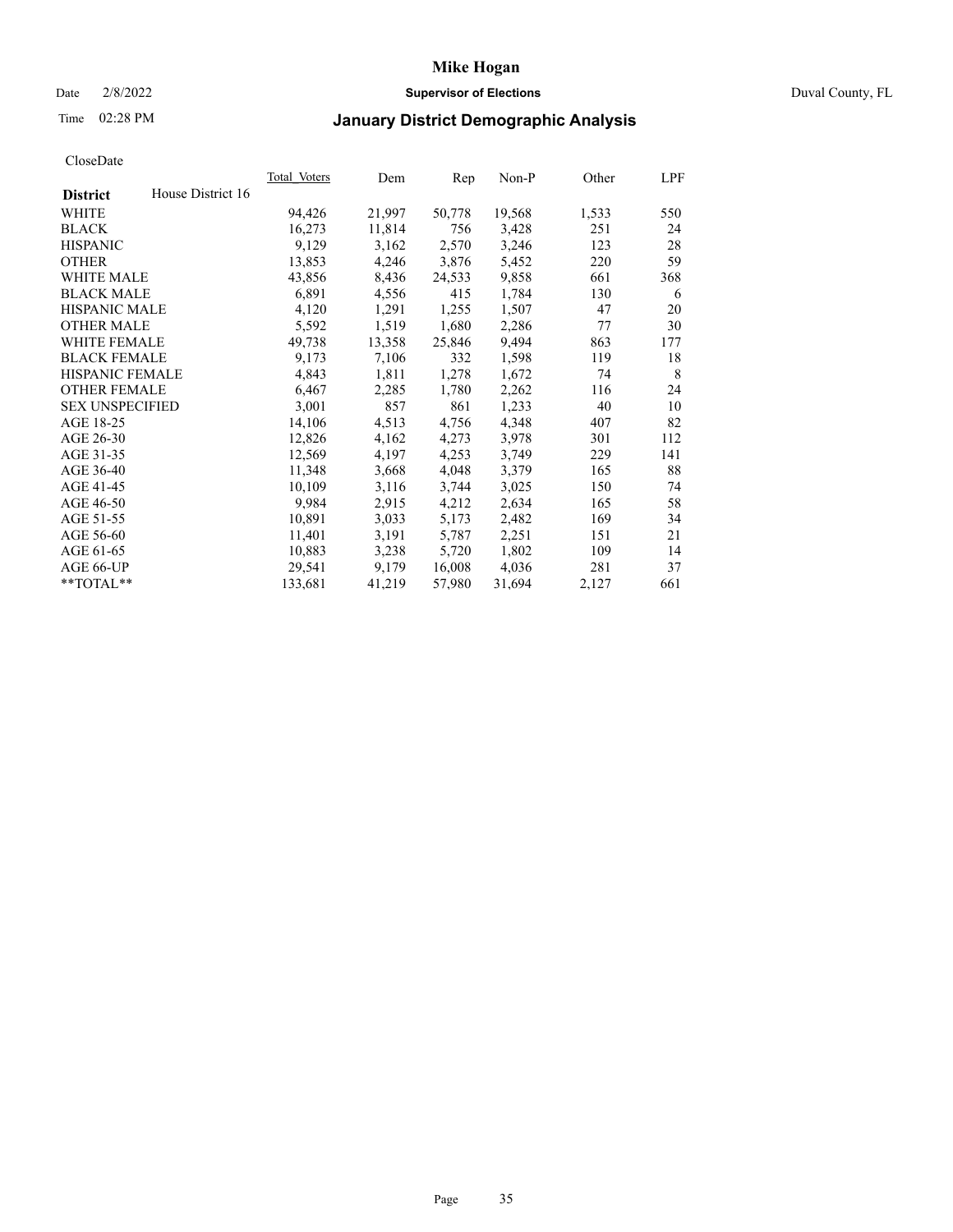### Date 2/8/2022 **Supervisor of Elections** Duval County, FL

## Time 02:28 PM **January District Demographic Analysis**

| <b>Total Voters</b> | Dem    | Rep    | $Non-P$ | Other | LPF    |
|---------------------|--------|--------|---------|-------|--------|
| School Board Dist 1 |        |        |         |       |        |
| 54,093              | 10,998 | 30,839 | 11,109  | 853   | 294    |
| 24,232              | 18,463 | 1,047  | 4,376   | 316   | 30     |
| 6,802               | 2,545  | 1,724  | 2,427   | 90    | 16     |
| 8,816               | 2,699  | 2,579  | 3,385   | 116   | 37     |
| 25,722              | 4,315  | 15,128 | 5,701   | 390   | 188    |
| 10,157              | 7,181  | 567    | 2,226   | 162   | 21     |
| 3,053               | 1,047  | 872    | 1,080   | 43    | 11     |
| 3,346               | 917    | 1,097  | 1,276   | 35    | 21     |
| 27,748              | 6,553  | 15,378 | 5,259   | 455   | 103    |
| 13,619              | 10,956 | 460    | 2,043   | 151   | 9      |
| 3,600               | 1,436  | 825    | 1,289   | 45    | 5      |
| 3,993               | 1,413  | 1,168  | 1,336   | 64    | 12     |
| 2,703               | 886    | 694    | 1,086   | 30    | $\tau$ |
| 10,455              | 3,987  | 2,834  | 3,330   | 256   | 48     |
| 8,763               | 3,261  | 2,436  | 2,819   | 192   | 55     |
| 9,398               | 3,514  | 2,912  | 2,751   | 147   | 74     |
| 8,551               | 3,207  | 2,659  | 2,488   | 128   | 69     |
| 7,688               | 2,887  | 2,536  | 2,091   | 133   | 41     |
| 7,432               | 2,867  | 2,789  | 1,634   | 106   | 36     |
| 7,918               | 2,913  | 3,325  | 1,554   | 108   | 18     |
| 8,516               | 3,030  | 3,970  | 1,408   | 100   | 8      |
| 7,760               | 2,824  | 3,711  | 1,135   | 79    | 11     |
| 17,450              | 6,209  | 9,015  | 2,084   | 125   | 17     |
| 93,943              | 34,705 | 36,189 | 21,297  | 1,375 | 377    |
|                     |        |        |         |       |        |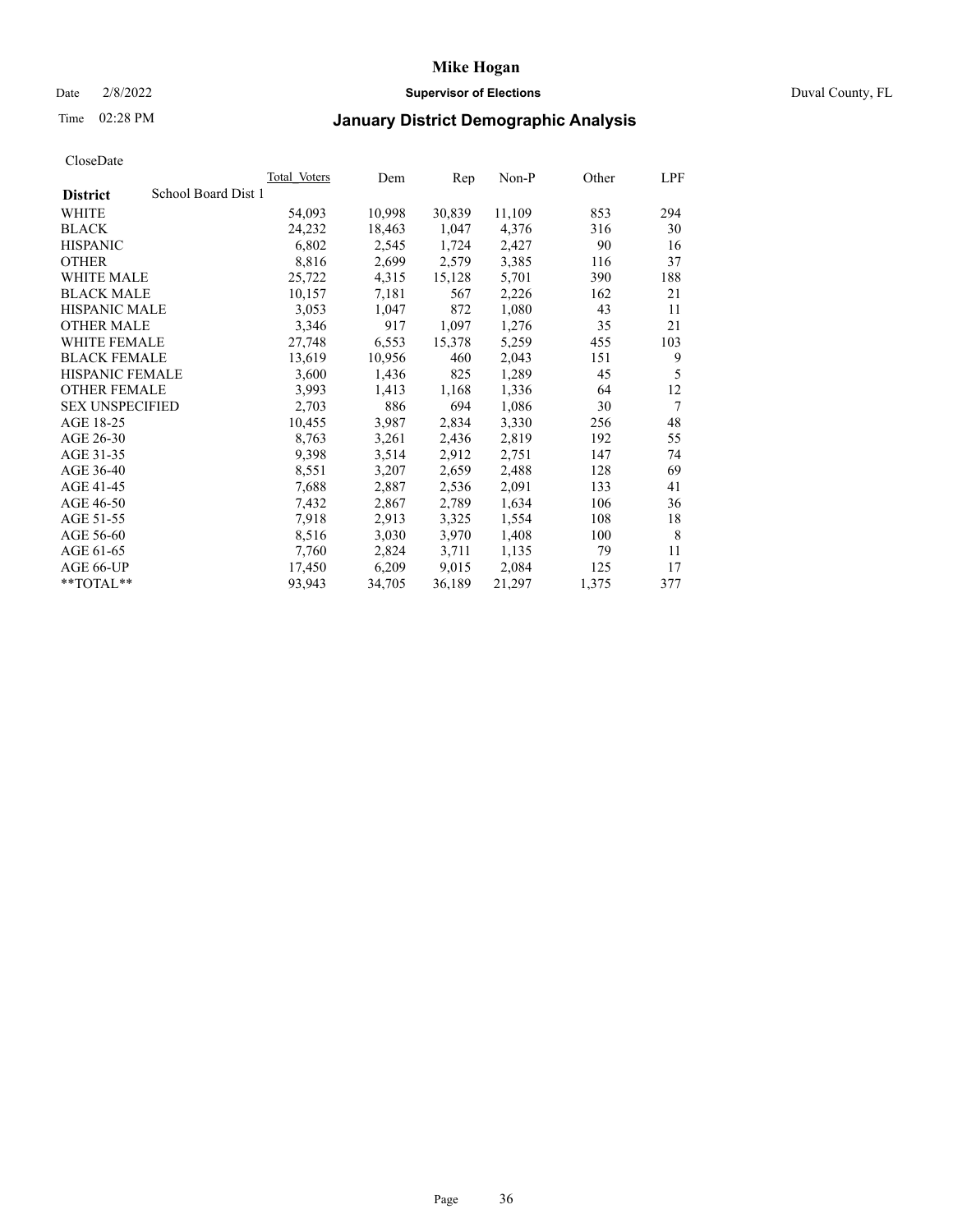## Date 2/8/2022 **Supervisor of Elections** Duval County, FL

## Time 02:28 PM **January District Demographic Analysis**

|                                        | Total Voters | Dem    | Rep    | Non-P  | Other | LPF |
|----------------------------------------|--------------|--------|--------|--------|-------|-----|
| School Board Dist 2<br><b>District</b> |              |        |        |        |       |     |
| WHITE                                  | 76,917       | 17,468 | 40,388 | 17,388 | 1,257 | 416 |
| <b>BLACK</b>                           | 7,198        | 5,183  | 420    | 1,491  | 94    | 10  |
| <b>HISPANIC</b>                        | 4,823        | 1,640  | 1,482  | 1,585  | 95    | 21  |
| <b>OTHER</b>                           | 9,570        | 2,533  | 3,171  | 3,681  | 145   | 40  |
| <b>WHITE MALE</b>                      | 36,654       | 6,544  | 20,294 | 8,914  | 610   | 292 |
| <b>BLACK MALE</b>                      | 3,335        | 2,183  | 250    | 841    | 55    | 6   |
| <b>HISPANIC MALE</b>                   | 2,122        | 611    | 696    | 766    | 38    | 11  |
| <b>OTHER MALE</b>                      | 3,773        | 917    | 1,294  | 1,485  | 59    | 18  |
| WHITE FEMALE                           | 39,508       | 10,751 | 19,736 | 8,264  | 637   | 120 |
| <b>BLACK FEMALE</b>                    | 3,759        | 2,928  | 164    | 625    | 39    | 3   |
| <b>HISPANIC FEMALE</b>                 | 2,603        | 998    | 759    | 782    | 56    | 8   |
| <b>OTHER FEMALE</b>                    | 4,401        | 1,300  | 1,523  | 1,498  | 64    | 16  |
| <b>SEX UNSPECIFIED</b>                 | 2,350        | 592    | 745    | 967    | 33    | 13  |
| AGE 18-25                              | 9,610        | 2,821  | 3,449  | 3,002  | 277   | 61  |
| AGE 26-30                              | 8,993        | 2,416  | 3,419  | 2,898  | 179   | 81  |
| AGE 31-35                              | 9,145        | 2,484  | 3,548  | 2,859  | 178   | 76  |
| AGE 36-40                              | 8,684        | 2,293  | 3,406  | 2,762  | 145   | 78  |
| AGE 41-45                              | 7,833        | 2,081  | 3,173  | 2,406  | 129   | 44  |
| AGE 46-50                              | 7,489        | 1,944  | 3,445  | 1,937  | 119   | 44  |
| AGE 51-55                              | 8,003        | 1,898  | 4,180  | 1,777  | 109   | 39  |
| AGE 56-60                              | 8,790        | 2,155  | 4,770  | 1,715  | 126   | 24  |
| AGE 61-65                              | 8,551        | 2,333  | 4,533  | 1,539  | 124   | 22  |
| AGE 66-UP                              | 21,393       | 6,394  | 11,534 | 3,242  | 205   | 18  |
| $*$ TOTAL $*$                          | 98,508       | 26,824 | 45,461 | 24,145 | 1,591 | 487 |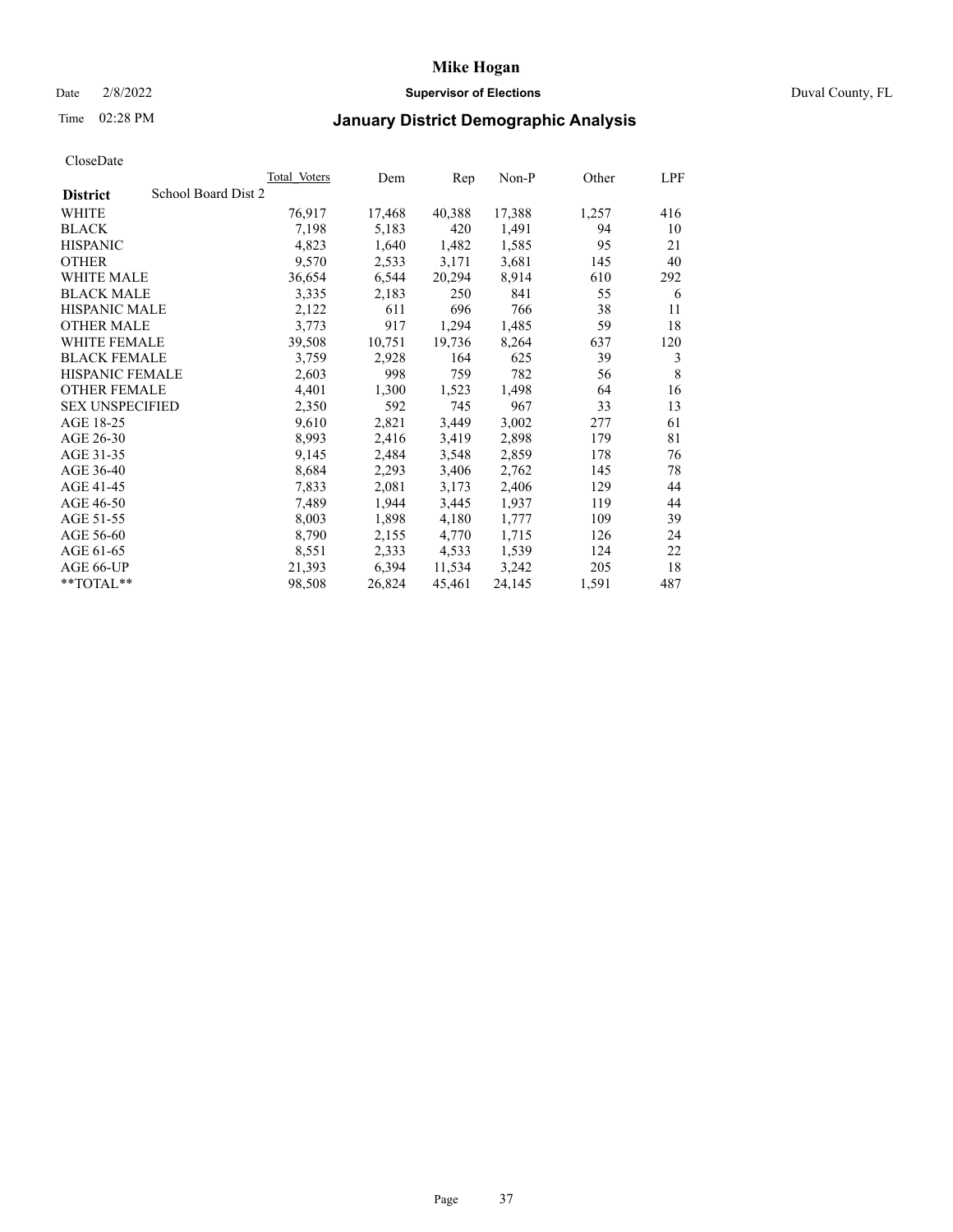### Date 2/8/2022 **Supervisor of Elections** Duval County, FL

## Time 02:28 PM **January District Demographic Analysis**

|                                        | Total Voters | Dem    | Rep    | Non-P  | Other | LPF |
|----------------------------------------|--------------|--------|--------|--------|-------|-----|
| School Board Dist 3<br><b>District</b> |              |        |        |        |       |     |
| WHITE                                  | 54,117       | 14,200 | 27,021 | 11,677 | 869   | 350 |
| <b>BLACK</b>                           | 14,870       | 11,189 | 630    | 2,848  | 179   | 24  |
| <b>HISPANIC</b>                        | 6,940        | 2,678  | 1,601  | 2,546  | 92    | 23  |
| <b>OTHER</b>                           | 9,298        | 2,880  | 2,510  | 3,747  | 128   | 33  |
| WHITE MALE                             | 25,151       | 5,559  | 13,096 | 5,871  | 390   | 235 |
| <b>BLACK MALE</b>                      | 6,057        | 4,197  | 337    | 1,417  | 90    | 16  |
| <b>HISPANIC MALE</b>                   | 3,100        | 1,078  | 817    | 1,158  | 36    | 11  |
| <b>OTHER MALE</b>                      | 3,659        | 1,016  | 1,085  | 1,488  | 55    | 15  |
| WHITE FEMALE                           | 28,317       | 8,473  | 13,645 | 5,613  | 476   | 110 |
| <b>BLACK FEMALE</b>                    | 8,555        | 6,803  | 281    | 1,377  | 86    | 8   |
| <b>HISPANIC FEMALE</b>                 | 3,671        | 1,537  | 749    | 1,318  | 55    | 12  |
| <b>OTHER FEMALE</b>                    | 4,137        | 1,469  | 1,126  | 1,472  | 58    | 12  |
| <b>SEX UNSPECIFIED</b>                 | 2,577        | 815    | 626    | 1,103  | 22    | 11  |
| AGE 18-25                              | 9,058        | 3,423  | 2,385  | 2,946  | 246   | 58  |
| AGE 26-30                              | 8,992        | 3,237  | 2,484  | 2,993  | 203   | 75  |
| AGE 31-35                              | 8,595        | 3,226  | 2,483  | 2,648  | 159   | 79  |
| AGE 36-40                              | 7,345        | 2,670  | 2,254  | 2,244  | 112   | 65  |
| AGE 41-45                              | 6,302        | 2,273  | 1,999  | 1,888  | 96    | 46  |
| AGE 46-50                              | 6,162        | 2,135  | 2,269  | 1,629  | 92    | 37  |
| AGE 51-55                              | 6,610        | 2,303  | 2,692  | 1,523  | 68    | 24  |
| AGE 56-60                              | 7,208        | 2,496  | 3,207  | 1,400  | 88    | 17  |
| AGE 61-65                              | 7,196        | 2,540  | 3,342  | 1,225  | 77    | 12  |
| AGE 66-UP                              | 17,748       | 6,642  | 8,643  | 2,319  | 127   | 17  |
| **TOTAL**                              | 85,225       | 30,947 | 31,762 | 20,818 | 1,268 | 430 |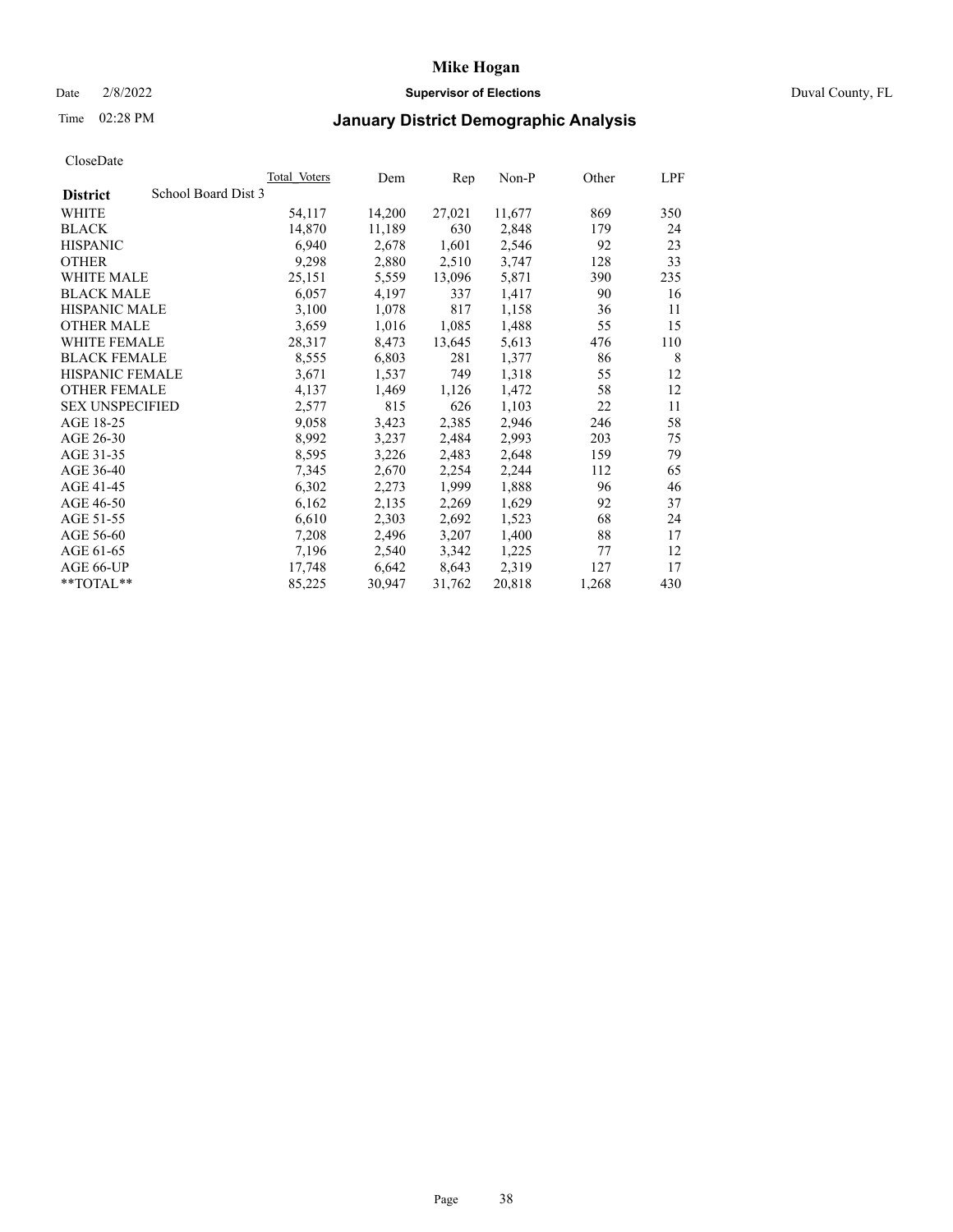### Date 2/8/2022 **Supervisor of Elections** Duval County, FL

## Time 02:28 PM **January District Demographic Analysis**

| <b>Total Voters</b> | Dem                 | Rep    | $Non-P$ | Other | LPF            |
|---------------------|---------------------|--------|---------|-------|----------------|
|                     |                     |        |         |       |                |
| 24,007              | 5,467               | 12,695 | 5,250   | 435   | 160            |
| 54,371              | 45,692              | 1,572  | 6,671   | 396   | 40             |
| 2,562               | 1,081               | 504    | 924     | 39    | 14             |
| 5,690               | 2,545               | 853    | 2,183   | 86    | 23             |
| 11,487              | 2,226               | 6,309  | 2,644   | 203   | 105            |
| 21,926              | 17,545              | 835    | 3,306   | 218   | 22             |
| 1,169               | 436                 | 276    | 435     | 15    | 7              |
| 1,948               | 821                 | 330    | 751     | 34    | 12             |
| 12,211              | 3,170               | 6,236  | 2,518   | 232   | 55             |
| 31,535              | 27,446              | 716    | 3,184   | 172   | 17             |
| 1,341               | 620                 | 220    | 470     | 24    | 7              |
| 2,348               | 1,214               | 383    | 706     | 35    | 10             |
| 2,665               | 1,307               | 319    | 1,014   | 23    | $\overline{2}$ |
| 10,116              | 5,726               | 1,291  | 2,901   | 166   | 32             |
| 7,919               | 4,407               | 1,140  | 2,234   | 88    | 50             |
| 8,276               | 4,923               | 1,234  | 1,942   | 123   | 54             |
| 7,698               | 4,686               | 1,229  | 1,656   | 94    | 33             |
| 7,108               | 4,524               | 1,128  | 1,338   | 99    | 19             |
| 6,984               | 4,369               | 1,323  | 1,188   | 91    | 13             |
| 7,302               | 4,628               | 1,553  | 1,025   | 83    | 13             |
| 7,639               | 5,004               | 1,664  | 886     | 79    | 6              |
| 7,607               | 5,214               | 1,566  | 766     | 51    | 10             |
| 15,970              | 11,296              | 3,496  | 1,089   | 82    | 7              |
| 86,630              | 54,785              | 15,624 | 15,028  | 956   | 237            |
|                     | School Board Dist 4 |        |         |       |                |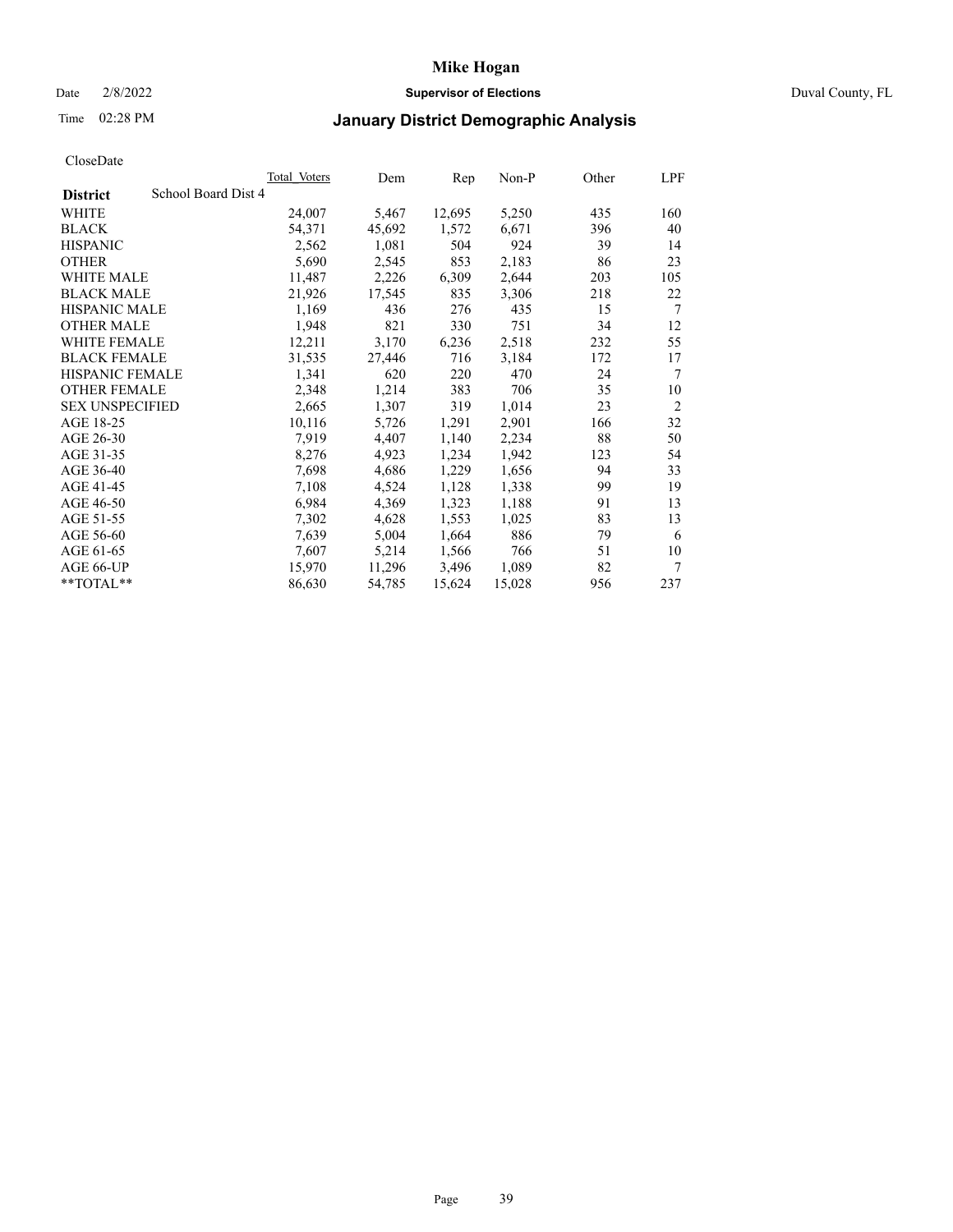### Date 2/8/2022 **Supervisor of Elections** Duval County, FL

## Time 02:28 PM **January District Demographic Analysis**

|                        |                     | Total Voters | Dem    | Rep    | Non-P  | Other | LPF |
|------------------------|---------------------|--------------|--------|--------|--------|-------|-----|
| <b>District</b>        | School Board Dist 5 |              |        |        |        |       |     |
| WHITE                  |                     | 23,515       | 6,049  | 11,364 | 5,504  | 426   | 172 |
| <b>BLACK</b>           |                     | 47,874       | 39,549 | 1,443  | 6,463  | 386   | 33  |
| <b>HISPANIC</b>        |                     | 4,057        | 1,703  | 701    | 1,576  | 63    | 14  |
| <b>OTHER</b>           |                     | 6,691        | 2,635  | 1,384  | 2,566  | 86    | 20  |
| WHITE MALE             |                     | 10,857       | 2,362  | 5,579  | 2,597  | 200   | 119 |
| <b>BLACK MALE</b>      |                     | 18,814       | 14,699 | 735    | 3,164  | 196   | 20  |
| <b>HISPANIC MALE</b>   |                     | 1,814        | 658    | 383    | 733    | 32    | 8   |
| <b>OTHER MALE</b>      |                     | 2,395        | 851    | 580    | 925    | 29    | 10  |
| <b>WHITE FEMALE</b>    |                     | 12,350       | 3,603  | 5,663  | 2,808  | 224   | 52  |
| <b>BLACK FEMALE</b>    |                     | 28,170       | 24,148 | 681    | 3,144  | 184   | 13  |
| HISPANIC FEMALE        |                     | 2,144        | 999    | 306    | 805    | 28    | 6   |
| <b>OTHER FEMALE</b>    |                     | 2,925        | 1,283  | 647    | 949    | 41    | 5   |
| <b>SEX UNSPECIFIED</b> |                     | 2,668        | 1,333  | 318    | 984    | 27    | 6   |
| AGE 18-25              |                     | 9,776        | 5,263  | 1,112  | 3,184  | 188   | 29  |
| AGE 26-30              |                     | 8,143        | 4,543  | 1,072  | 2,344  | 133   | 51  |
| AGE 31-35              |                     | 8,451        | 4,949  | 1,070  | 2,254  | 124   | 54  |
| AGE 36-40              |                     | 7,266        | 4,368  | 1,034  | 1,728  | 113   | 23  |
| AGE 41-45              |                     | 6,375        | 3,910  | 1,012  | 1,347  | 80    | 26  |
| AGE 46-50              |                     | 6,246        | 3,892  | 1,116  | 1,149  | 75    | 14  |
| AGE 51-55              |                     | 6,375        | 3,933  | 1,319  | 1,047  | 60    | 16  |
| AGE 56-60              |                     | 7,051        | 4,449  | 1,562  | 970    | 61    | 9   |
| AGE 61-65              |                     | 6,773        | 4,224  | 1,671  | 829    | 44    | 5   |
| AGE 66-UP              |                     | 15,666       | 10,400 | 3,923  | 1,249  | 82    | 12  |
| $*$ $TOTAL**$          |                     | 82,137       | 49,936 | 14,892 | 16,109 | 961   | 239 |
|                        |                     |              |        |        |        |       |     |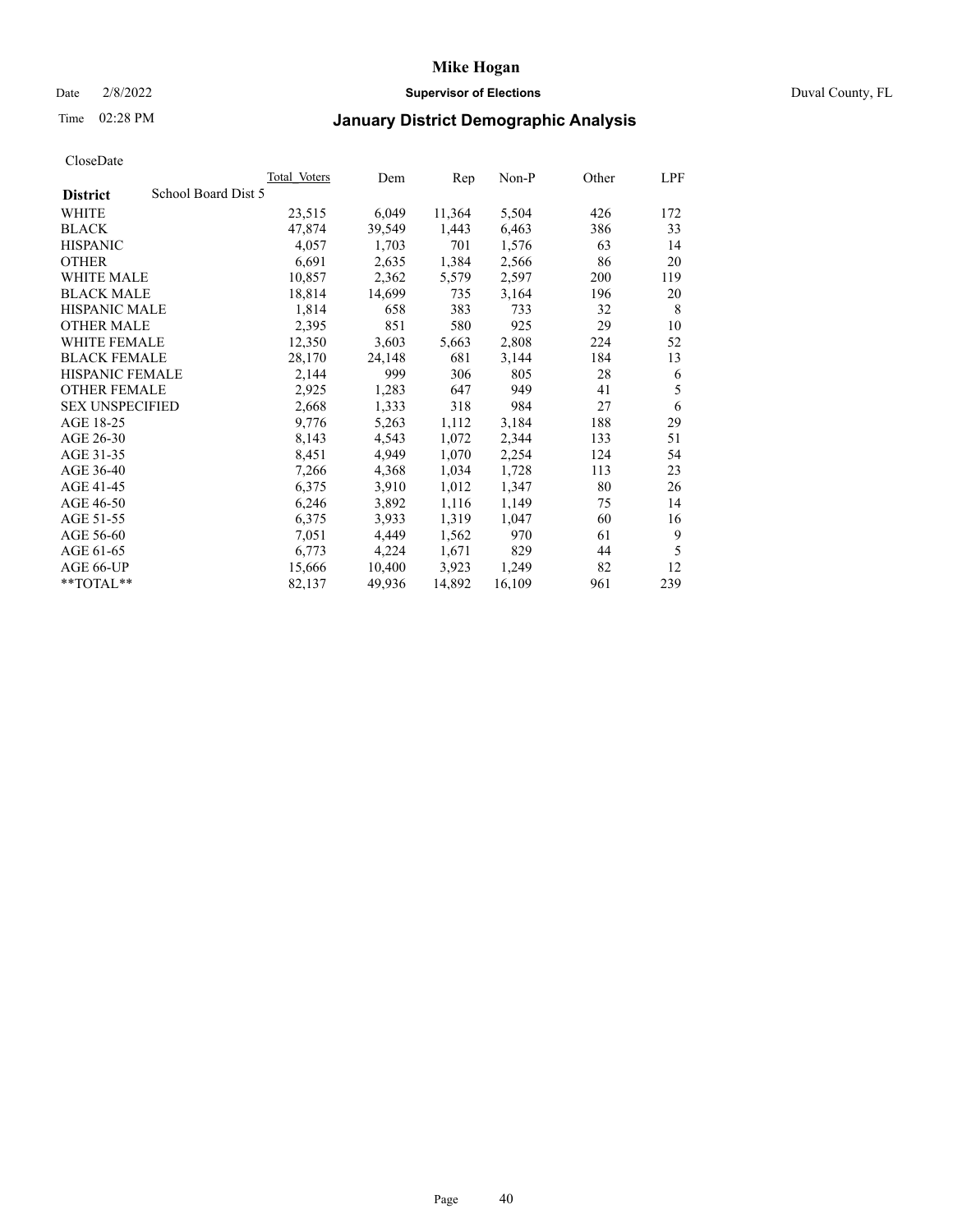### Date 2/8/2022 **Supervisor of Elections** Duval County, FL

## Time 02:28 PM **January District Demographic Analysis**

| Total Voters        | Dem    | Rep    | Non-P  | Other | LPF |
|---------------------|--------|--------|--------|-------|-----|
| School Board Dist 6 |        |        |        |       |     |
| 59,105              | 14,186 | 32,286 | 11,369 | 926   | 338 |
| 22,385              | 17,245 | 931    | 3,904  | 283   | 22  |
| 5,752               | 2,238  | 1,344  | 2,054  | 96    | 20  |
| 7,744               | 2,406  | 2,272  | 2,875  | 160   | 31  |
| 27,608              | 5,622  | 15,709 | 5,632  | 423   | 222 |
| 9,342               | 6,681  | 533    | 1,960  | 154   | 14  |
| 2,656               | 944    | 707    | 957    | 39    | 9   |
| 2,916               | 828    | 952    | 1,067  | 54    | 15  |
| 30,841              | 8,429  | 16,225 | 5,578  | 495   | 114 |
| 12,673              | 10,294 | 378    | 1,864  | 129   | 8   |
| 2,993               | 1,251  | 617    | 1,061  | 55    | 9   |
| 3,542               | 1,231  | 1,050  | 1,172  | 81    | 8   |
| 2,413               | 795    | 662    | 909    | 35    | 12  |
| 9,758               | 3,733  | 2,622  | 3,099  | 262   | 42  |
| 9,174               | 3,352  | 2,727  | 2,814  | 219   | 62  |
| 9,637               | 3,756  | 2,945  | 2,662  | 192   | 82  |
| 8,672               | 3,458  | 2,682  | 2,306  | 151   | 75  |
| 7,627               | 3,060  | 2,478  | 1,905  | 134   | 50  |
| 7,386               | 2,897  | 2,765  | 1,575  | 119   | 30  |
| 7,991               | 3,067  | 3,319  | 1,486  | 93    | 26  |
| 8,445               | 3,174  | 3,914  | 1,271  | 74    | 12  |
| 8,199               | 3,108  | 3,916  | 1,080  | 79    | 16  |
| 18,086              | 6,465  | 9,462  | 2,002  | 142   | 15  |
| 94,986              | 36,075 | 36,833 | 20,202 | 1,465 | 411 |
|                     |        |        |        |       |     |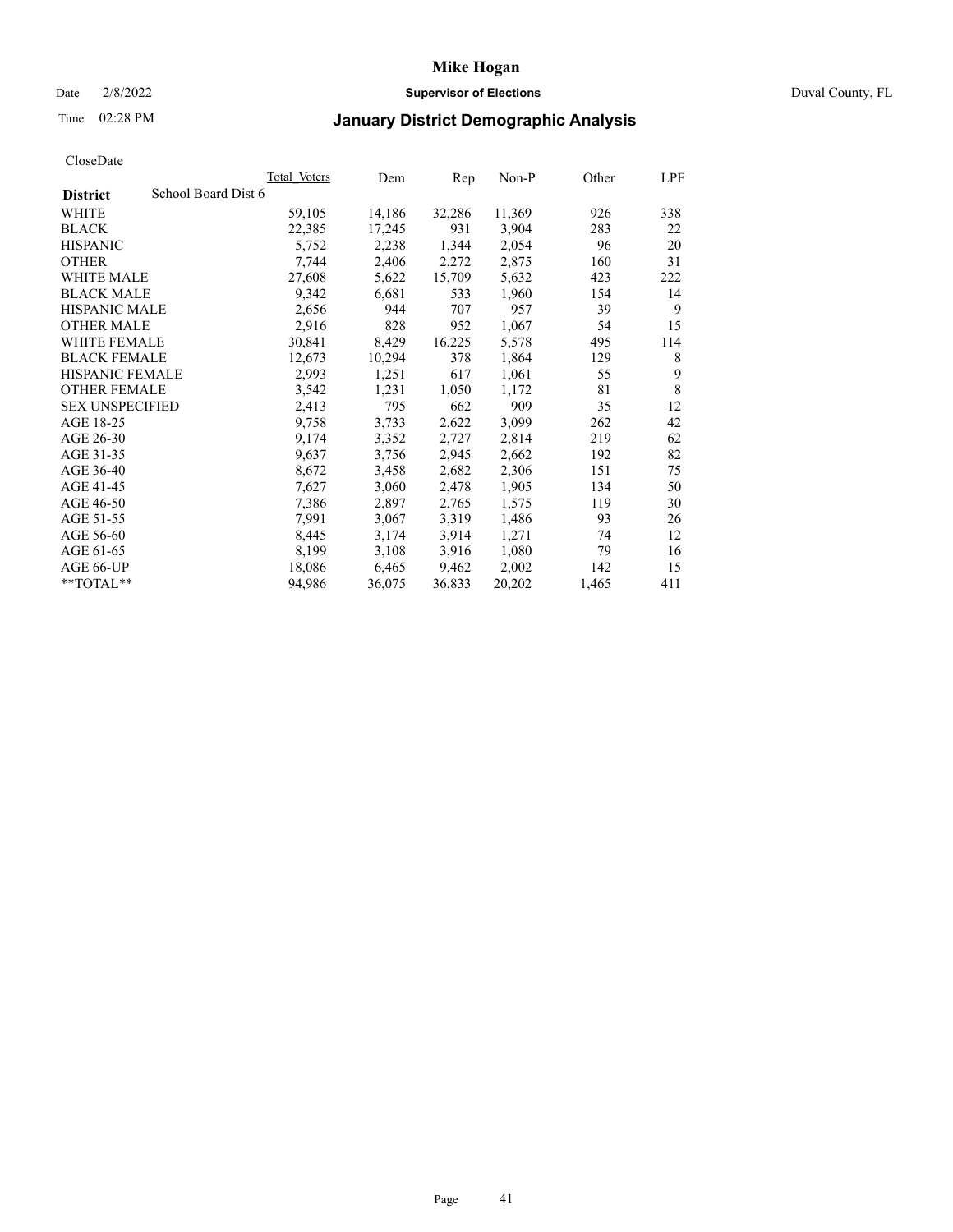## Date 2/8/2022 **Supervisor of Elections** Duval County, FL

## Time 02:28 PM **January District Demographic Analysis**

|                                        | Total Voters | Dem    | Rep    | Non-P  | Other | LPF |
|----------------------------------------|--------------|--------|--------|--------|-------|-----|
| School Board Dist 7<br><b>District</b> |              |        |        |        |       |     |
| WHITE                                  | 78,318       | 17,362 | 42,388 | 16,772 | 1,354 | 442 |
| <b>BLACK</b>                           | 12,782       | 9,149  | 628    | 2,768  | 218   | 19  |
| <b>HISPANIC</b>                        | 7,725        | 2,600  | 2,239  | 2,750  | 104   | 32  |
| <b>OTHER</b>                           | 12,263       | 3,774  | 3,341  | 4,891  | 204   | 53  |
| <b>WHITE MALE</b>                      | 36,500       | 6,625  | 20,573 | 8,429  | 576   | 297 |
| <b>BLACK MALE</b>                      | 5,457        | 3,554  | 345    | 1,445  | 109   | 4   |
| <b>HISPANIC MALE</b>                   | 3,491        | 1,046  | 1,087  | 1,293  | 41    | 24  |
| <b>OTHER MALE</b>                      | 4,966        | 1,359  | 1,432  | 2,072  | 74    | 29  |
| WHITE FEMALE                           | 41,128       | 10,580 | 21,476 | 8,162  | 767   | 143 |
| <b>BLACK FEMALE</b>                    | 7,159        | 5,480  | 272    | 1,284  | 108   | 15  |
| <b>HISPANIC FEMALE</b>                 | 4,114        | 1,509  | 1,124  | 1,411  | 62    | 8   |
| <b>OTHER FEMALE</b>                    | 5,759        | 2,031  | 1,563  | 2,043  | 102   | 20  |
| <b>SEX UNSPECIFIED</b>                 | 2,514        | 701    | 724    | 1,042  | 41    | 6   |
| AGE 18-25                              | 12,721       | 4,039  | 4,306  | 3,929  | 374   | 73  |
| AGE 26-30                              | 11,144       | 3,543  | 3,717  | 3,513  | 278   | 93  |
| AGE 31-35                              | 10,515       | 3,362  | 3,641  | 3,185  | 207   | 120 |
| AGE 36-40                              | 9,361        | 2,885  | 3,425  | 2,837  | 149   | 65  |
| AGE 41-45                              | 8,456        | 2,527  | 3,157  | 2,589  | 124   | 59  |
| AGE 46-50                              | 8,375        | 2,361  | 3,584  | 2,234  | 147   | 49  |
| AGE 51-55                              | 9,135        | 2,423  | 4,419  | 2,113  | 154   | 26  |
| AGE 56-60                              | 9,460        | 2,481  | 4,911  | 1,929  | 121   | 18  |
| AGE 61-65                              | 8,694        | 2,447  | 4,625  | 1,523  | 87    | 12  |
| AGE 66-UP                              | 23,209       | 6,811  | 12,807 | 3,321  | 239   | 31  |
| $*$ TOTAL $*$                          | 111,088      | 32,885 | 48,596 | 27,181 | 1,880 | 546 |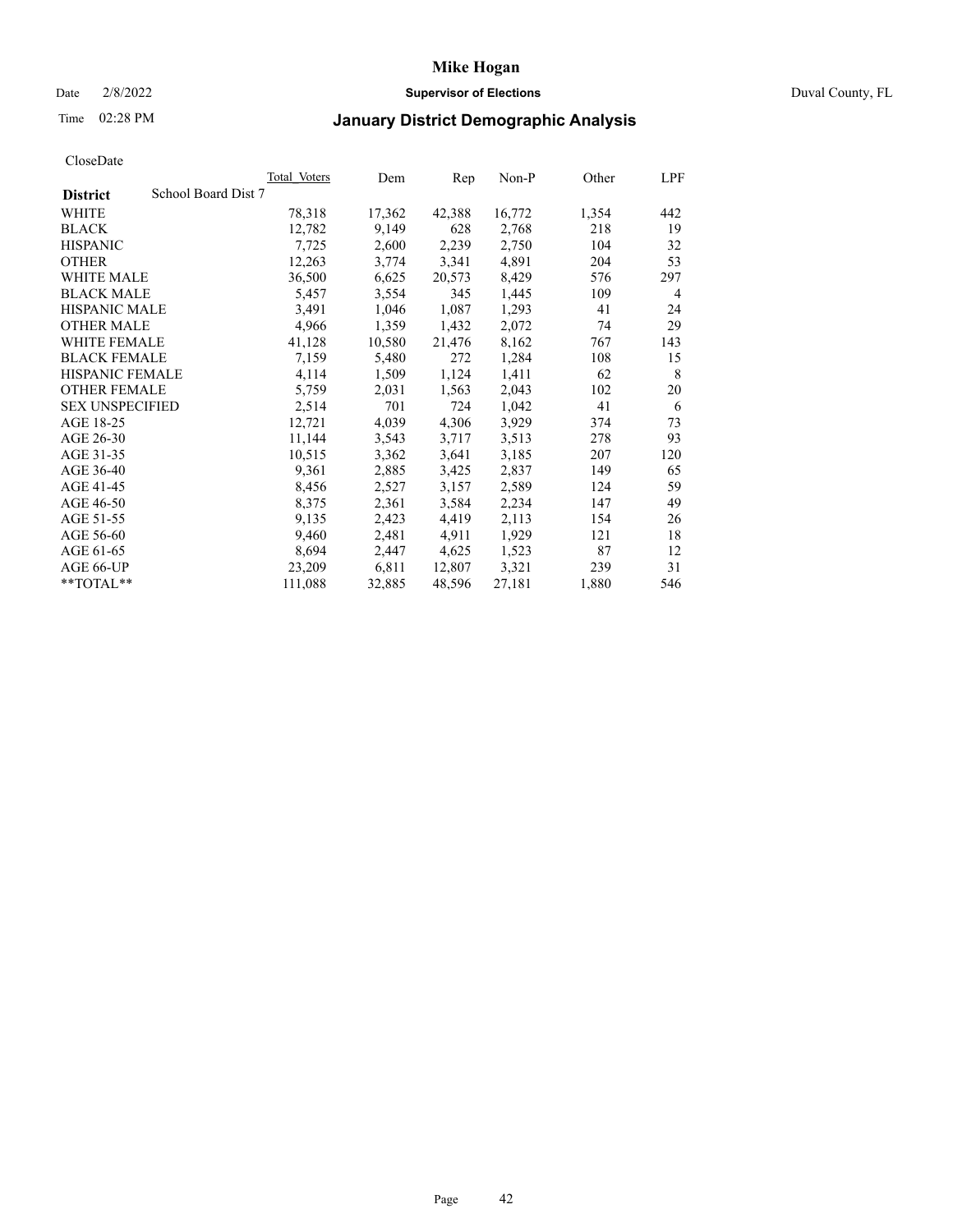### Date 2/8/2022 **Supervisor of Elections** Duval County, FL

## Time 02:28 PM **January District Demographic Analysis**

|                        |                       | Total Voters | Dem    | Rep     | $Non-P$ | Other | LPF   |
|------------------------|-----------------------|--------------|--------|---------|---------|-------|-------|
| <b>District</b>        | Florida Senate Dist 4 |              |        |         |         |       |       |
| WHITE                  |                       | 230,526      | 49,616 | 126,929 | 48,948  | 3,761 | 1,272 |
| <b>BLACK</b>           |                       | 43,218       | 32,126 | 2,058   | 8,366   | 619   | 49    |
| <b>HISPANIC</b>        |                       | 20,050       | 6,956  | 5,720   | 6,994   | 307   | 73    |
| <b>OTHER</b>           |                       | 32,411       | 9,304  | 9,852   | 12,621  | 498   | 136   |
| <b>WHITE MALE</b>      |                       | 109,067      | 18,980 | 62,598  | 24,906  | 1,729 | 854   |
| <b>BLACK MALE</b>      |                       | 18,794       | 12,835 | 1,172   | 4,431   | 327   | 29    |
| <b>HISPANIC MALE</b>   |                       | 9,074        | 2,757  | 2,826   | 3,315   | 130   | 46    |
| <b>OTHER MALE</b>      |                       | 12,863       | 3,355  | 4,115   | 5,137   | 188   | 68    |
| <b>WHITE FEMALE</b>    |                       | 119,188      | 30,166 | 63,164  | 23,444  | 2,006 | 408   |
| <b>BLACK FEMALE</b>    |                       | 23,812       | 18,857 | 862     | 3,787   | 287   | 19    |
| HISPANIC FEMALE        |                       | 10,609       | 4,068  | 2,810   | 3,533   | 174   | 24    |
| <b>OTHER FEMALE</b>    |                       | 14,927       | 4,856  | 4,627   | 5,155   | 236   | 53    |
| <b>SEX UNSPECIFIED</b> |                       | 7,868        | 2,128  | 2,385   | 3,218   | 108   | 29    |
| AGE 18-25              |                       | 34,687       | 10,975 | 11,795  | 10,768  | 961   | 188   |
| AGE 26-30              |                       | 30,307       | 9,084  | 10,649  | 9,621   | 691   | 262   |
| AGE 31-35              |                       | 30,611       | 9,361  | 11,186  | 9,197   | 581   | 286   |
| AGE 36-40              |                       | 28,464       | 8,668  | 10,563  | 8,564   | 434   | 235   |
| AGE 41-45              |                       | 25,929       | 7,927  | 9,907   | 7,513   | 416   | 166   |
| AGE 46-50              |                       | 25,387       | 7,598  | 10,993  | 6,261   | 401   | 134   |
| AGE 51-55              |                       | 27,409       | 7,731  | 13,322  | 5,889   | 382   | 85    |
| AGE 56-60              |                       | 29,013       | 8,061  | 15,131  | 5,387   | 377   | 57    |
| AGE 61-65              |                       | 27,188       | 7,969  | 14,349  | 4,511   | 308   | 51    |
| AGE 66-UP              |                       | 67,163       | 20,614 | 36,654  | 9,196   | 633   | 66    |
| $*$ $TOTAL**$          |                       | 326,205      | 98,002 | 144,559 | 76,929  | 5,185 | 1,530 |
|                        |                       |              |        |         |         |       |       |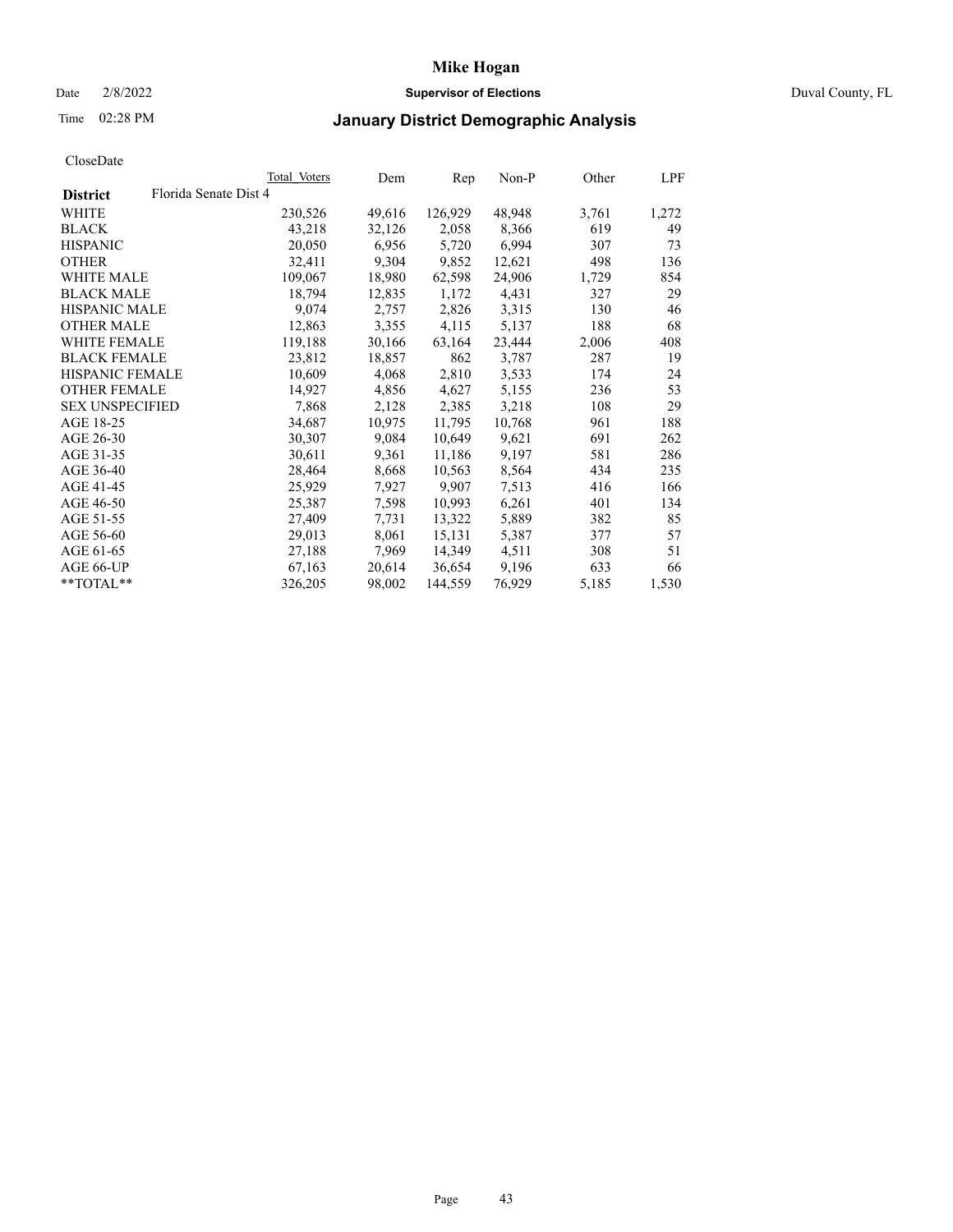### Date 2/8/2022 **Supervisor of Elections** Duval County, FL

# Time 02:28 PM **January District Demographic Analysis**

|                        |                       | Total Voters | Dem     | Rep    | Non-P  | Other | LPF   |
|------------------------|-----------------------|--------------|---------|--------|--------|-------|-------|
| <b>District</b>        | Florida Senate Dist 6 |              |         |        |        |       |       |
| WHITE                  |                       | 139,546      | 36,114  | 70,052 | 30,121 | 2,359 | 900   |
| <b>BLACK</b>           |                       | 140,494      | 114,344 | 4,613  | 20,155 | 1,253 | 129   |
| <b>HISPANIC</b>        |                       | 18,611       | 7,529   | 3,875  | 6,868  | 272   | 67    |
| <b>OTHER</b>           |                       | 27,661       | 10,168  | 6,258  | 10,707 | 427   | 101   |
| <b>WHITE MALE</b>      |                       | 64,912       | 14,273  | 34,090 | 14,882 | 1,063 | 604   |
| <b>BLACK MALE</b>      |                       | 56,294       | 43,205  | 2,430  | 9,928  | 657   | 74    |
| <b>HISPANIC MALE</b>   |                       | 8,331        | 3,063   | 2,012  | 3,107  | 114   | 35    |
| <b>OTHER MALE</b>      |                       | 10,140       | 3,354   | 2,655  | 3,927  | 152   | 52    |
| <b>WHITE FEMALE</b>    |                       | 72,915       | 21,393  | 35,195 | 14,758 | 1,280 | 289   |
| <b>BLACK FEMALE</b>    |                       | 81,658       | 69,198  | 2,090  | 9,734  | 582   | 54    |
| <b>HISPANIC FEMALE</b> |                       | 9,857        | 4,282   | 1,790  | 3,603  | 151   | 31    |
| <b>OTHER FEMALE</b>    |                       | 12,178       | 5,085   | 2,833  | 4,021  | 209   | 30    |
| <b>SEX UNSPECIFIED</b> |                       | 10,022       | 4,301   | 1,703  | 3,887  | 103   | 28    |
| AGE 18-25              |                       | 36,807       | 18,017  | 6,204  | 11,623 | 808   | 155   |
| AGE 26-30              |                       | 32,821       | 15,675  | 6,346  | 9,994  | 601   | 205   |
| AGE 31-35              |                       | 33,406       | 16,853  | 6,647  | 9,104  | 549   | 253   |
| AGE 36-40              |                       | 29,113       | 14,899  | 6,126  | 7,457  | 458   | 173   |
| AGE 41-45              |                       | 25,460       | 13,335  | 5,576  | 6,051  | 379   | 119   |
| AGE 46-50              |                       | 24,687       | 12,867  | 6,298  | 5,085  | 348   | 89    |
| AGE 51-55              |                       | 25,925       | 13,434  | 7,485  | 4,636  | 293   | 77    |
| AGE 56-60              |                       | 28,096       | 14,728  | 8,867  | 4,192  | 272   | 37    |
| AGE 61-65              |                       | 27,592       | 14,721  | 9,015  | 3,586  | 233   | 37    |
| AGE 66-UP              |                       | 62,359       | 33,603  | 22,226 | 6,110  | 369   | 51    |
| $*$ TOTAL $*$          |                       | 326,312      | 168,155 | 84,798 | 67,851 | 4,311 | 1,197 |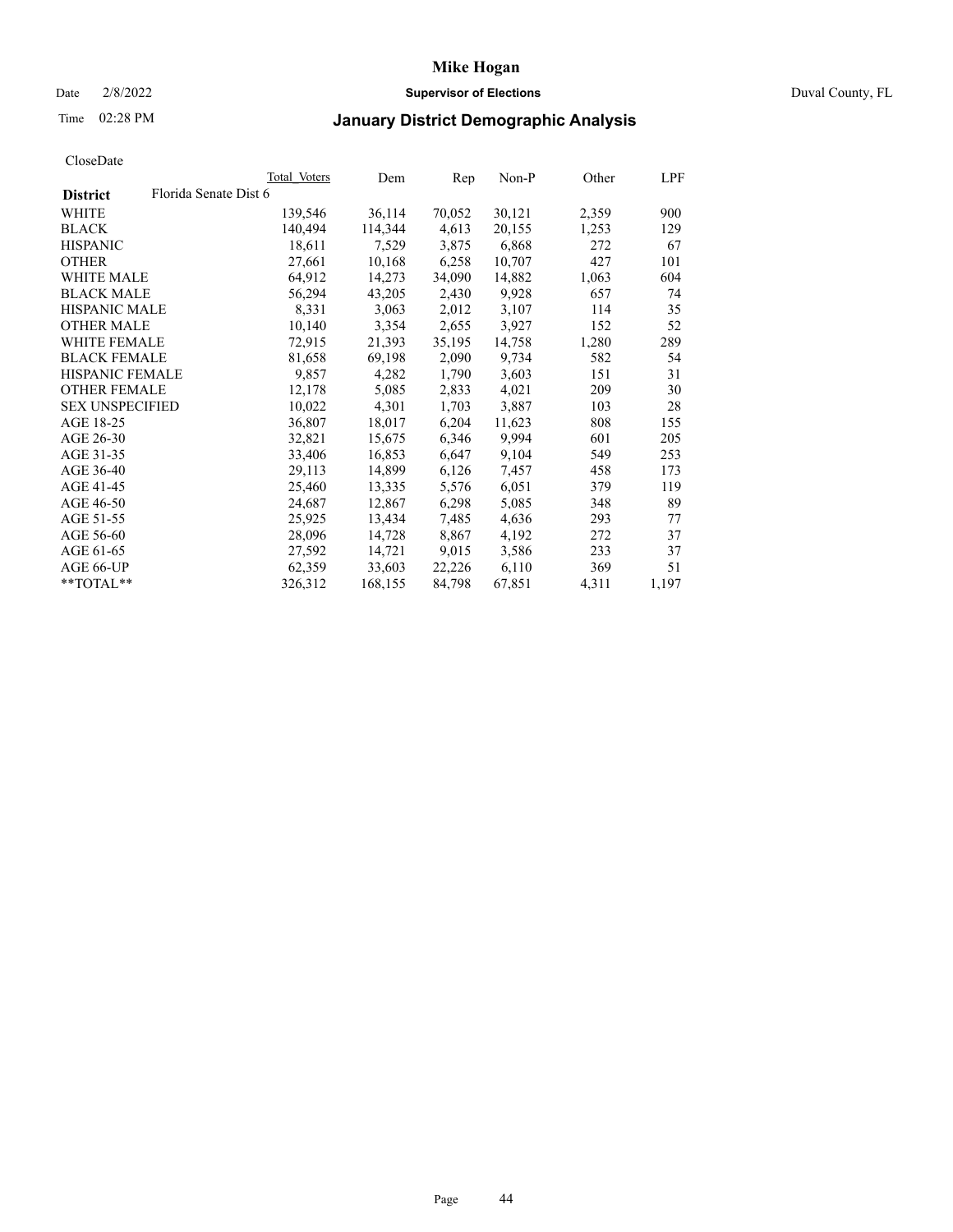### Date 2/8/2022 **Supervisor of Elections** Duval County, FL

# Time 02:28 PM **January District Demographic Analysis**

|                        | Total Voters          | Dem | <u>Rep</u> | Non-P | Other | LPF |
|------------------------|-----------------------|-----|------------|-------|-------|-----|
| <b>District</b>        | Florida Senate Dist 9 |     |            |       |       |     |
| WHITE                  | 0                     | 0   | 0          | 0     | 0     | 0   |
| <b>BLACK</b>           |                       |     |            |       |       |     |
| <b>HISPANIC</b>        |                       |     |            |       |       |     |
| <b>OTHER</b>           |                       |     |            |       |       |     |
| <b>WHITE MALE</b>      |                       |     |            |       |       |     |
| <b>BLACK MALE</b>      |                       |     |            |       |       |     |
| <b>HISPANIC MALE</b>   |                       |     |            |       |       |     |
| <b>OTHER MALE</b>      |                       |     |            |       |       |     |
| <b>WHITE FEMALE</b>    |                       |     |            |       |       |     |
| <b>BLACK FEMALE</b>    |                       |     |            |       |       |     |
| <b>HISPANIC FEMALE</b> |                       |     |            |       |       |     |
| <b>OTHER FEMALE</b>    |                       |     |            |       |       |     |
| <b>SEX UNSPECIFIED</b> |                       |     |            |       |       |     |
| AGE 18-25              |                       |     |            |       |       |     |
| AGE 26-30              |                       |     |            |       |       |     |
| AGE 31-35              |                       |     |            |       |       |     |
| AGE 36-40              |                       |     |            |       |       |     |
| AGE 41-45              |                       |     |            |       |       |     |
| AGE 46-50              |                       |     |            |       |       |     |
| AGE 51-55              |                       |     |            |       |       |     |
| AGE 56-60              |                       |     |            |       |       |     |
| AGE 61-65              |                       |     |            |       |       |     |
| AGE 66-UP              |                       |     |            |       |       |     |
| **TOTAL**              |                       |     |            |       |       | 0   |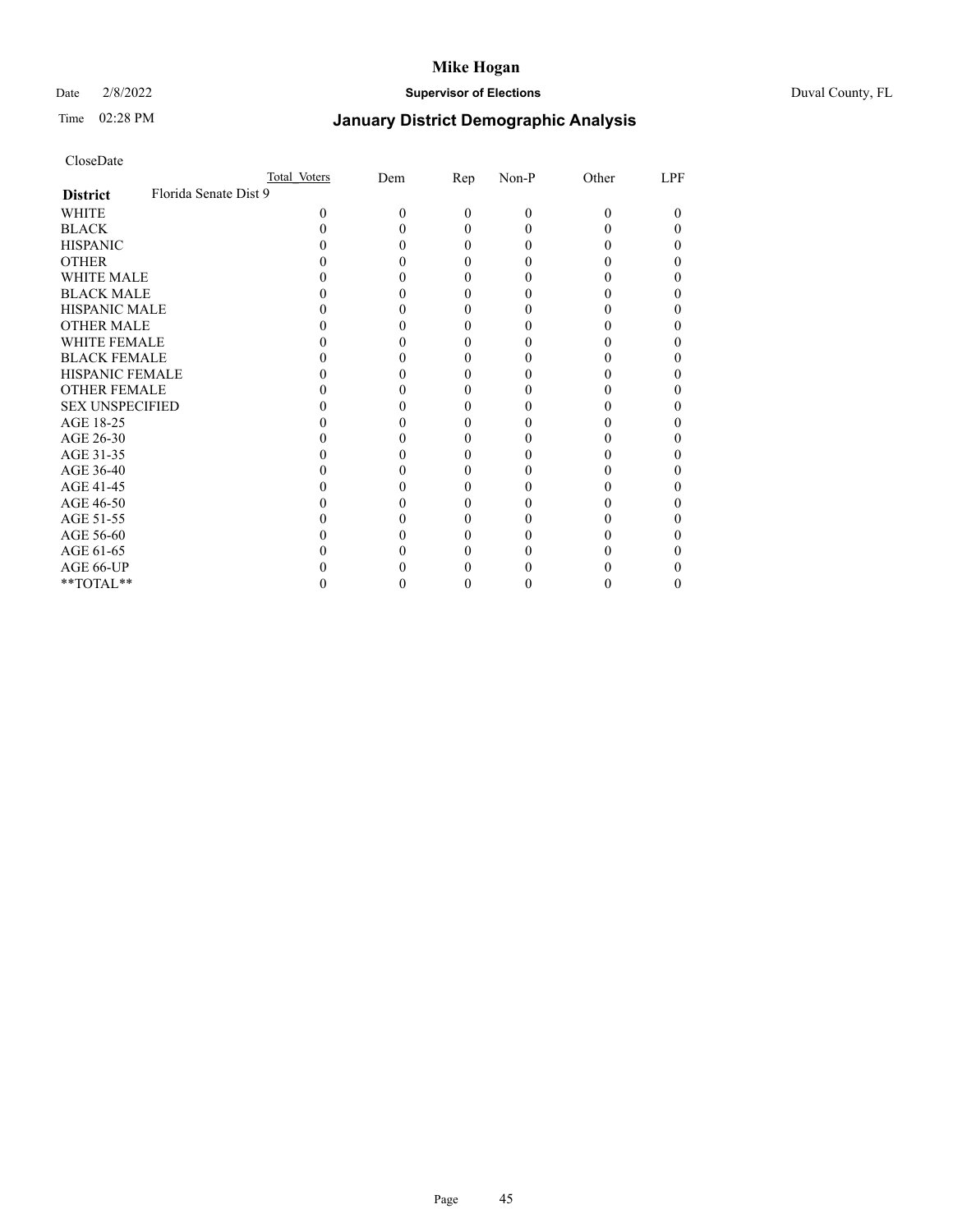### Date 2/8/2022 **Supervisor of Elections** Duval County, FL

## Time 02:28 PM **January District Demographic Analysis**

|                        |                               | Total Voters | Dem   | Rep   | $Non-P$ | Other          | <u>LPF</u>       |
|------------------------|-------------------------------|--------------|-------|-------|---------|----------------|------------------|
| <b>District</b>        | Jacksonville Beach District 1 |              |       |       |         |                |                  |
| WHITE                  |                               | 5,136        | 1,274 | 2,535 | 1,198   | 101            | 28               |
| <b>BLACK</b>           |                               | 360          | 270   | 15    | 72      | 2              | 1                |
| <b>HISPANIC</b>        |                               | 182          | 61    | 65    | 51      | $\overline{4}$ | 1                |
| <b>OTHER</b>           |                               | 364          | 81    | 123   | 145     | 13             | $\overline{2}$   |
| <b>WHITE MALE</b>      |                               | 2,505        | 497   | 1,294 | 646     | 52             | 16               |
| <b>BLACK MALE</b>      |                               | 135          | 91    | 4     | 38      | 1              | 1                |
| <b>HISPANIC MALE</b>   |                               | 80           | 18    | 34    | 28      | $\theta$       | $\overline{0}$   |
| <b>OTHER MALE</b>      |                               | 142          | 29    | 48    | 59      | 5              | 1                |
| WHITE FEMALE           |                               | 2,586        | 770   | 1,214 | 542     | 49             | 11               |
| <b>BLACK FEMALE</b>    |                               | 218          | 172   | 11    | 34      | 1              | $\overline{0}$   |
| <b>HISPANIC FEMALE</b> |                               | 99           | 42    | 30    | 22      | 4              | 1                |
| <b>OTHER FEMALE</b>    |                               | 147          | 42    | 50    | 49      | 6              | $\boldsymbol{0}$ |
| <b>SEX UNSPECIFIED</b> |                               | 129          | 25    | 53    | 47      | $\overline{2}$ | $\sqrt{2}$       |
| AGE 18-25              |                               | 523          | 162   | 197   | 148     | 15             | 1                |
| AGE 26-30              |                               | 736          | 188   | 302   | 227     | 11             | 8                |
| AGE 31-35              |                               | 634          | 169   | 246   | 191     | 19             | 9                |
| AGE 36-40              |                               | 522          | 143   | 187   | 178     | 11             | 3                |
| AGE 41-45              |                               | 420          | 109   | 173   | 124     | 10             | 4                |
| AGE 46-50              |                               | 393          | 94    | 188   | 100     | 10             | 1                |
| AGE 51-55              |                               | 472          | 108   | 236   | 119     | 7              | $\overline{2}$   |
| AGE 56-60              |                               | 523          | 132   | 275   | 105     | 10             | $\mathbf{1}$     |
| AGE 61-65              |                               | 492          | 148   | 256   | 77      | 10             | 1                |
| AGE 66-UP              |                               | 1,326        | 433   | 677   | 197     | 17             | $\overline{2}$   |
| $*$ $TOTAL**$          |                               | 6,042        | 1,686 | 2,738 | 1,466   | 120            | 32               |
|                        |                               |              |       |       |         |                |                  |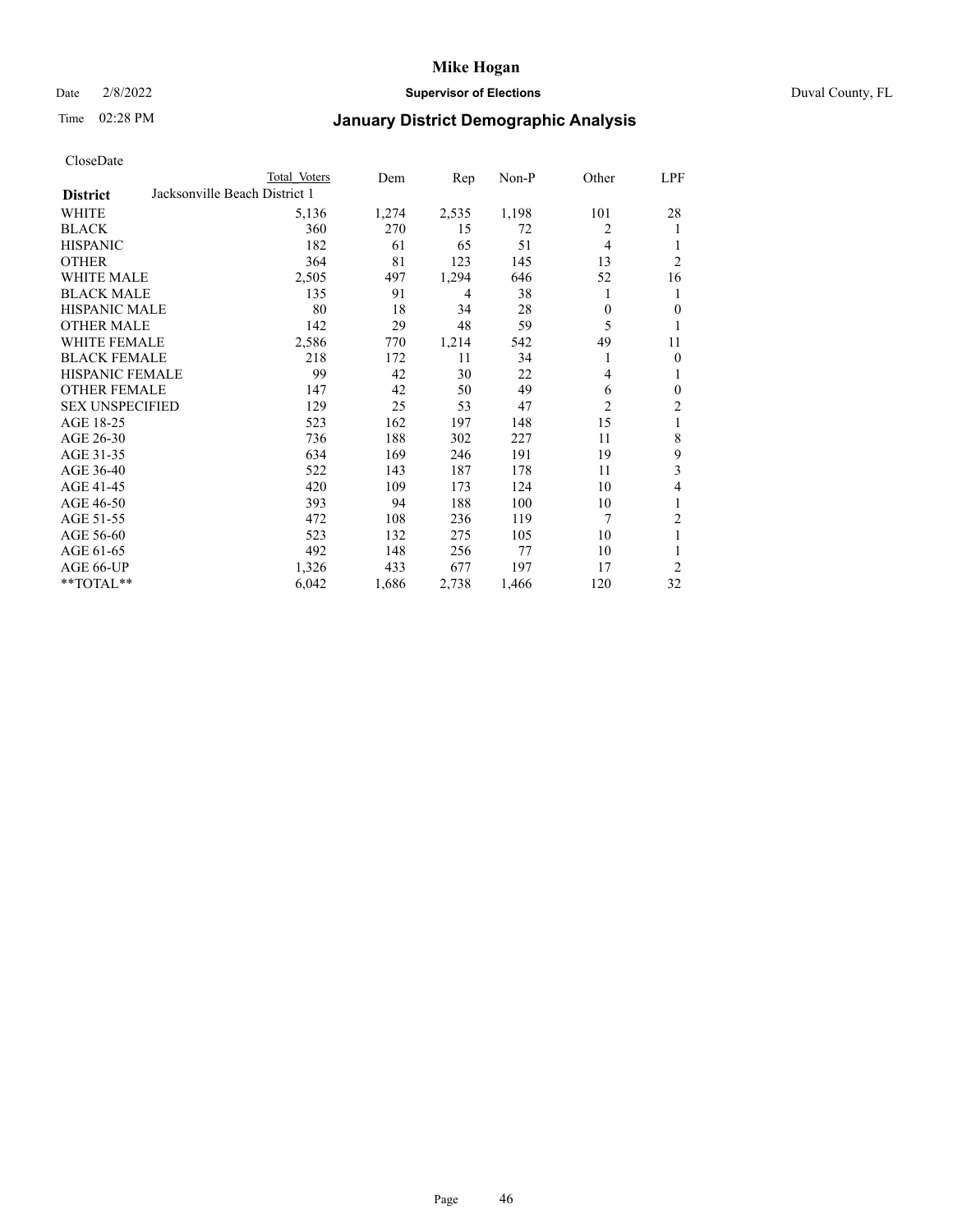### Date 2/8/2022 **Supervisor of Elections** Duval County, FL

# Time 02:28 PM **January District Demographic Analysis**

|                        |                               | Total Voters | Dem   | Rep   | Non-P | Other          | LPF              |
|------------------------|-------------------------------|--------------|-------|-------|-------|----------------|------------------|
| <b>District</b>        | Jacksonville Beach District 2 |              |       |       |       |                |                  |
| WHITE                  |                               | 6,391        | 1,496 | 3,409 | 1,331 | 121            | 34               |
| <b>BLACK</b>           |                               | 100          | 70    | 10    | 18    | 1              | 1                |
| <b>HISPANIC</b>        |                               | 141          | 48    | 48    | 42    | 3              | $\mathbf{0}$     |
| <b>OTHER</b>           |                               | 408          | 113   | 151   | 134   | 7              | 3                |
| <b>WHITE MALE</b>      |                               | 3,038        | 572   | 1,707 | 685   | 53             | 21               |
| <b>BLACK MALE</b>      |                               | 56           | 38    | 6     | 11    | 1              | $\mathbf{0}$     |
| <b>HISPANIC MALE</b>   |                               | 48           | 13    | 17    | 18    | $\theta$       | $\mathbf{0}$     |
| <b>OTHER MALE</b>      |                               | 159          | 39    | 65    | 52    | $\overline{c}$ | 1                |
| <b>WHITE FEMALE</b>    |                               | 3,297        | 910   | 1,680 | 626   | 68             | 13               |
| <b>BLACK FEMALE</b>    |                               | 43           | 32    | 4     | 6     | 0              | 1                |
| <b>HISPANIC FEMALE</b> |                               | 89           | 35    | 30    | 21    | 3              | $\mathbf{0}$     |
| <b>OTHER FEMALE</b>    |                               | 180          | 59    | 70    | 46    | 3              | $\overline{2}$   |
| <b>SEX UNSPECIFIED</b> |                               | 130          | 29    | 39    | 60    | $\overline{2}$ | $\boldsymbol{0}$ |
| AGE 18-25              |                               | 570          | 130   | 256   | 159   | 22             | 3                |
| AGE 26-30              |                               | 569          | 125   | 260   | 163   | 11             | 10               |
| AGE 31-35              |                               | 635          | 134   | 283   | 197   | 15             | 6                |
| AGE 36-40              |                               | 546          | 132   | 246   | 155   | 9              | 4                |
| AGE 41-45              |                               | 525          | 125   | 236   | 151   | 11             | $\sqrt{2}$       |
| AGE 46-50              |                               | 468          | 102   | 244   | 112   | 7              | $\overline{3}$   |
| AGE 51-55              |                               | 621          | 97    | 382   | 123   | 15             | $\overline{4}$   |
| AGE 56-60              |                               | 652          | 149   | 371   | 117   | 12             | 3                |
| AGE 61-65              |                               | 721          | 181   | 417   | 109   | 12             | $\mathfrak{2}$   |
| AGE 66-UP              |                               | 1,733        | 552   | 923   | 239   | 18             | 1                |
| **TOTAL**              |                               | 7,040        | 1,727 | 3,618 | 1,525 | 132            | 38               |